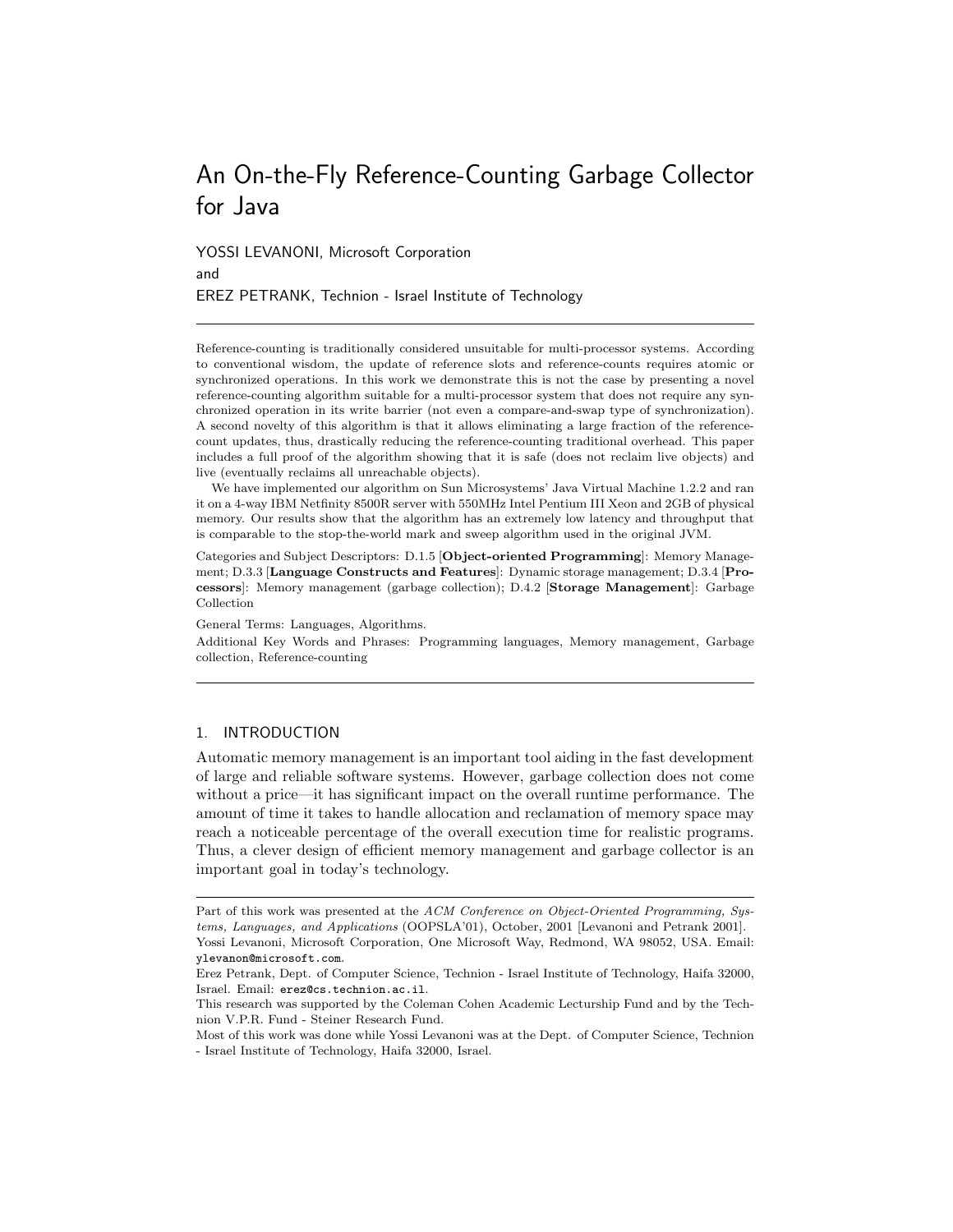#### 1.1 Automatic memory management on a multiprocessor

In this work, we concentrate on garbage collection for multi-processor systems. Multi-processor platforms have become quite standard for server machines and are also beginning to gain popularity as high performance desktop machines. Many well studied garbage collection algorithms are not suitable for a multiprocessor. In particular, many collectors (among them the collector supplied with Javasoft's Java Virtual Machine) run on a single thread after all program threads (also known as mutators) have been stopped (the so-called *stop-the-world* concept). This technique is characterized by poor processor utilization, and hence hinders scalability.

In order to better utilize a multi-processor system, concurrent collectors have been presented and studied (see for example, [Baker 1978; Steele 1975; Dijkstra et al. 1978; Appel et al. 1988; DeTreville 1990; Boehm et al. 1991; Doligez and Leroy 1993; O'Toole and Nettles 1994; Doligez and Gonthier 1994; Printezis and Detlefs 2000]). A concurrent collector is a collector that does most of its collection work concurrently with the program without stopping the mutators. Most of the concurrent collectors need to stop all the mutators at some point during the collection, in order to initiate and/or finish the collection, but the time the mutators must be in a halt is short.

While representing a significant improvement over stop-the-world collectors, concurrent collectors also suffer from some shortcomings. Stopping all the mutators for the collection is an expensive operation by itself. Usually, the mutators cannot be stopped at any arbitrary point. Rather, they might be stopped only at *safe points* at which the collector can safely determine the reachability graph and properly reclaim unreachable objects. Thus, each mutator must wait until the last of all mutators cooperates and comes to a halt. On some systems, only mutator threads in an executing or runnable state must be stopped and therefore, the time to halt depends only on the number of processors, or on the number of non-blocked mutators, while on other systems all mutator threads must be handled until a full stop is obtained. This may hinder the scalability of the system, as the more mutators there are the more delay the system suffers. Furthermore, if the collector is not running in parallel (which is usually the case), then during the time the mutators are stopped, only one of the processors is utilized.

Therefore, it is advantageous to use *on-the-fly* collectors [Dijkstra et al. 1978; Doligez and Leroy 1993; Doligez and Gonthier 1994]. On-the-fly collectors never stop the mutators simultaneously. Instead, each mutator cooperates with the collector at its own pace through a mechanism called (soft) handshakes.

Another alternative for an adequate garbage collection on a multiprocessor is to perform the collection in parallel (see for example [Halstead 1985; Crammond 1988; Miller and Epstein 1990; Herlihy and Moss 1990; Endo et al. 1997; Flood et al. 2001; Kolodner and Petrank 2004]). We do not explore this avenue further in this work.

# 1.2 reference-counting on a multiprocessor

Reference-counting is a most intuitive method for automatic storage management. As such, systems using reference-counting were implemented more than forty years ago c.f. [Collins 1960]. The main idea is keeping for each object a count of the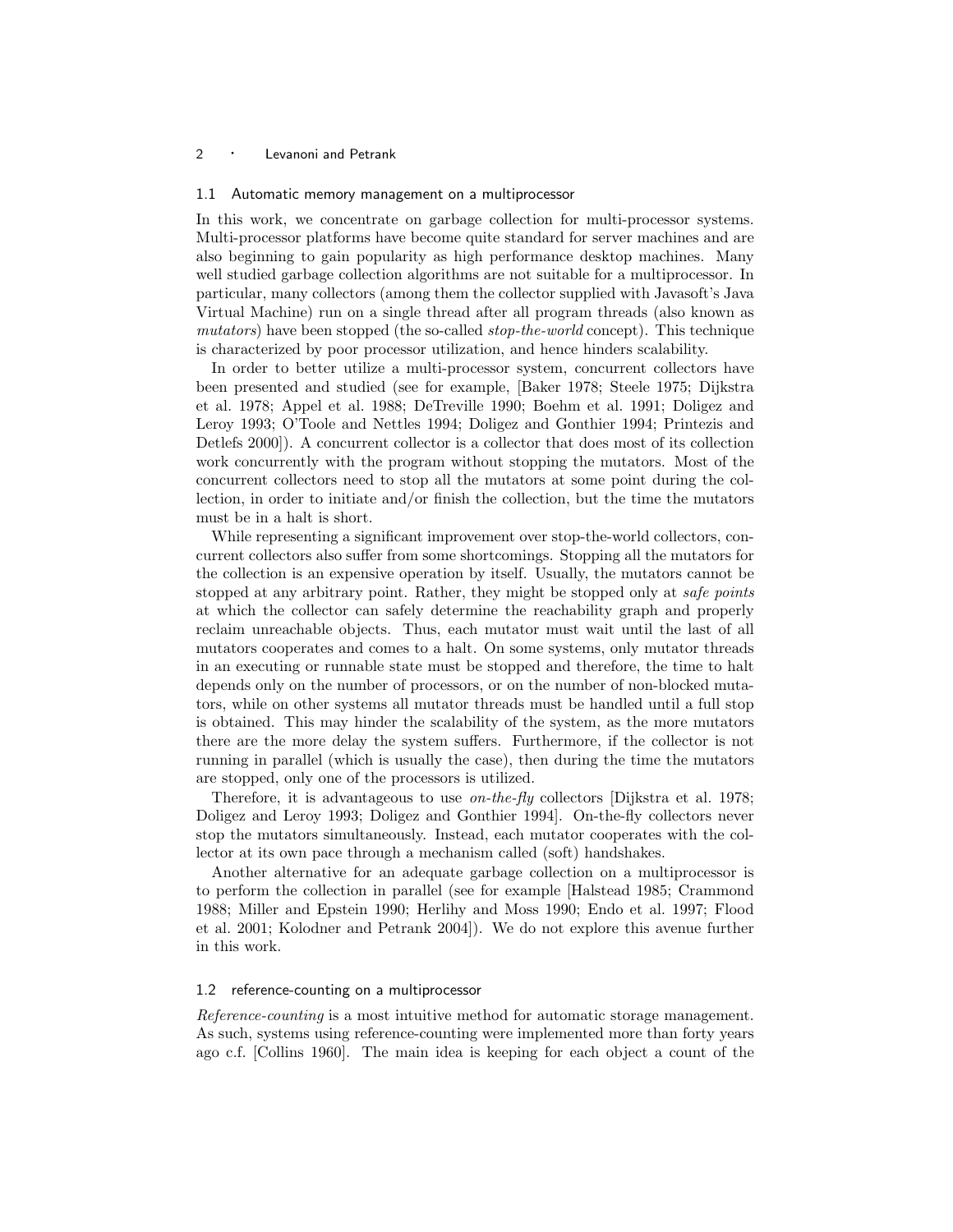number of references that reference the object. When this number becomes zero for an object  $o$ , it can be reclaimed. At that point,  $o$  may be added to the free list and the counters of all its predecessors (i.e., the objects that are referenced by the object  $o$ ) are decremented, initiating perhaps more reclamations. It is possible to add the note to the free list and do the recursive deletion in a lazy fashion as illustrated in [Roth and Wise 1998]; this technique is likely to increase the locality of reference of the mutators.

Reference-counting seems very promising to future garbage collected systems. Especially with the spread of the 64-bit architectures and the increase in usage of very large heaps. Tracing collectors must traverse all live objects, and thus, the higher the utilization of the heap (i.e., the amount of live objects in the heap), the more work the collector must perform<sup>1</sup>. Reference-counting is different. The amount of work is proportional to the amount of work done by the mutaotrs between collections plus the amount of space that is actually reclaimed. But it does not depend on the space consumed by live objects in the heap.

The actual factors that determine which collector is better are complicated. They include heap occupancy, allocation rate, mutation rate, etc. However, some important program behaviors seem to match the advantages of reference-counting. Consider as an example a Web Server, servicing mostly static information out of local file systems and/or databases to external consumers. For a given request rate, it is beneficial for the server to have as much as possible of the requested data cached in memory. With tracing, as the size of this cache increases, the price paid for garbage collection increases, even though the load remains the same. With reference-counting, the price paid for garbage collection depends solely on the load and therefore allows utilizing more of the heap without incurring additional GC overhead.

The study and use of reference-counting on a multiprocessor has not been as extensive and thorough as the study of concurrent and parallel tracing collectors. The reason is that reference-counting has a seemingly inherent problem with respect to concurrency: the update of the reference-counts must be atomic since they are being updated by concurrent mutators. Furthermore, when updating a reference, a mutator must know the previous value of the reference slot being updated, i.e., the value it has overwritten. This value is hard to obtain in the presence of concurrent updates. If a mutator were to obtain an incorrect overwritten value, a mismatch is introduced into the bookkeeping of the reference-counts. Thus, the naive solution requires a lock on any update operation. More advanced solutions have recently reduced this overhead to a compare-and-swap operation for each reference update, which is still a time consuming overhead.

It is often claimed that even on a traditional uniprocessor client that runs single threaded programs reference-counting is more costly than tracing algorithms. One of the main reasons for that is the write-barrier overhead<sup>2</sup>, which is high comparing

<sup>1</sup>Other methods to ameliorate this problem, such as generational collectors were introduced. However, the full heap needs to be collected eventually. Subsequent work deals with generational collectors. See, for example, [Azatchi and Petrank 2003; Blackburn and McKinley 2003].

 $2$ The *write barrier* is the piece of code executed whenever a reference slot is modified. This code constitutes the overhead on each reference slot modification from a mutator.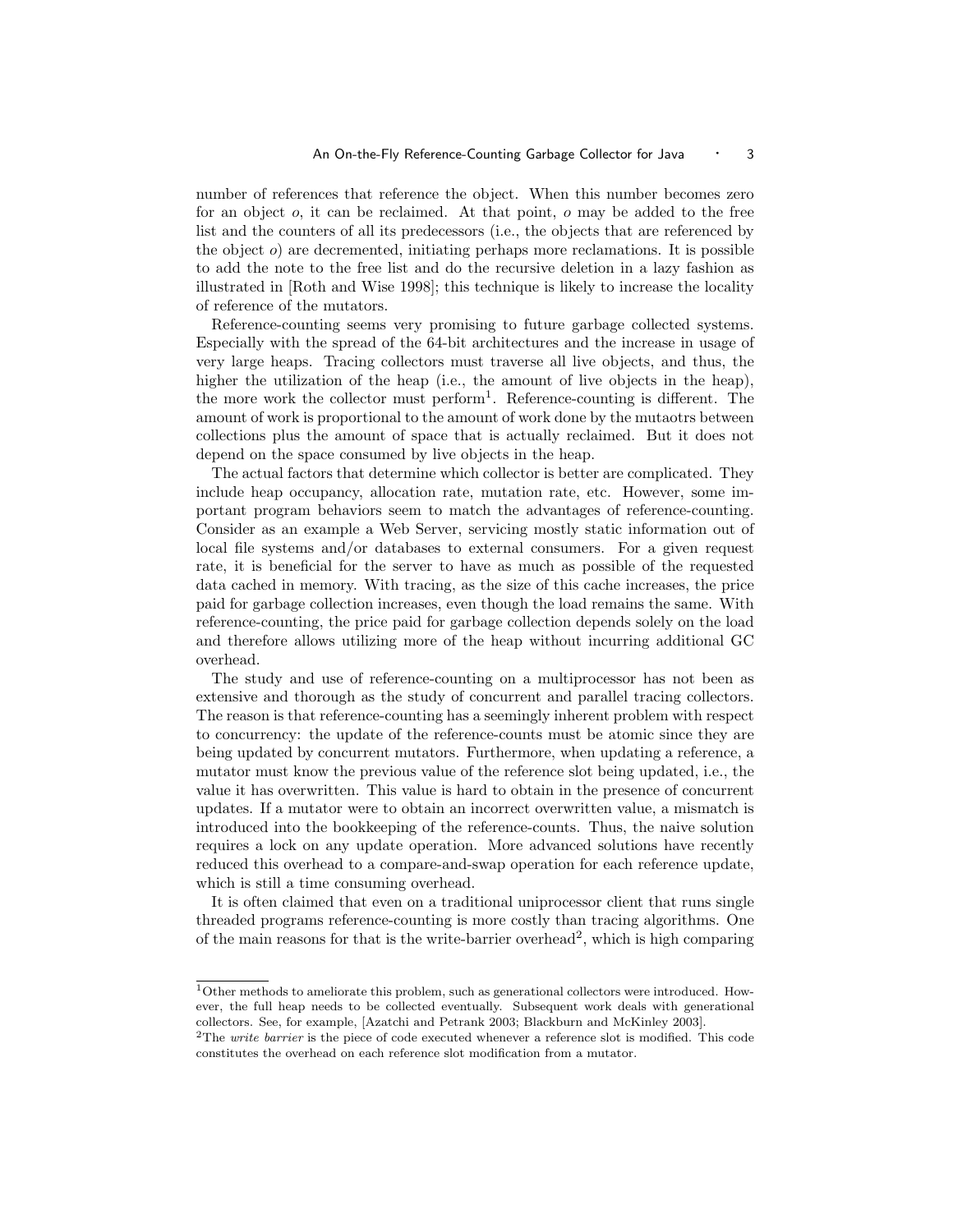to tracing algorithms that either require no write barrier or require a highly efficient (card-marking) write barrier when generations or concurrency are introduced.

## 1.3 This work

In this work, we present a new on-the-fly reference-counting garbage collector that ameliorates the two major problems of reference-counting mentioned above. First, the overhead of reference slots updates is reduced by introducing two paths in the write barrier: a fast path and a slow path. The slow path is as costly as the traditional overhead for reference slot update. However, the fast path is as fast as the write barrier used with concurrent tracing collectors. It turns out that for standard benchmarks the fast path is taken by the vast majority of reference slot updates, thus, reducing the cost of reference slot updates overhead to a level comparable with tracing collectors.

Second, the new algorithm has extremely fine synchronization. In particular, it avoids any synchronization in the write barrier. Thus, this algorithm is suitable for multithreaded programs on a multi-processor system. In addition, the new algorithm does not stop all mutators simultaneously. Instead, it suffices to stop one mutator at a time for cooperation with the collector.

Using the above two advantages, we derive a reference-counting collector with very short pauses, without paying a large cost in program throughput. We proceed with an overview on the novel ideas enabling these advantages.

The new algorithm, following Deutsch and Bobrow's Deferred Reference-Counting [Deutsch and Bobrow 1976], does not keep account of changes to local references (in stack and registers) since doing so is too expensive. Instead, it only tracks references in the heap (denoted heap reference-count). When garbage collection is required, the collector inspects all objects with heap reference-count zero. Those not referenced by the roots may be reclaimed. Our first observation is that in addition to local reference transactions, which are optimized away by the Deutsch-Bobrow technique, many more updates of the reference-counts are redundant and may be avoided. Consider a reference slot  $p$  that, between two garbage collections is assigned the values  $o_0, o_1, o_2, \ldots, o_n$  for objects  $o_0, \ldots, o_n$  in the heap. All previous reference-counting collectors perform  $2n$  updates of reference-counts accounting for these assignments:  $\text{RC}(o_0) = \text{RC}(o_0) - 1$ ,  $\text{RC}(o_1) = \text{RC}(o_1) + 1$ ,  $\text{RC}(o_1) = \text{RC}(o_1)$ 1,  $RC(o_2)=RC(o_2)+1, \ldots, RC(o_n)=RC(o_n)+1$ . However, only two are required:  $RC(o_0) = RC(o_0) - 1$  and  $RC(o_n) = RC(o_n) + 1$ . Building on this observation, it follows that in order to update all reference-counts of all objects before a garbage collection, it is enough to know which reference slots have been modified between the collections, and for each such slot, we must be able to determine its value in the previous garbage collection, and its current value.

In the new algorithm, we keep a record of all reference slots that have been modified. We also keep the "old" value that existed in the slot before it was first modified. It may seem problematic to obtain this value in a concurrent setting, and indeed, special care must be used to ensure that this value is properly registered. However, this is done without any synchronization operation. We denote the algorithm resulting from the discussion so far as the snapshot algorithm. This intermediate algorithm contains several of the novel ideas and is presented to distill these ideas clearly in this paper. The details of the snapshot algorithm are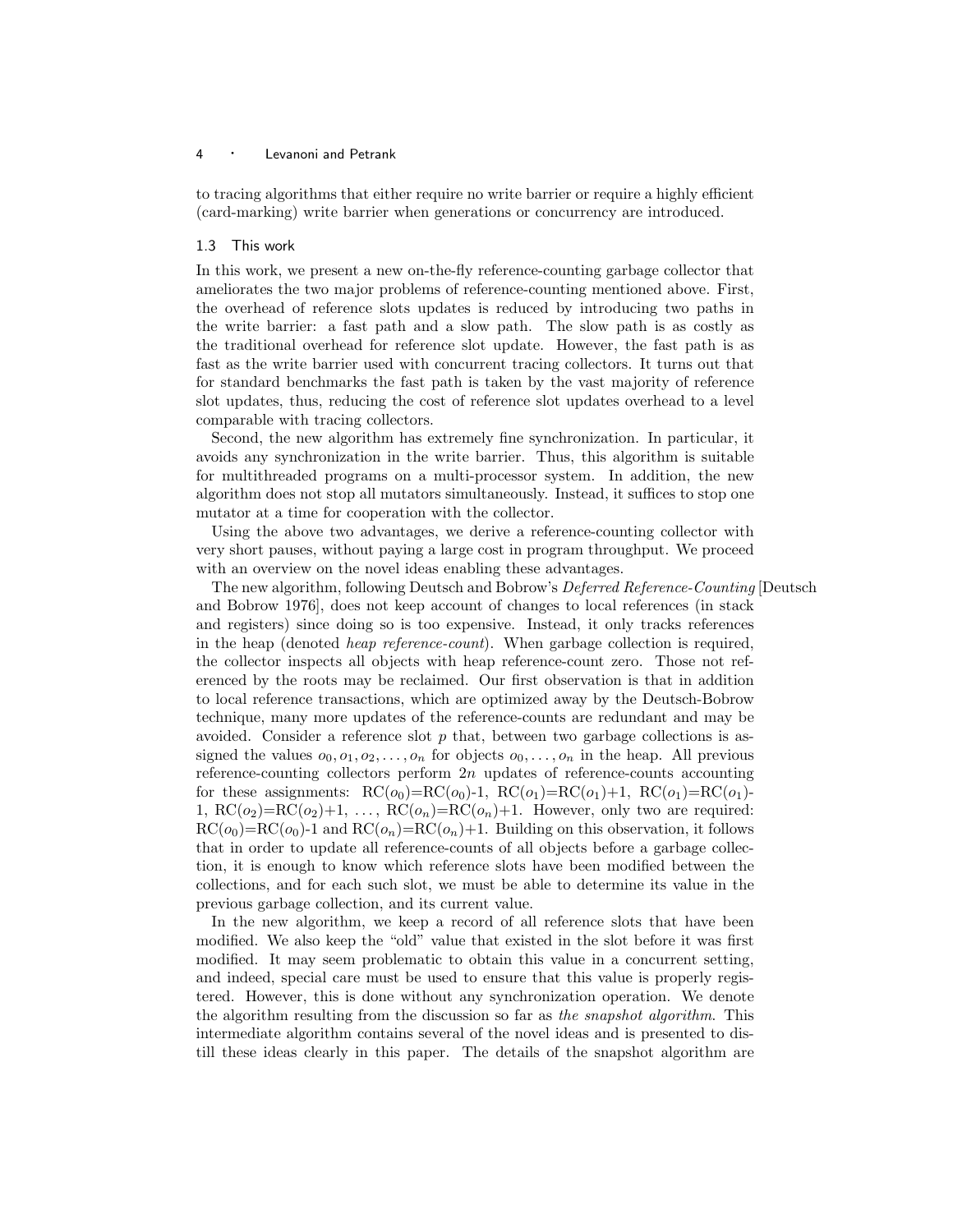presented in Section 4 below.

Next, we consider the collection itself. The naive implementation of the above approach is to stop all the mutators and read the values currently kept in all modified slots. This translates to taking a snapshot of the heap (or only a snapshot of the interesting slots in the heap). Such an approach does not allow full concurrency of the collector (it is not on-the-fly), although it is sound. In order to make the collector on-the-fly, we borrow ideas from the world of distributed computing. When taking a snapshot in a distributed environment, one does not stop all the computers over the distributed environment. Instead, one takes a snapshot of each computer at a time, but as the snapshots are being recorded, special care is taken to avoid confusion due to the non-instantaneous view. For example, all messages between computers are recorded as well. In our case, we will use an analogous solution. The analogy to a distributed system is that heap slots correspond to network nodes. The medium for communication between these nodes is the local state of mutators. Thus, as the algorithm obtains a non-instantaneous view of the heap slots (network nodes) it will also account for any information flowing into the slots from mutators' states (messages on-transit). We denote this non-instantaneous view of the heap the sliding view. The sliding view algorithm is described in Section 5.

## 1.4 Cycle collection

A disadvantage of reference-counting is that it does not collect all cycles. We have chosen to collect cycles with an on-the-fly mark-and-sweep collector. The Markand-sweep algorithm is seldom run to collect cycles and restore stuck referencecounts. (As in [Roth and Wise 1998; Wise 1993; Stoye et al. 1984; Chikayama and Kimura 1987], we use only two bits for the reference-count and thus, stuck counters are sometimes introduced. They are restored by the mark-and-sweep algorithm.)

We use a novel on-the-fly mark-and-sweep collector that we have designed especially for interoperation with the reference-counting algorithm. A description of this collector appears in [Azatchi et al. 2003]. It is quite natural to base a mark-and-sweep collector on a snapshot of the heap. The marking can be done on the snapshot view of the heap, and since unreachable objects remain unreachable, changes in the heap do not foil the collection of garbage. We adapt this basic idea to the sliding view notion, thus obtaining a tracing collector perfectly fitting our setting.

All measurements of throughput and latency in this paper are reported for the reference-count collector run most of the times and the on-the-fly mark-and-sweep run seldom. We describe our mark-and-sweep collector elsewhere [Azatchi et al. 2003].

# 1.5 Memory consistency

The algorithm presented in the paper requires a sequentially consistent memory. However, a few simple modifications can make the algorithm suitable for platforms that do not provide sequentially consistent memory. These modifications have negligible affect on the overall execution time. The Intel platform that we have used did not require these modifications. The modifications required and their cost are discussed in Section 6 below.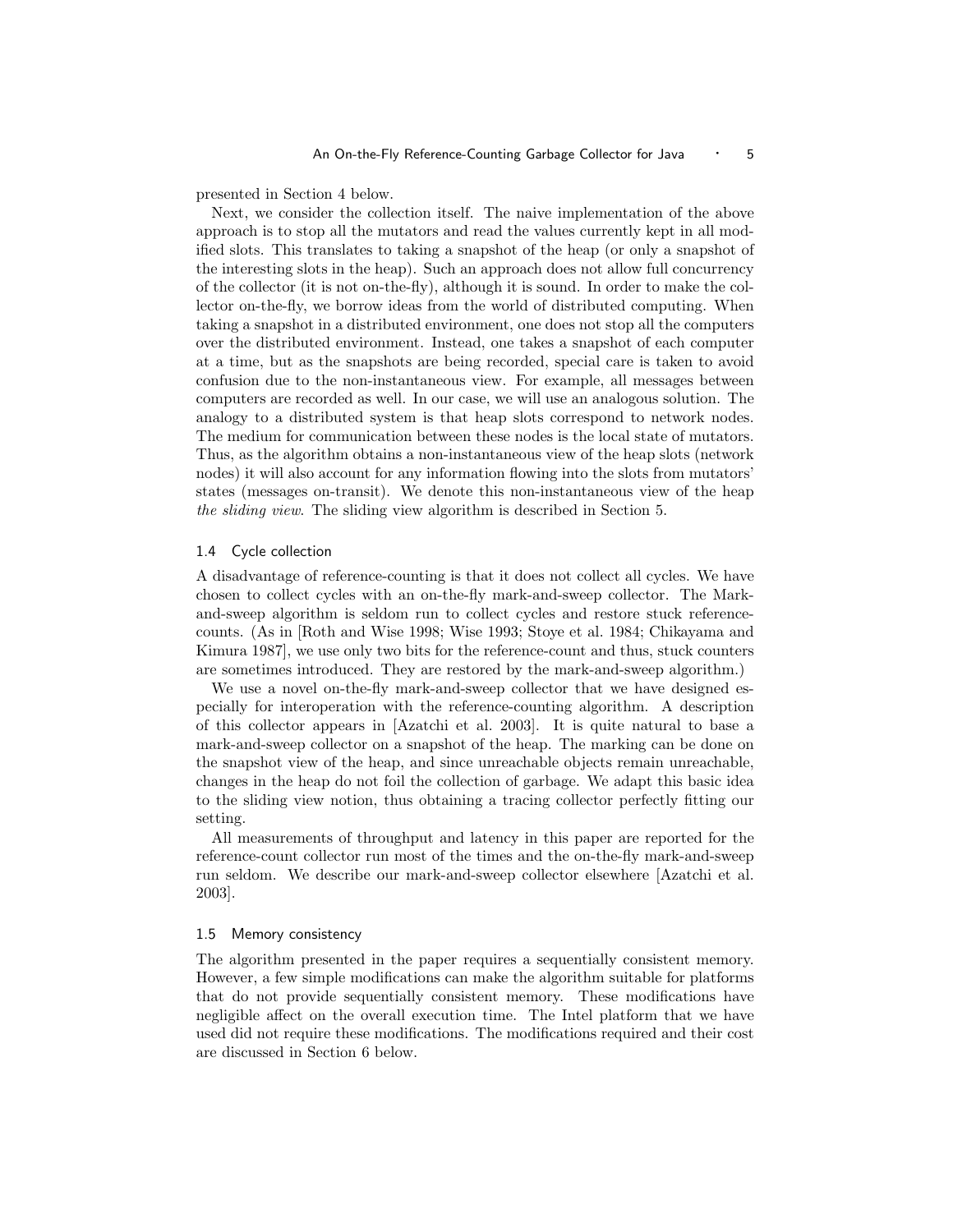## 1.6 Implementation

We have implemented the algorithm on Sun's Reference Release 1.2.2 of the Java Virtual Machine and have run it on a 4-way IBM Netfinity 8500R server with a 550MHz Intel Pentium III Xeon processor and 2GB of physical memory. Two standard Java multithreaded benchmarks were used: SPECjbb2000 and the mtrt benchmark from SPECjvm98. These benchmarks are described in detail in SPEC's Web site [SPEC Benchmarks 2000]. As a sanity check, we have also run the collector on the client applications in SPECjvm98 on a uniprocessor.

## 1.7 Results

Section 9 reports performance measurements. It turns out that the algorithm has an extremely low latency, improving over the original JVM by two orders of magnitude. The measure reported is the one used by SPECjbb00: the maximum time it takes to complete a transaction. This is the same measure that was reported by Domani et al. [Domani et al. 2000] and it serves as an upper bound on the largest pause in execution time. The measured maximum transaction time was 16ms. The actual pause must be below that measure.

As for efficiency, on-the-fly collectors normally suffer a decrease in performance due to the added write barrier and synchronization [Printezis and Detlefs 2000; Ossia et al. 2002; Bacon et al. 2001]. Our collector shows excellent performance and does not fall much behind the compared stop-the-world tracing collector. In fact, for some benchmarks, the JVM with our reference-counting collector bits the original JVM by up to 10% improvement in the overall running times. This happens with the multithreaded mtrt benchmark. As for SPECjbb, if we allow a large maximum heap (which is the target of our collector), then our collector slightly improves over the running time of the original JVM. With smaller heaps the original JVM improves over ours by around 3% for SPECjbb.

## 1.8 Related work

The classic method of reference-counting, was first developed by Collins [Collins 1960]. It was later used in Small talk-80 [Goldberg and Robson 1983], the AWK [Aho et al. 1988] and Perl [Wall and Schwartz 1991] programs. Improvements on the original technique were suggested in several subsequent papers. Weizman [Weizenbaum 1963] ameliorated the delay introduced by recursive deletion. Deutsch and Bobrow [Deutsch and Bobrow 1976] eliminated the need for a write barrier on local references (in stack and registers). This method was later adapted for Modula-2+ [DeTreville 1990]. Further study on reducing work for local variables can be found in [Baker 1994] and [Park and Goldberg 1995]. An avenue for reducing redundant RC updates via static analysis is proposed in [Barth 1977]. Several works [Roth and Wise 1998; Wise 1993; Stoye et al. 1984; Chikayama and Kimura 1987] use a single bit for each reference-counter with a mechanism to handle overflows, under the assumption that most objects to be recovered are only singly referenced throughout their lives.

DeTreville [DeTreville 1990] describes a concurrent multiprocessor referencecounting collector for Modula-2+. This algorithm adapts Deutsch's and Bobrow's ideas of deferred reference-counting and transaction log for a multiprocessor system. However, the update operation is done inside a critical section that uses a single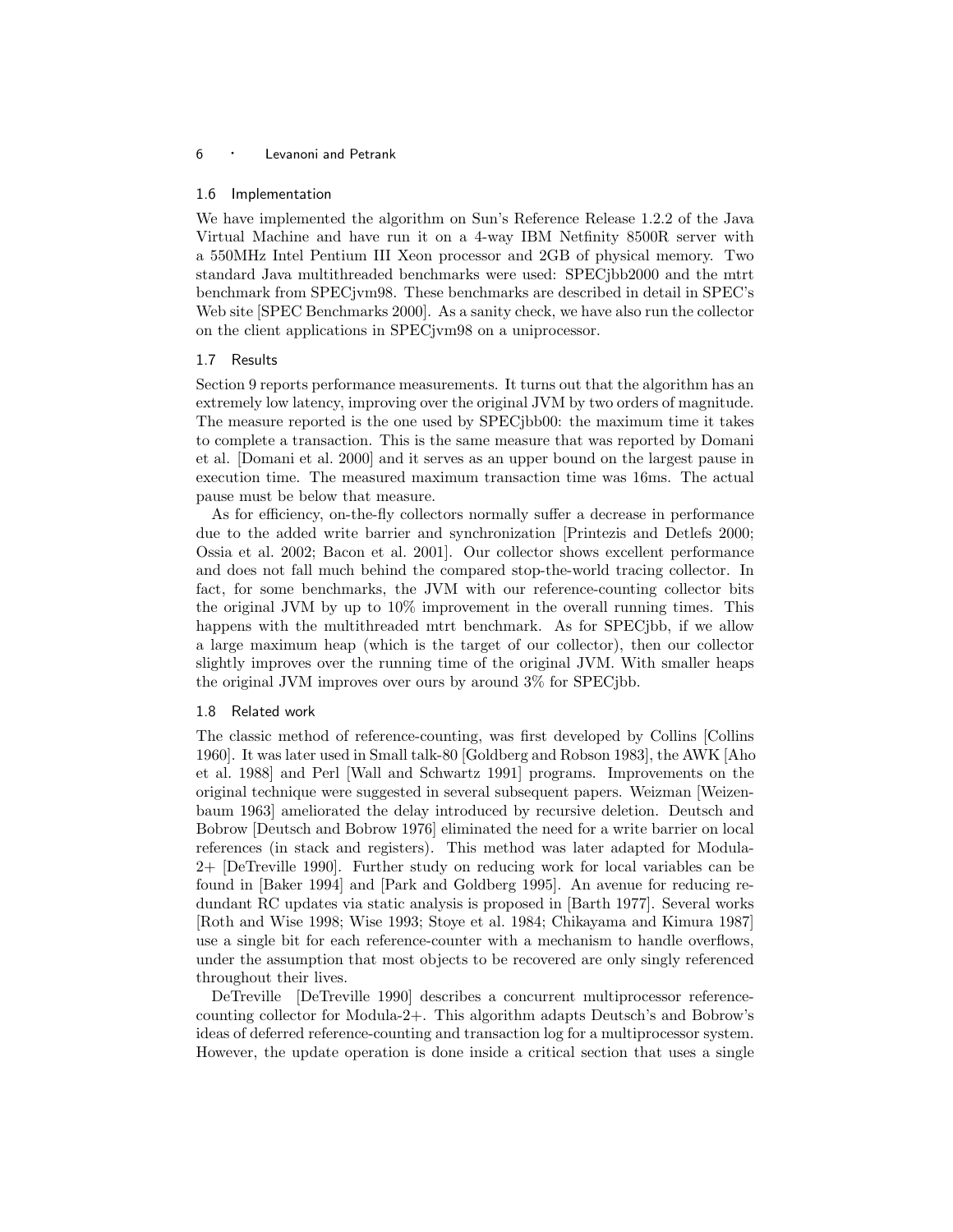central lock. So, no two updates can occur simultaneously in the system, placing a hard bound on its scalability.

Plakal and Fischer in [Plakal and Fischer 2000] propose a collection method based on reference counting for architectures that support explicit multithreading on the processor level. Their method requires co-routine type of cooperation between the mutator and a corresponding "shadow" collector thread and therefore is probably not suitable for stock SMPs, as SMP architectures do not support this kind of interaction in a natural and efficient manner.

Algorithms that perform garbage collection using a snapshot of the heap appear in [Furusou et al. 1991; Yuasa 1990]. In terms of synchronization requirements and characteristics our work is similar to that of Doligez, Leroy, and Gonthier [Doligez and Leroy 1993; Doligez and Gonthier 1994] in the sense that we use only fine synchronization, we never require a full halt of the system (the mutators are required to cooperate a few times per collection cycle). In our tracing algorithm we have used an object sweeping method similar to that presented in [Doligez and Leroy 1993; Doligez and Gonthier 1994].

Our garbage collection algorithm builds on a pragmatic concept of an atomic snapshot. The same concept is also a basic block in other garbage collectors, as well as in replication and checkpoint/restart algorithms. The pragmatism of this approach is dictated by the design of contemporary multiprocessor systems. There exists wide and profound theoretic research dealing with concurrent waitfree, shared memory algorithms that builds on the snapshot notion. The task in both research fields is common: to obtain a consistent picture of a system taken while it is conceptually frozen. Whereas much of the theoretical work assumes that threads are inherently faulty (hence these algorithms strive to be wait-free), however, the practical approach assumes that threads are not only inherently reliable, but also controllable by privileged roles (e.g., the operating system scheduler). Another difference is in the formulation of the problem–the theoretic community is more interested in the strain of the problem in which there are  $n$  threads, each with a single register to be shared among each other (a scatter-gather problem). The practical research, on the other hand, is concentrated on retrieving the values of all shared memory locations at a given instant, regardless of the number of running threads. For more reading on related theoretic research, the reader is referred to the work in [Riany et al. 1995] which provides an exciting attempt to bridge these two worlds as well as a comprehensive survey of previous atomic snapshot research.

1.8.1 The work of Bacon et al.. Recent and novel work on reference-counting collectors, presented independently by Bacon et al [Bacon et al. 2001; Bacon and Rajan 2001], provides a solution to the entire garbage collection problem with a pure reference-counting approach, showing that this is feasible. Their contributions include a novel on-the-fly cycle collector, an improvement upon Deutsch and Bobrow's Deferred Reference-Counting algorithm that does not require use of Zero Count Tables, and an improvement over DeTreville's algorithm for concurrent collection by introducing epochs that eliminate the requirement for a single shared buffer for inc/dec operations.

Comparing the reported results of this algorithm to ours is not easy since the algorithms were implemented on different platforms. Three interesting points follow: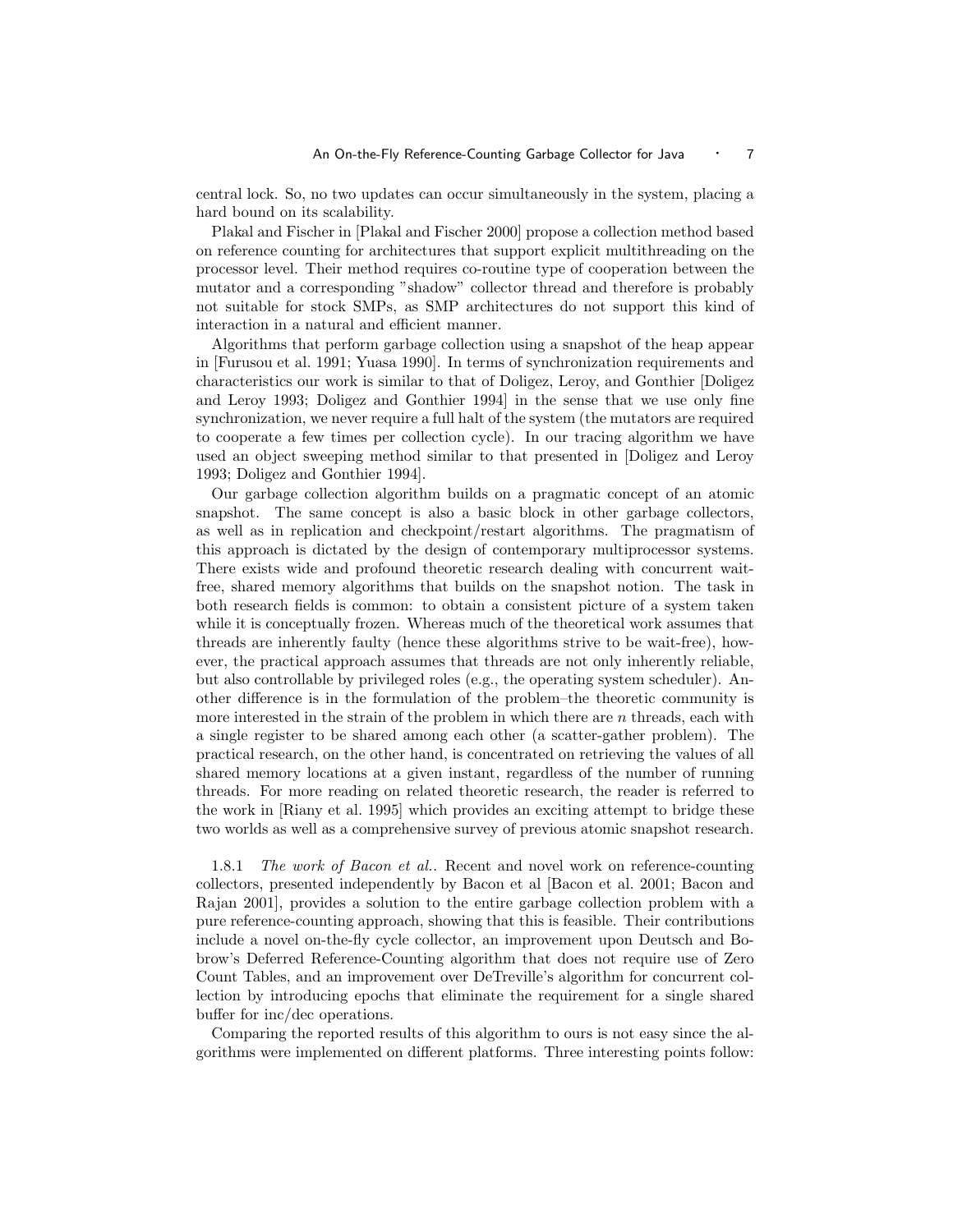- -Reducing synchronization. A naive approach to multiprocessor referencecounting requires at least three compare-and-swaps in the write barrier. One for the update of the reference slot and two for the updates of the two referencecount. DeTreville [DeTreville 1990] has used a lock on each update to make sure that no two reference slot updates are executed concurrently. Bacon et al. [Bacon et al. 2001] made a significant step into exploiting multiprocessor concurrency by reducing the number of synchronizing operations to a single compare-and-swap. While significantly reducing the cost of synchronization, their write barrier still contains a compare-and-swap for each reference slot update. In this work, using the novel write barrier and sliding view ideas, we have managed to completely eliminate synchronization with reference slot updates. This major improvement is one of the more important contributions of this work.
- —Throughput and latency: It is not possible to compare the throughput of the two collectors since they have been run on different platforms and compared against different base JVM's. Both seem to be doing well with respect to gaining short pauses without sacrificing the throughput too much. With respect to pause times, the measured results provided by Bacon et al. are incomparable with ours. Bacon et al. used the Jikes JVM to measure the exact pause times. Unfortunately, we did not have the means to get such a measure, which is provided by the Jikes JVM. Instead, as in [Domani et al. 2000], we use the report output by the SPECjbb00 benchmark to indicate the maximum time it takes to complete a transaction. Both results show excellent latency with respect to previous reports of the same nature.
- —Collecting cycles. Finally, the two papers take different avenues for collecting cycles. Bacon and Rajan [Bacon and Rajan 2001] provide a novel approach for on-the-fly cycle detection. In contrast to their approach, we have chosen to develop an on-the-fly mark-and-sweep collector that exploits the sliding view mechanism and uses the same data structure as the reference-counting algorithm. This mark-and-sweep collector is run seldom in order to collect cycles and restore stuck reference-counts (see below).

# 1.9 Organization

In Section 2 a glossary of memory management terminology used in this paper is provided. In Section 3 definitions and terminology to be used in the rest of the paper are presented. In Section 4 the Snapshot Algorithm is presented. The sliding view algorithm is presented in Section 5. In Section 6 we discuss adaptation of the algorithm to platforms that do not provide sequentially consistent memory. In Section 7 implementation issues are discussed. In Section 8 we present the memory manager we used. In Section 9 we present performance results. In Sections 10 and 11 proofs are provided to the correctness of the presented collector. We conclude in Section 12.

# 2. A GLOSSARY

Here are some terms, common to the memory management literature and/or the Java Virtual Machine. This section is based on a similar section in [Hudson and Moss 2003] but is extended to match the terms appearing in this paper.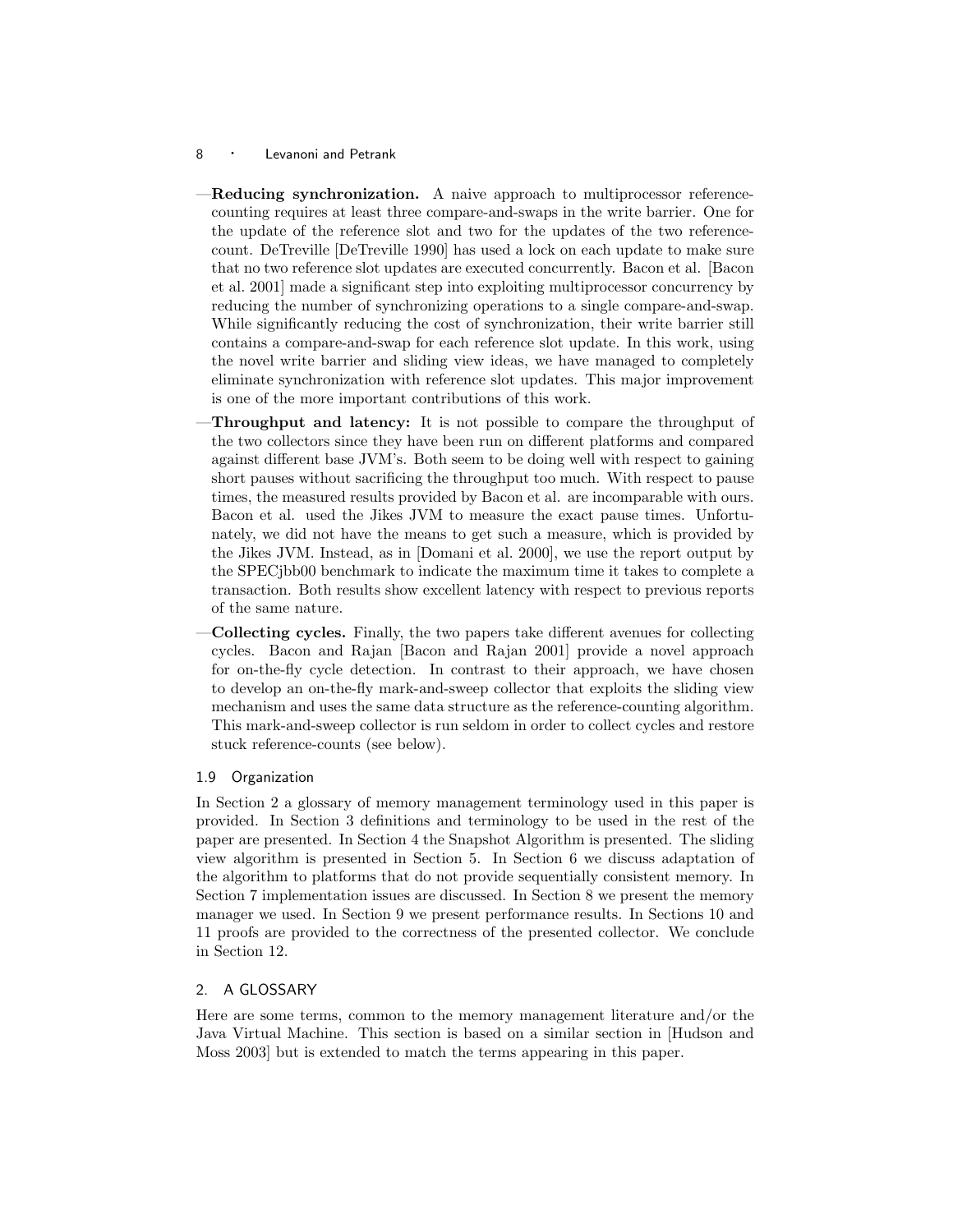Class instance. See Object.

Collector, collector thread. A thread that performs garbage collection work (as opposed to executing application code).

Compare-and-swap (CAS). An atomic memory access operation, also known as compare exchange. CAS(p, old, new) performs the following steps atomically. It compares the contents of location p with the value old. If the values are equal, it updates location p with the value new. The operation returns 1 if it installs the new value and 0 if it does not.

Concurrent garbage collection. Garbage collection methods in which the collector usually works concurrently with the mutators, but still requires hard handshakes (usually one or two per collection cycle—at the beginning and/or at the end of the cycle).

CPU; central processing unit. The hardware entity that executes instructions on behalf of threads. A computer system contains a fixed number of CPUs, all can read and write into a shared memory.

Cycles. Cycles of objects, such as circular lists. Reference-counting algorithms usually have difficulties reclaiming garbage objects which are linked in cycles.

Cycle collection. The ability (or lack thereof) to collect cycles of garbage.

Floating garbage. Garbage objects which are not being collected promptly after turning garbage. This subjective term usually denotes garbage that is generated during a collection cycle or garbage that a collection fails to reclaim even though eligible for collection.

Garbage; garbage objects; dead objects. Objects that are not reachable.

Global references. See Roots.

Handshake. A handshake is a synchronization mechanism between the collector and the mutators. In a handshake, the collector suspends the mutators and alters their local data structures while they're suspended. If all of the mutators are required to be suspended simultaneously, then this is considered a *Hard Handshake*. If only a single mutator is suspended at a time, the handshake is considered a Soft Handshake. Unless specified otherwise, in this paper, when the term handshake is used, it refer to a soft handshake. The collector may only suspend mutators when they reach safe points.

Heap reference-counting. A method of reference-counting in which only references from object slots to objects are counted. In this method, mutators' states are typically accounted for during collection cycles, and not during normal execution.

Latency. For a given benchmark, the average, median or maximal time it takes to complete a basic operation. In non-IO-bound systems, latency is highly correlated with pause times.

Limited field reference-counting. Reference-counting methods that allocate potentially overflowing reference-count fields to objects, in order to save space. Overflows are handled either by auxiliary lookup tables, which store the correct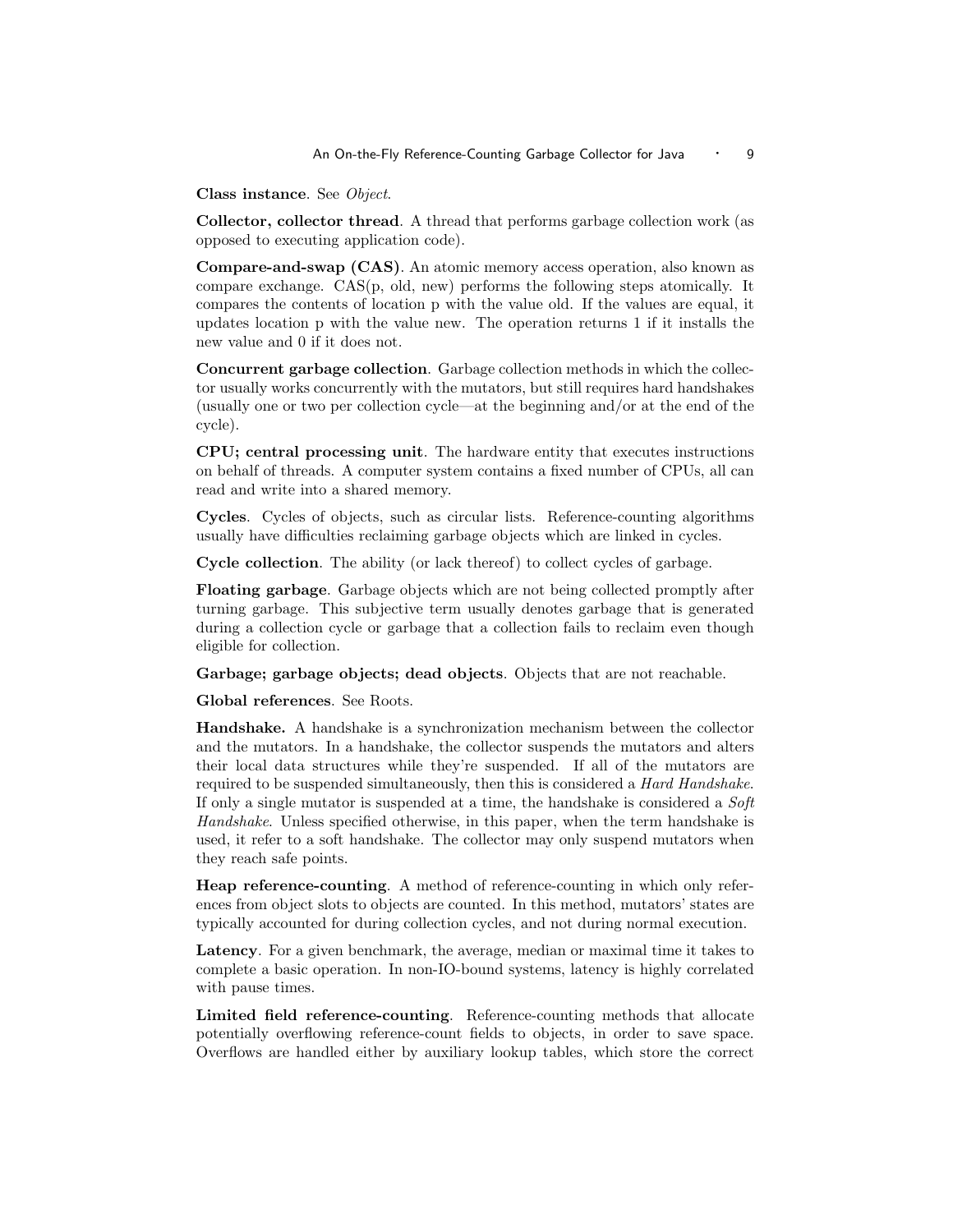count, or by fixing the count to a "stuck" value. Stuck counts may be restored by a tracing collector.

Local reference. A reference to an object that is present in a mutator's local state.

Mark and sweep garbage collection. A garbage collection method that recursively traces and marks objects starting from the roots, then frees all non-marked objects.

Memory model. The set of guarantees that the hardware provides in terms of possible outcomes for programs involving concurrently executing threads. Sequential consistency is an example of a memory model. Traditional hardware supported sequential consistency while newer hardware designs reorder instructions (to increase CPU utilization) which results in a "weaker" memory model (that allows additional outcomes).

Memory synchronization operation. An operation that a CPU may issue in order to force perceived order of instructions throughout the system. Specifically, if a CPU issues instruction A, followed by perhaps additional instructions, followed by a memory synchronizing instructions, followed by perhaps some more instructions, followed by instruction B, then no CPU in the system will perceive instruction B as being executed before instruction A.

Mutators, mutator threads. Threads that perform application work. A mutator interacts with the collector when the mutator allocates objects and when it modifies reference slots. A mutator is also suspended sometimes by the collector during handshakes. As far as the algorithms in this paper are concerned, these are the relevant operations that a mutator may execute.

- —Allocate a new object of a specified class. The result is a reference to the object placed in the mutator's local state.
- —Store a local reference into an object slot.
- —Read an object slot into a local reference.

Mutator local state. A collection of object references and potentially other data structures that are immediately available to a mutator and may be used in the mutator operations outlined in the definition for Mutator, mutator thread. No other entity has access to a mutator's local state, except for the collector: the collector may read and change the mutator's state while the mutator is suspended.

Null reference. A distinguished reference value that refers to no object. In most systems, the null reference value is represented by a numerical 0.

Object; Class instance. An object is a collection of slots with a prescribed layout determined by the object's class. Therefore it is also termed a class instance. In our model, objects exist only inside the heap. Objects contain two types of slots: scalars and reference. For the collector in this paper scalar slots are not relevant.

On-the-fly garbage collection. Garbage collection methods in which there is never more than a single mutator stopped. i.e., only soft-handshakes are used.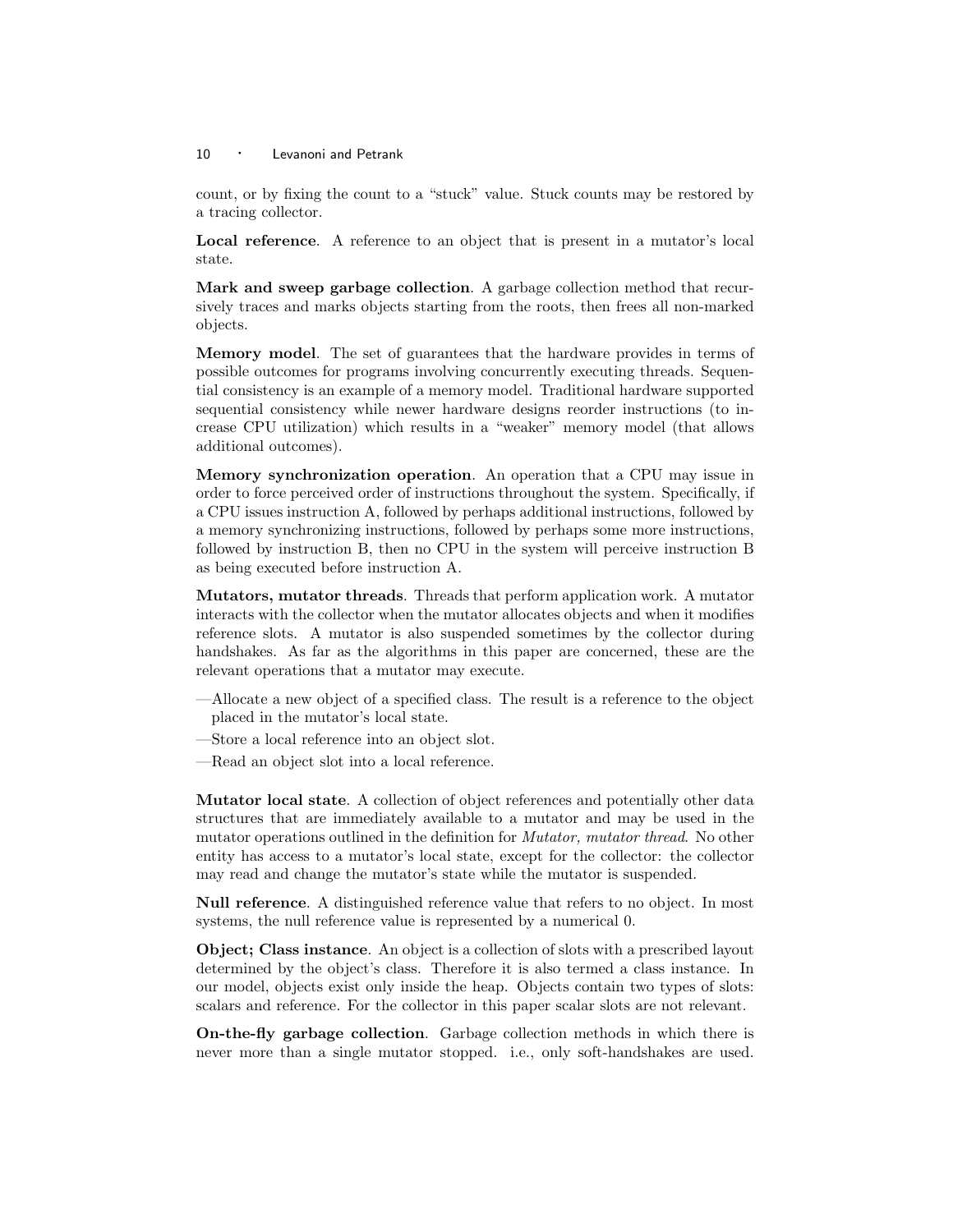Additionally, it is usually required that this pause time be at most proportional to the size of the mutator's local state. (The sliding view algorithm, presented in this paper, is such a garbage collection algorithm.)

Parallel garbage collection. A method of garbage collection in which there is more than a single collector thread working on garbage collection. This is unrelated to whether the method is stop-the-world, concurrent or on-the-fly.

Pause time, maximal. The maximal duration a mutator has ever been stopped for by the collector. On-the-fly collectors display minimal pause times while stopthe-world collectors usually have longer pause times.

Protected code. Sections of code which are precluded for cooperation with the collector. i.e., sections of code that by definition do not contain safe points. The algorithms presented in this paper demand that the write barrier and object allocation procedures be protected.

Reachable. An object is reachable if a root refers to it, or another reachable object has a slot referencing it.

Read barrier. Operations performed when a mutator loads an object slot into its state, if such operations are required. The algorithms presented in this paper do not require a read barrier.

Reference-count. The number of references associated with a particular object by a particular reference-counting technique.

Reference-count field. A special system field associated with each object that contains the computed reference-count of the object. Depending on the referencecounting algorithm variant, the field may or may not contain the correct number of references to the object at all times. In addition, the physical placement of the field depends on both the reference-counting algorithm and the platform implementing the algorithm. For example, some algorithms or platforms will choose to place the field in-line with other instance fields of the objects while other algorithms and platforms will choose to place the field in a bitmap outside of the object.

Reference-counting. Garbage collection methods that determine reachability by counting the number of references to each object. The methods vary in whom is doing the counting (mutators vs. collector etc.) and what is being counted (references from heap slots solely or also references from mutators' states).

Reference slot. A slot within an object that refers to another object or contains the special value null.

Roots. A collection of variables that may contain references which are immediately accessible to at least one mutator. Thus, local references are roots. In most systems, there also exist static variables, intern tables, etc. which also provide immediate access to objects to mutators. To simplify the presentation of the algorithms in this paper, we assume that there exist a singleton object containing all such global variables. We then assume that each mutator has a local reference to this object. Thus, global references are modeled as object slots.<sup>3</sup>

<sup>3</sup>Our implementation, however, treats globals specially to reduce overhead.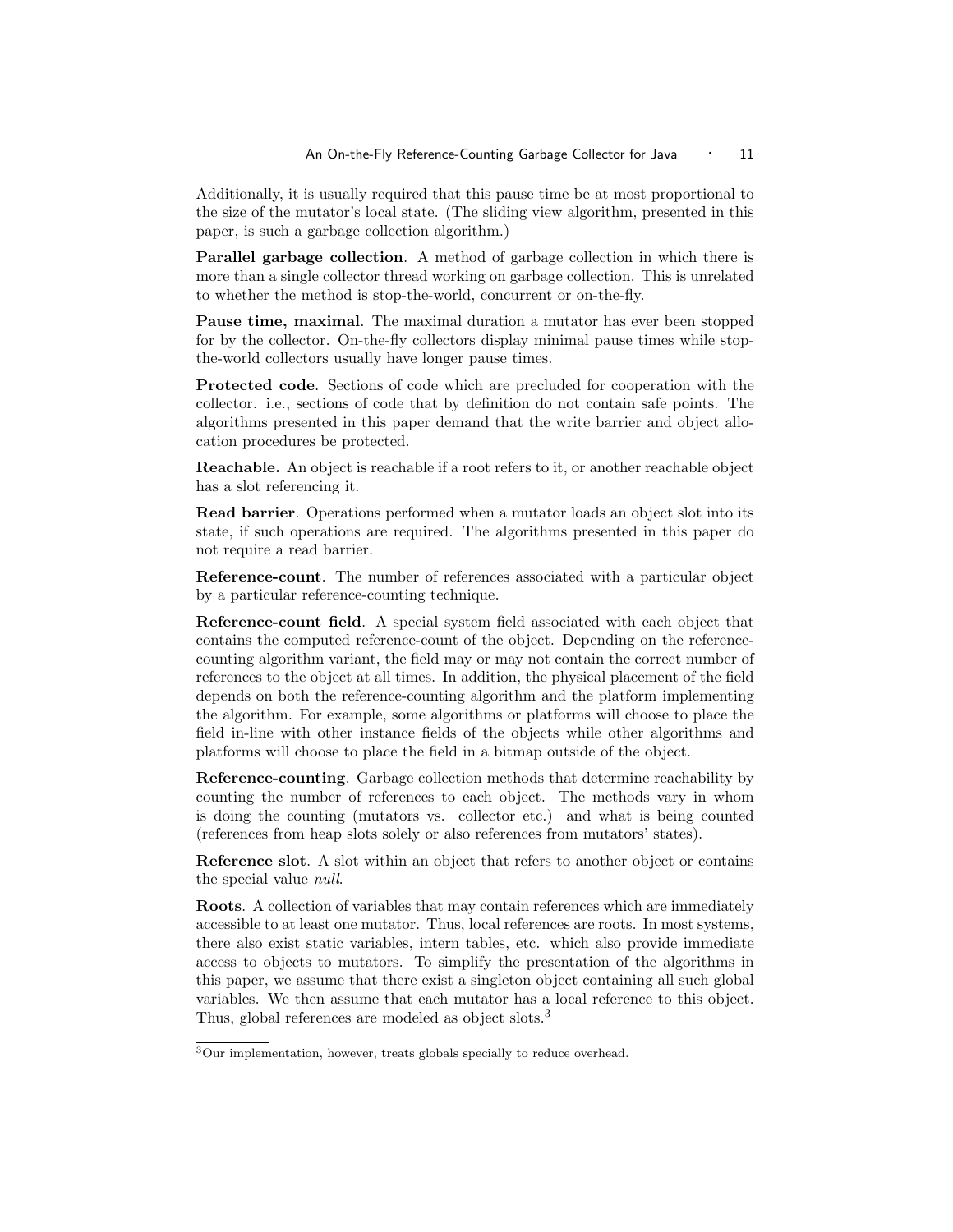Safe point. A point in the application code at which (a) accurate reference/nonreference type information is available for the mutator state (this is implementation dependent), and (b) no protected code is being executed. When a mutator is at a safe point, its GC-related information is consistent.

Sequential consistency. A memory model in which one can take the program traces of all threads and combine them into a sequential sequence in which (a) the order of instructions for each individual thread is preserved and (b) every load instruction returns the value stored into the location by the first store instruction into the location preceding the load in the sequential sequence. In other words, to all parties involved, the system appears to be working with a single CPU and without re-ordering of instructions.

Sliding view. A non-atomic picture of the shared memory of an SMP system. e.g., by copying each byte of the shared memory into disk over a period of time. A sliding view does not represent a coherent picture of the shared memory at any given moment. A sliding view provides a value for each location in the memory at some moment.

SMP; symmetrical multi-processor. A computer system possessing multiple CPUs and a shared memory. An SMP system is characterized by a memory model. Snapshot. A copy of an SMP's system shared memory made while all CPUs are halted. i.e., a frozen and coherent picture of the shared memory.

Stop-the-world garbage collection. Garbage collection methods in which the collector and mutators seldom operate concurrently. These methods are usually characterized by long interruptions to user processing, yet are simple to implement and often exert lower overheads for the collection.

Throughput. For a given benchmark, the number of operations completed per time unit. One of two major measures of performance, together with latency.

Write barrier. Operations performed when a mutator stores an object reference from its local state into an object slot, if such operations are required. The algorithms presented in this paper require write barriers.

ZCT; zero count table. A set keeping track of objects whose heap referencecount is (or previously was) zero. These are candidates for collection, provided there is no local reference to them.

# 3. SYSTEM MODEL AND DEFINITIONS

For an introduction on garbage collection and memory management the reader is referred to [Jones and Lins 1996]. Slots in objects (in the heap) that hold references are denoted heap reference slots but most of the time they are just called slots. The reference-counts kept for each objects are heap reference counts. Namely, to count the number of references to an object, we sum over all slots that refer to this object in the heap. Mutators' local stacks and registers are not included in the count. As appropriate for Java, but also for other languages, we assume that all slots are initialized with a null reference when created. The reference-count associated with an object o are denoted o.rc.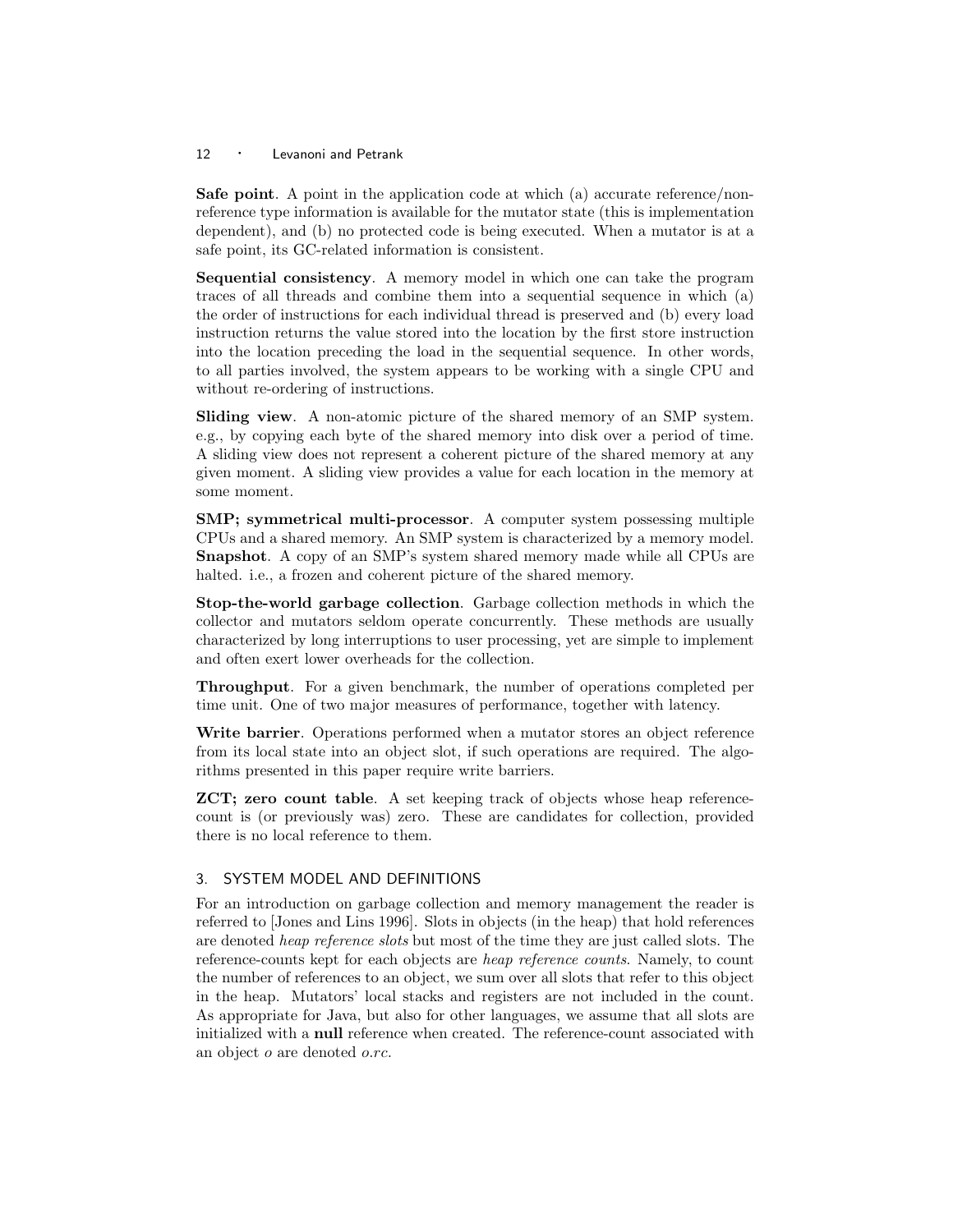Coordination between the collector and mutators. The algorithms presented in this paper assume that there is a single collector thread in the system and potentially multiple mutator threads.

It is assumed that the collector thread may *suspend* and subsequently *resume* mutators. When a mutator is suspended, the collector may inspect and change its local state with the effects taking place after the mutator is resumed. For example, a mutator may be stopped, and then buffers that it has written may be read, and new empty buffers may be placed instead of the filled buffers. The collector may then use the read buffers after reading them. When the mutator resumes, it may use the new empty buffers.

Garbage collectors in general, require that mutators are stopped for the collection at safe-points at which the collector can safely determine the reachability graph and properly reclaim unreachable objects. Classifying points in the JVM code into safe and unsafe depends on the specifics of the JVM. Since we run an on-the-fly collector, we do not need to stop all mutators together. However, when a mutator is suspended to read its local state (e.g., mark its roots), then we require that the mutator is at a safe point. In particular, we demand that it is not stopped during the execution of a reference slot update (including the write barrier code corresponding to the update) and it is not stopped during allocation of a new object via the new instruction.

# 4. THE SNAPSHOT ALGORITHM

For clarity of presentation, we start with an intermediate algorithm called the snapshot algorithm. Most of our novel ideas appear in it. In particular, a large fraction of the reference-counts updates (which are redundant) is saved and also a write barrier that does not require atomic operations or synchronization operations is introduced.

However, in this intermediate algorithm the mutators are stopped simultaneously for part of the collection. Therefore the pause lengths with this algorithm are not as good as with our final algorithm. The pauses imposed by this algorithm are not too long (the bottleneck is clearing a bitmap with dirty flags for all objects in the heap), but long enough to hinder scalability on a multiprocessor. In Section 5, this intermediate algorithm is extended to be made on-the-fly with very short pause.

The idea, as presented in Section 1.3, is based on computing differences between heap snapshots. The algorithm operates in cycles. A cycle begins with a collection and ends with another. A garbage-collection cycle is indexed by  $k$  and its actions are described next.

The first goal is to record all reference slots in the heap that have changed since the previous garbage collection (indexed  $k-1$ ), so that the corresponding referencecounts may be updated. The mutators do the recording with a write-barrier. In order to avoid recording slots again and again, a dirty flag is kept for each such slot. When a mutator updates a reference slot, it checks the dirty bit. If it is clear, the mutator records the slot's information in a local buffer, then sets the dirty bit. The recorded information is the address of the slot and its value before the current modification. Recording is done in a local buffer with no synchronization. Figure 1 provides the code for this operation.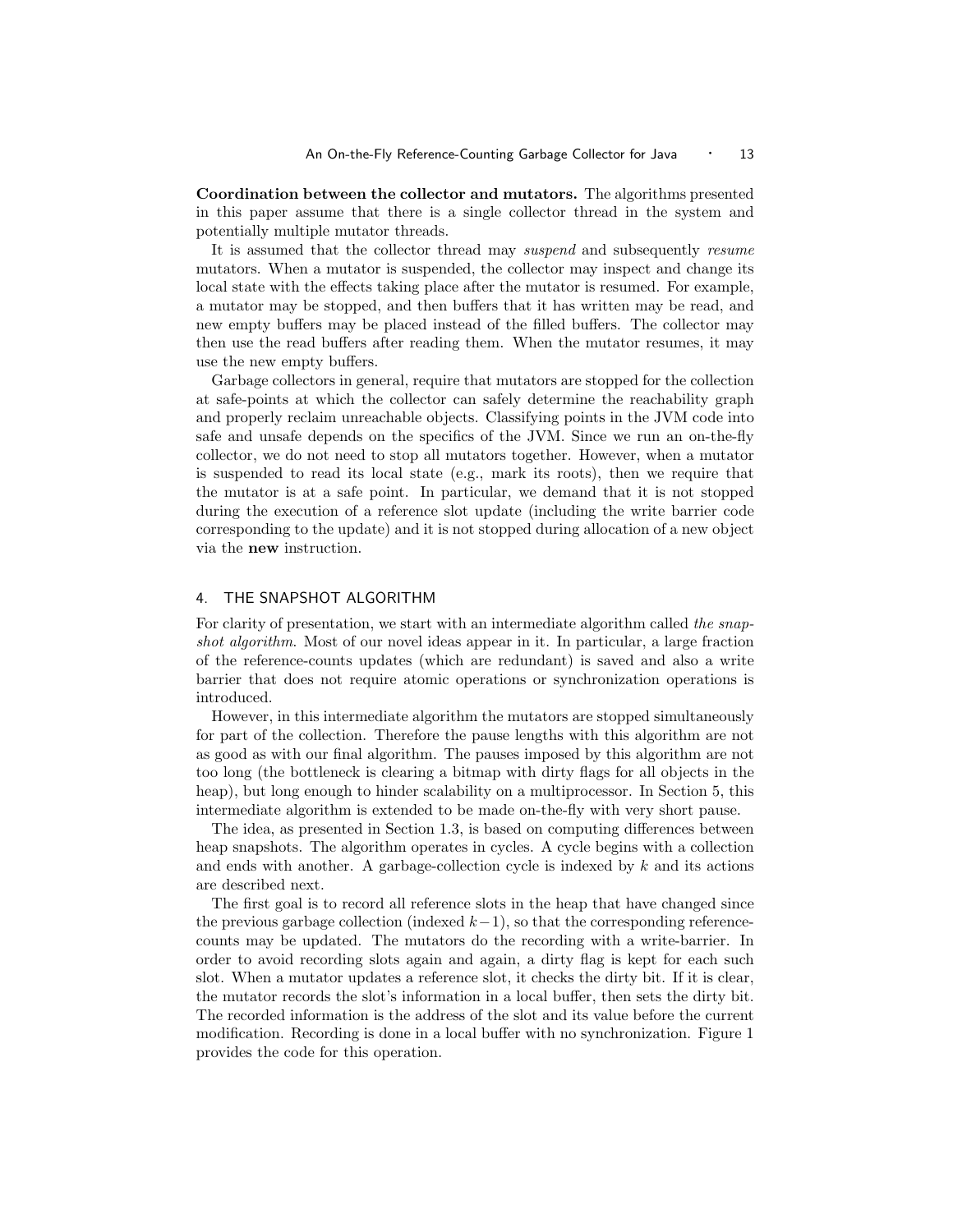Procedure Update(s: Slot, new: Object) begin 1.  $\operatorname{local} old := \operatorname{read}(s)$ // was s written to since the last cycle ? 2. if  $\neg Dirty(s)$  then // ... no; keep a record of the old value. **3.**  $Buffer_i[CurrPos_i] := \langle s, old \rangle$ 4.  $CurrPos_i := CurrPos_i + 1$ 5.  $Dirty(s) := \textbf{true}$ 6. write $(s, new)$ end

Fig. 1. Mutator Code—Update Operation

|       | Procedure New(size: Integer) : Object         |
|-------|-----------------------------------------------|
| begin |                                               |
| 1.    | Obtain an object $\sigma$ from the allocator, |
|       | according to the specified <i>size</i> .      |
|       | // add $\sigma$ to the mutator local ZCT.     |
| 2.    | $New_i := New_i \cup \{o\}$                   |
| 3.    | return o                                      |
| end   |                                               |

Fig. 2. Mutator Code: for Allocation

When a collection begins, the collector starts by stopping all mutators and marking as local all objects referenced directly by the mutators' stack at the time of the pause. Next, it reads all the mutators' local buffers (in which modified slots are recorded), it clears all the dirty bits and it lets the mutators resume. After the mutators resume, the collector updates all the heap reference-counts to reflect their values at the time of the pause. Recall that the heap reference-count is the number of references to the object from other objects in the heap, but not from local variables on stack or registers. The algorithm for this update is presented and justified in the remainder of this section. However, if the heap reference-counts are properly updated, the collector may reclaim any object whose reference-count dropped to zero by this update as long as the object is not marked local. Such an object is not referenced from the roots, neither is referenced from other objects in the heap. As usual, the reference-counts of objects referenced by reclaimed objects are decremented and the reclamation proceeds recursively. A standard zero-count table (ZCT) [Deutsch and Bobrow 1976] keeps track of all objects whose reference-count drops to zero at any time. These objects are candidates for reclamation. Whenever an object is created (allocated) it has a zero heap reference count. Thus, all created objects are put in (a local) ZCT upon creation. The code for the create routine appears in Figure 2. New<sub>i</sub> stands for the  $i<sup>t</sup>h$  mutator local ZCT—containing objects that have been allocated by  $T_i$  during the current cycle.

It remains to discuss updating the reference-counts according to all modified slots between collection  $k - 1$  and k. As explained in Section 1.3, for each such slot s, we need to know the object  $O_1$  that s referenced at the pause of collection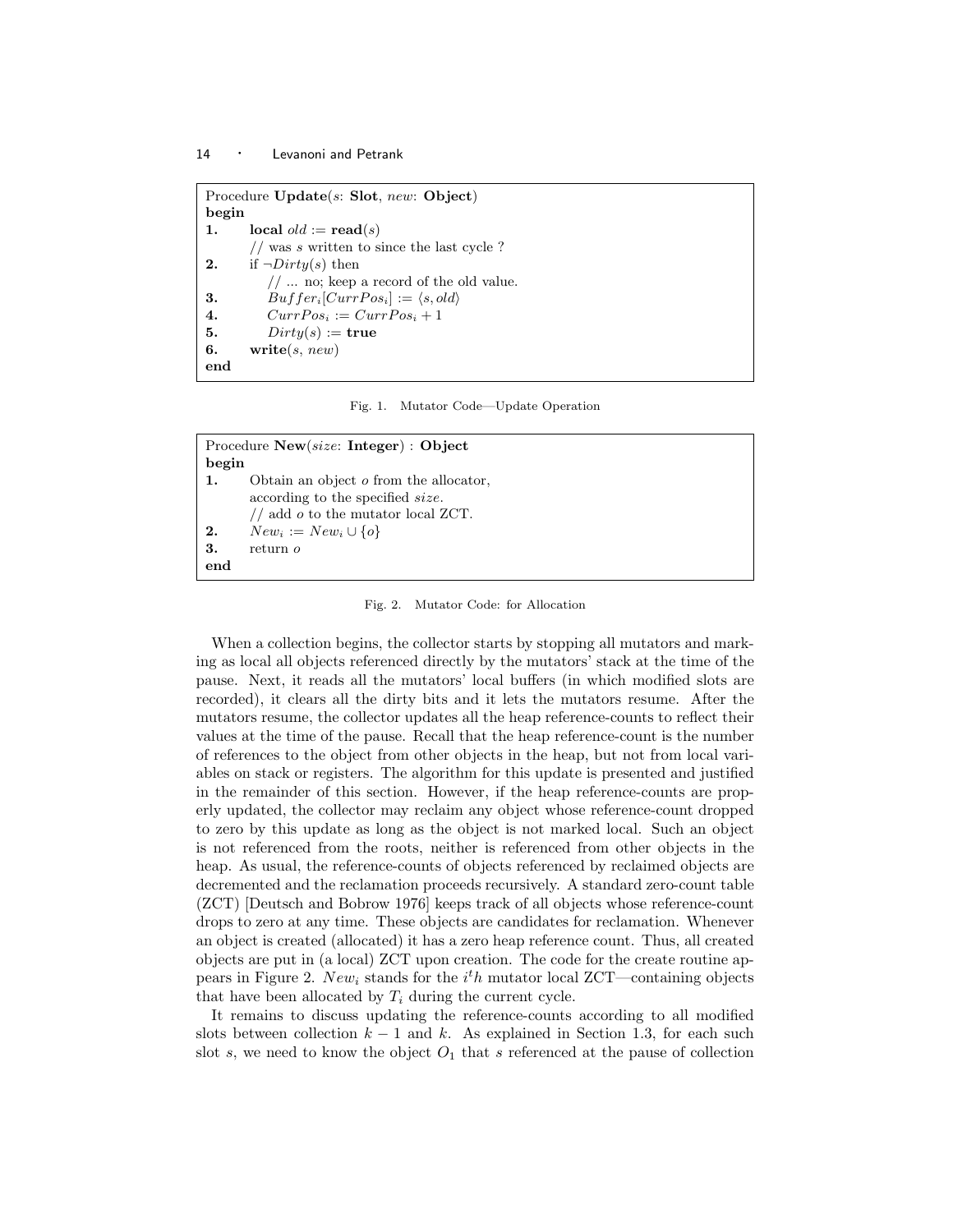$k-1$  and the object  $O_2$  that s references at the pause of collection k. Once these values are known, the collector decrements the reference-count of  $O_1$  and increments the reference-count of  $O_2$ . When this operation is done for all modified slots, the reference-counts are updated and match the state of the heap at the kth collection pause.<sup>4</sup>

How to obtain the addresses of objects  $O_1$  and  $O_2$  is described next. We start with obtaining  $O<sub>1</sub>$ . If no race occurred when the slot s was first modified during this cycle, then the write barrier properly recorded the address of  $O<sub>1</sub>$  in the local buffer. It is the value that s held before that (first) modification and thus it is possible to obtain the address of  $O_1$  and decrement its reference-count. But suppose a race did occur between two (or more) mutators trying to modify s concurrently. If one of the updating mutators sets the dirty flag of s before any other mutator reads the dirty flag, then only one mutator records this address and the recording will properly reflect the value of s at the  $k-1$  pause. Otherwise, more than one mutator finds the dirty bit clear. Looking at the write barrier code in Figure 1, each mutator starts by recording the old value of the slot, and only then it checks the dirty bit. On the other hand, the actual update of s occurs after the dirty bit is set. Under sequential consistency all threads observe the operations of other threads in program order. Thus, if a mutator detects a clear dirty bit it is guaranteed that the value it records is the value of s before any of the mutators has modified it. So while several mutators may record the slot  $s$  in their buffers, all of them must record the same (correct) information. To summarize, in case a race occurs, it is possible that several mutators record the slot s in their local buffers. However, all of them record the same correct value of s at the  $k-1$ <sup>st</sup> pause. When collecting the local buffers from all mutators multiple records of a slot are eliminated—they are all duplicates. We conclude that the address of object  $O_1$  can be properly obtained by following the procedure just outlined.

It remains to obtain the address of  $O_2$ , the object that s references at the pause of collection  $k$ . Note that at the time the collector tries to obtain this value the mutators are already running after the  $k^{\text{th}}$  pause. The collector starts by reading the current value of  $s$ . It then reads  $s$ 's dirty flag. If the flag is clear then  $s$  has not been modified since the pause of collection  $k$  and we are done. If the dirty bit of  $s$ is set, then it has been modified. But if it has been modified, then the value of s at pause k is currently recorded in one of the mutators' local buffers. This value can be obtained by searching the local buffers of all mutators. It is not required to stop the mutators for peeking at their buffers. This slot must have a record somewhere and it will not be changed until the next  $(k + 1)$  collection.

The collector operation is given in Figure 3. In Read-Current-State (Figure 4) the collector stops the s, takes their buffers, mark objects directly referenced from the roots as local, takes all local ZCT's (which include records of newly created objects), and clears all the dirty marks. The mutators are then resumed.

<sup>&</sup>lt;sup>4</sup>It is normally a good practice to first do the increment and only then the decrement associated with a reference assignment. Since, in this work, reference counters are associated with snapshots, there is no danger in first decrementing due to the old value and only then incrementing due to the new value. The counts will remain non-negative and zero counts are added to the ZCT. Furthermore, decrementing first helps in avoiding stuck-counts when using small fields to represent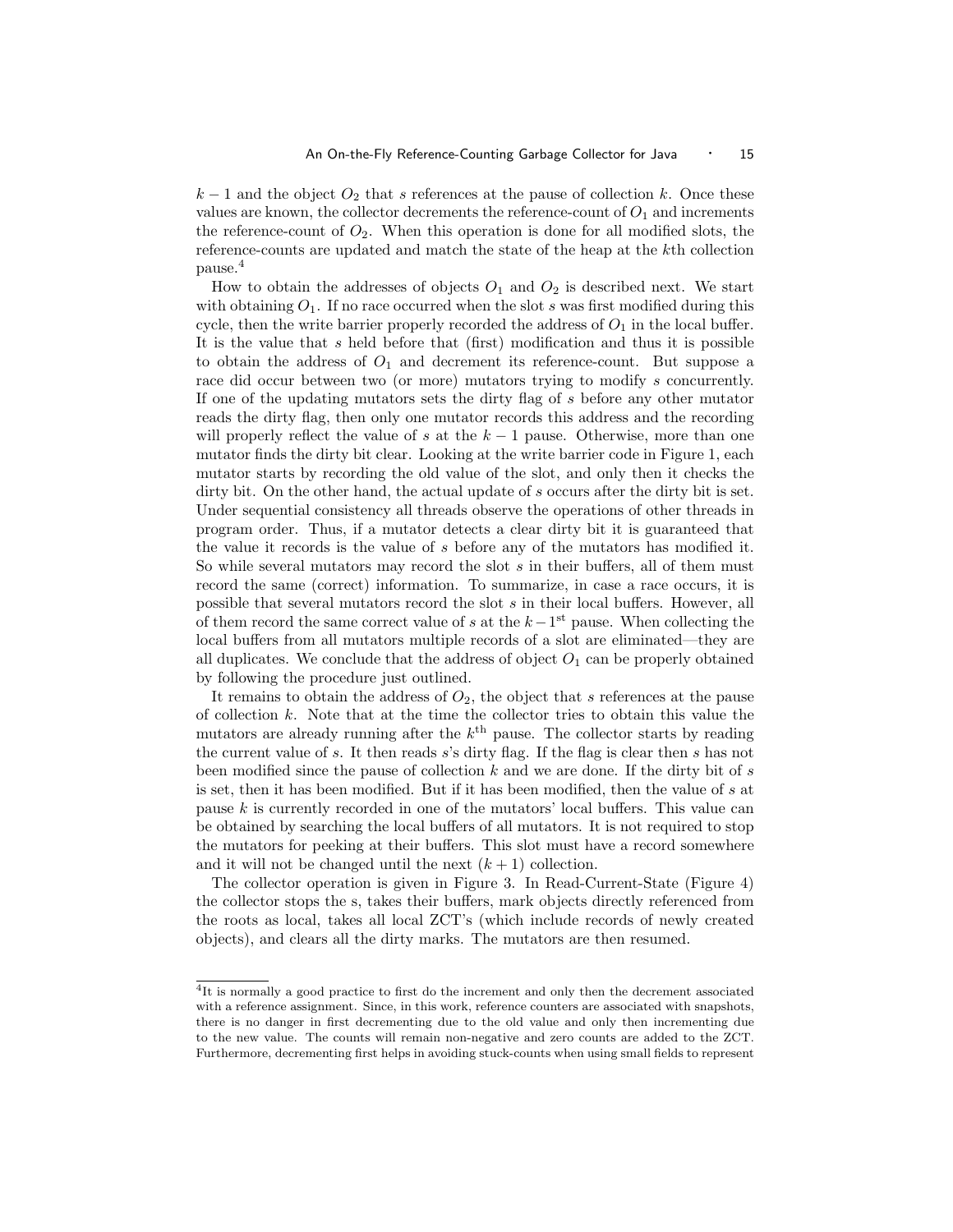Procedure Collection-Cycle begin 1. Read-Current-State 2. Update-Reference-Counters 3. Read-Buffers 4. Fix-Undetermined-Slots 5. Reclaim-Garbage end

Fig. 3. Collector Code

|       | Procedure Read-Current-State                             |
|-------|----------------------------------------------------------|
| begin |                                                          |
| 1.    | suspend all mutators                                     |
| 2.    | $Hist_k := \oslash$                                      |
| 3.    | $Locals_k := \emptyset$                                  |
| 4.    | for each mutator $T_i$ do                                |
|       | $\frac{1}{\cos \theta}$ copy buffer (without duplicates) |
| 5.    | $Hist_k := Hist_k \cup Butfer_i[1 \dots CurrPos_i-1]$    |
| 6.    | $CurrPos_i := 1$                                         |
|       | // "mark" local references.                              |
| 7.    | $Locals_k := Locals_k \cup State_i$                      |
|       | // copy and clear local $ZCT$ .                          |
| 8.    | $ZCT_k := ZCT_k \cup New_i$                              |
| 9.    | $New_i := \oslash$                                       |
| 10.   | Clear all dirty marks                                    |
| 11.   | resume mutators                                          |
| end   |                                                          |

Fig. 4. Collector Code—Procedure Read-Current-State

```
Procedure Update-Reference-Counters
begin
1. Undetermined<sub>k</sub> := \oslash<br>2. for each \langle s, v \rangle pair in
2. for each \langle s, v \rangle pair in Hist_k do<br>3. curr := read(s)curr := \mathbf{read}(s)4. if \neg Dirty(s) then
5. curr.rc := curr.rc +1
6. else
7. Undetermined<sub>k</sub> := Undetermined<sub>k</sub> \cup {s}<br>8. v.rc := v.rc - 1v.rc := v.rc - 19. if v.rc = 0 \land v \notin Locals_k then<br>10. ZCT_k := ZCT_k \cup \{v\}ZCT_k := ZCT_k \cup \{v\}
```
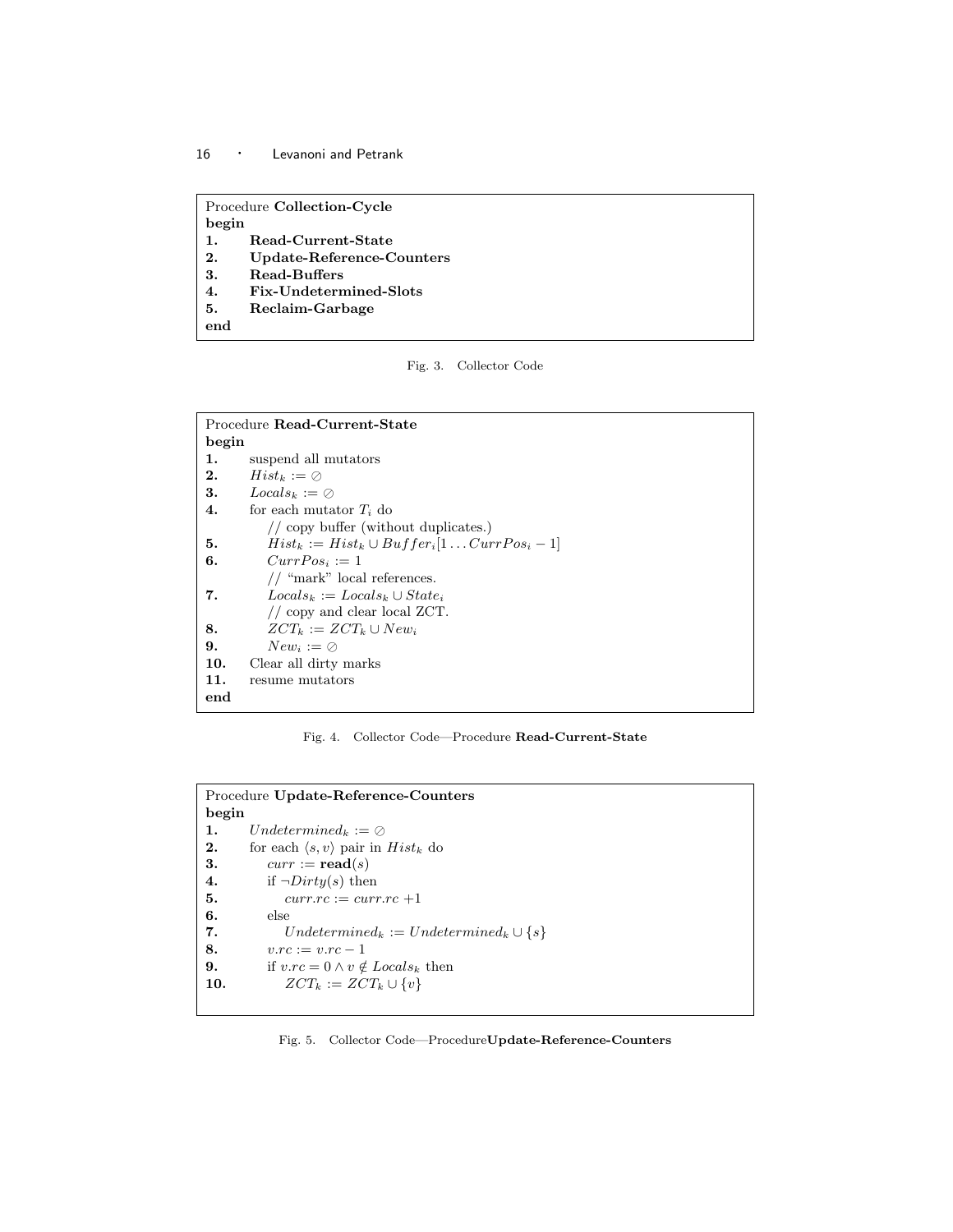Procedure Read-Buffers begin 1.  $Peek_k := \oslash$ 2. for each mutator  $T_i$  do 3.  $\text{local } ProbedPos := CurrPos_i$ // copy buffer (without duplicates.) 4.  $Peek_k := Peek_k \cup$  $Buffer_i[1 \dots ProbedPos-1]$ end

Fig. 6. Collector Code—Procedure Read-Buffers

```
Procedure Fix-Undetermined-Slots
begin
1. for each pair \langle s, v \rangle pair in Peek<sub>k</sub>
2. if s \in Undetermined_k do
3. v.rc := v.rc + 1end
```
## Fig. 7. Collector Code—Procedure Fix-Undetermined-Slots

The collector then proceeds to update the reference-counts (Figure 5). This happens after the s have been already resumed. As explained above, for each slot that is recorded in the mutators' buffers (set  $Hist_k$  in the algorithm) its contents are first read and then the dirty flag associated with it. If the dirty flag is off, then by the properties of the update barrier, and assuming sequential consistency, the read value for the slot is the prevailing one at the time the mutators were paused during the current cycle. If there is a "miss" then it is known that some mutator has modified s and has taken a record of its value in its current buffer. Such slots are put into the  $Undermined_k$  set.

The collector then executes procedure Read-Buffers (Figure 6) in which it obtains the set of slots that have already been modified by the mutators since they have been resumed, during the current cycle. Since the order of updating the local buffer and the dirty flag is (a) first write an entry into the local buffer (b) then increment the buffer pointer (denoted by  $CurrPos_i$ ) (c) then set the dirty bit, it is guaranteed that for any slot in  $Undermined_k$ , the collector is going to find a log entry in some mutator's buffer. This is true because the collector has already noticed the raise of the dirty bit, hence it must also see the corresponding buffer entry and buffer pointer update.

In Fix-Undetermined-Slots (Figure 7) the collector resolves each of the slots in Undteremined<sub>k</sub> by looking them up against the  $Peek_k$  set obtained in the previous step (procedure Read-Buffers). The corresponding reference-counters are incremented.

To summarize, the value of the "new" object referred to by s, denoted by  $O_2$ is obtained in one of two ways. For most slots, the value of s is not modified by

reference-counts.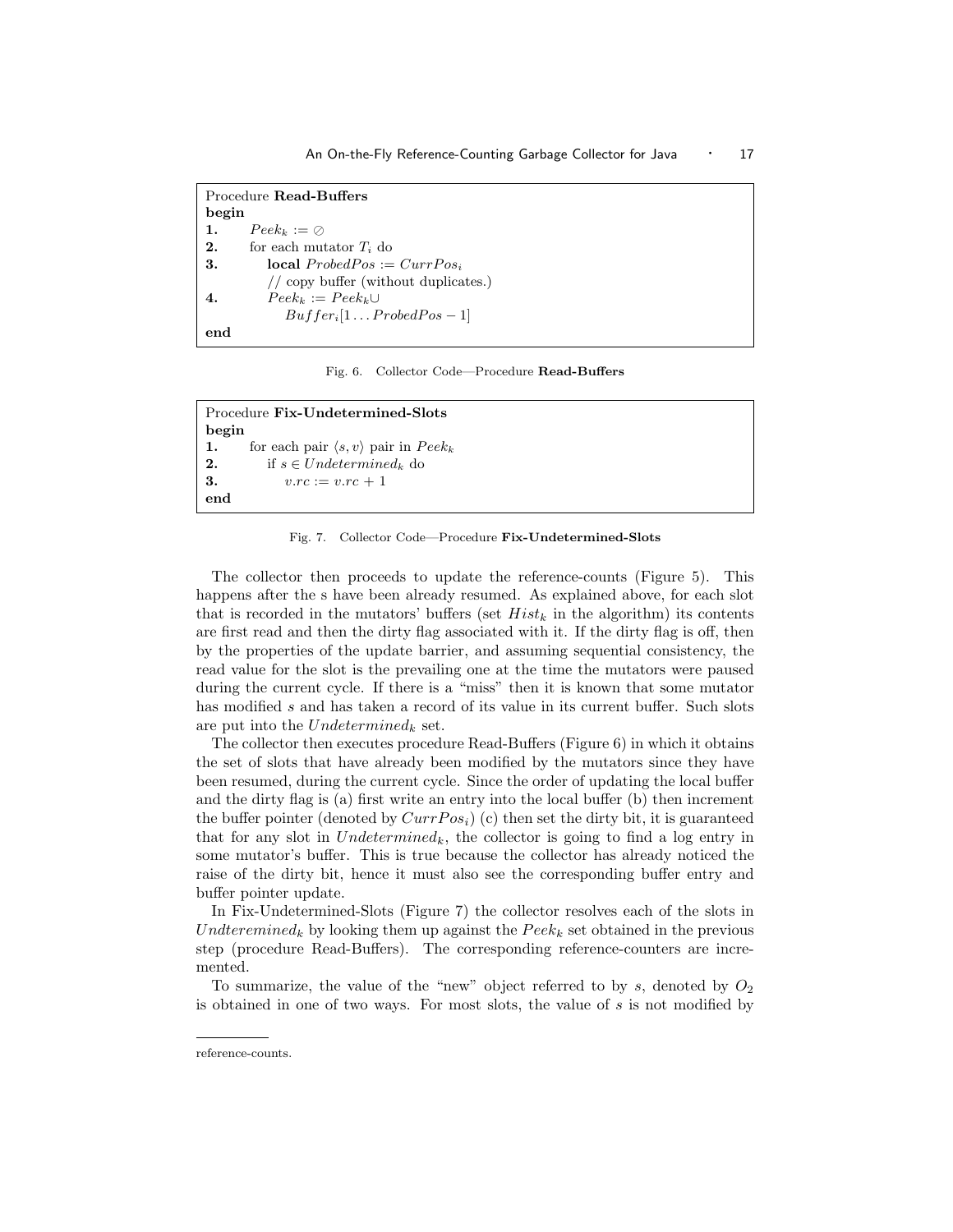```
Procedure Reclaim-Garbage
begin
1. ZCT_{k+1} := \emptyset2. for each object o \in ZCT_k do
3. if o.rc > 0 then
4. ZCT_k := ZCT_k - \{o\}5. else if o.rc = 0 \land o \in \text{Locals}_k then
6. ZCT_k := ZCT_k - \{o\}7. ZCT_{k+1} := ZCT_{k+1} \cup \{o\}8. for each object o \in ZCT_k do
9. Collect(o)end
```
Fig. 8. Collector Code—Procedure Reclaim-Garbage

mutators during the short interval from the time the mutators resume and up until the collector tries to retrieve the value in procedure Update-Reference-Counters. All these slots may be read from the heap. Some slots however are fast-changing and will change during this time span. The collector will retrieve their values by peeking at the current mutators' buffers. At any rate, the update barrier provides a reliable mechanism for the collector to decide which route to take.

Finally, in procedure Reclaim-Garbage (Figure 8), the collector (recursively) reclaims all objects with zero reference-count that are not marked local. Every object with a zero reference-count but that is marked local is passed into the next cycle's ZCT. This is because it has a zero (heap) reference-count at the time that the mutators resume. In particular, it may cease to be locally referenced and need to be collected during the next cycle.

# 5. THE SLIDING VIEW ALGORITHM

The snapshot algorithm manages to execute a major part of the collection while the mutators run concurrently with the collector. A disadvantage of this algorithm is the halting of the mutators in the beginning of the collection. During this halt all mutators are stopped while the collector clears the dirty flags and receives the mutators' buffers and local ZCTs. This halt hinders both efficiency since only one processor executes the work and the rest are idle, and scalability since more mutators will cause more delays. While efficiency can be enhanced by parallelizing the flags' clearing phase, scalability calls for eliminating complete halts from the algorithm. This is indeed the case with our second algorithm, which avoids grinding halts completely.

A handshake [Doligez and Leroy 1993; Doligez and Gonthier 1994] is a synchronization mechanism in which each mutator stops at a time to perform some transaction with the collector. Our algorithm uses four handshakes. Thus, mutators are only suspended one at a time, and only for a short interval, its duration depends on the time to scan the roots.

In the snapshot algorithm there was a fixed point in time, namely when all mutators were stopped, for which the reference counts of all objects were computed. Thus, it was easy to claim that if an object has a zero heap reference-count at that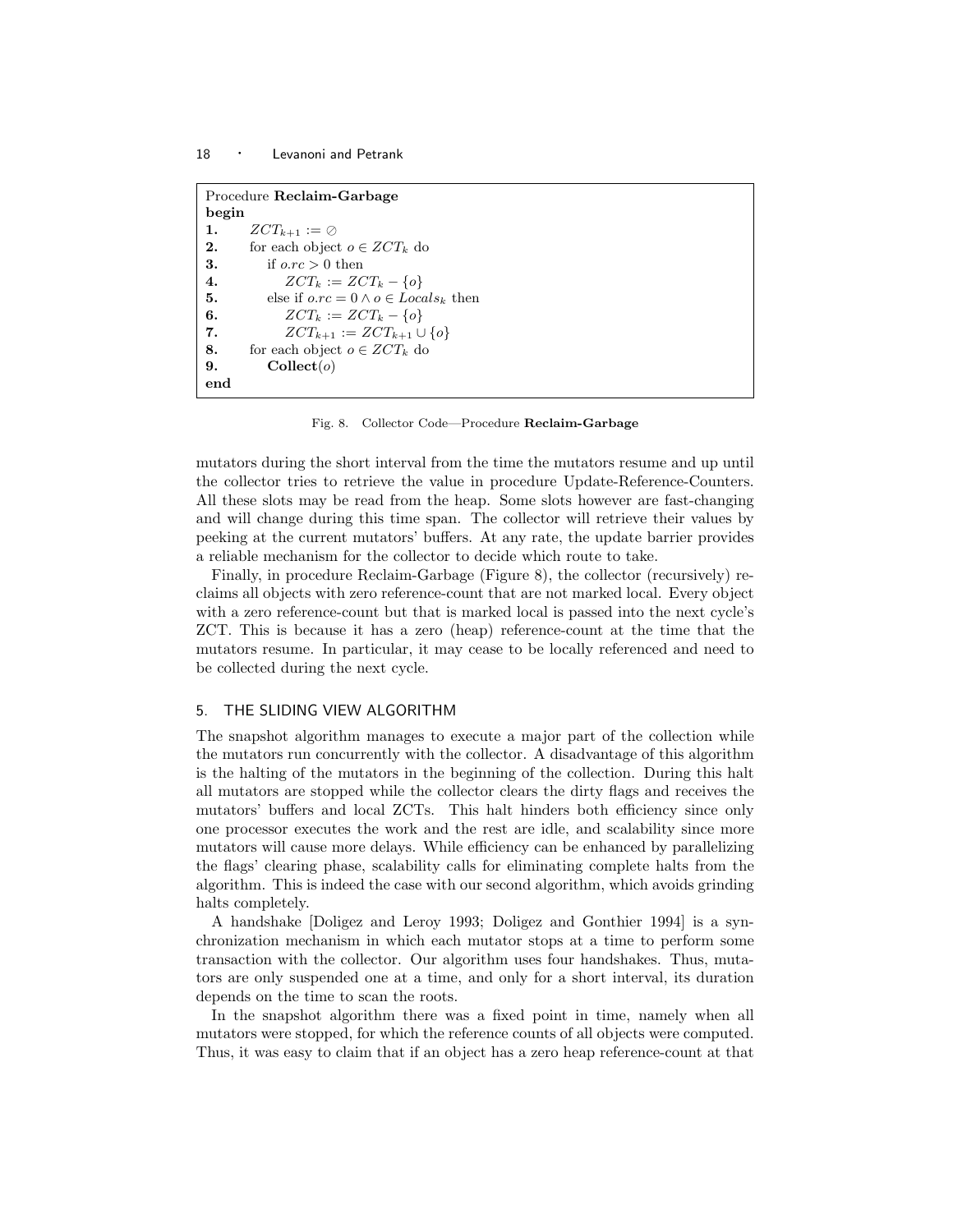time, and it is not local at that time, then it can be reclaimed. By dispensing with the complete halting of mutators we no longer have this fixed point of time. Rather, there is a fuzzier picture of the system, formalized by the notion of a *sliding view* which is essentially a non-atomic picture of the heap. We show how sliding views can be used instead of atomic snapshots in order to devise a collection algorithm. This approach is similar to the way snapshots are taken in a distributed setting. Each mutator at a time will provide its view of the heap, and special care will be taken by the collector to make sure that while the information is gathered, modifications of the heap do not foil the collection.

#### 5.1 Scans and sliding views

Pictorially, a scan  $\sigma$  and the corresponding sliding view  $V_{\sigma}$  can be thought of as the process of traversing the heap along with the advance of time. Each reference slot s in the heap is probed at time  $\sigma(s)$ ;  $V_{\sigma}(s)$  is set to the value of the probed reference slot. The Asynchronous Reference-Count of o with respect to  $V_{\sigma}$  is defined as follows.

DEFINITION 5.1. For an object o and a sliding view  $V_{\sigma}$  we define the Asynchronous Reference-Count of o with respect to  $V_{\sigma}$  to be the number of slots in  $V_{\sigma}$ referring to o:  $ARC(V_{\sigma}; o) \stackrel{\text{def}}{=} |\{s : V_{\sigma}(s) = o\}|.$ 

Sliding views can be obtained incrementally with the benefit of not stopping all mutators simultaneously to compute the view. But in order to use this information safely we need to be careful. Trying to use the snapshot algorithm when we are only guaranteed that logging reflects some sliding view is bound to fail. For example, the only reference to object  $o$  may "move" from slot  $s_1$  to slot  $s_2$ , but a sliding view might miss the value of  $o$  in both  $s_1$  (reading it after modification) and  $s_2$  (reading it before modification).

These problems are avoided via a snooping mechanism. While the view is being read from the heap, the write-barrier marks any object that is assigned a new reference in the heap. These objects are marked as local, thus, preventing them from being collected in this collection cycle. (Recall that objects directly referenced by the roots are marked local to prevent collecting them even when they have a zero heap reference-count.) The snooped objects are left to be collected in the next cycle. The snooping mechanism, like Dijkstra's write-barrier [Dijkstra et al. 1978], marks only objects that are reachable after the modification. Thus, is it less inclined to produce floating garbage than Yuasa's write barrier [Yuasa 1990]. Assuming this snooping mechanism throughout the scan of the heap, we observe the following.

OBSERVATION 5.1. If object o has  $ARC(V_{\sigma}; o) = 0$ , i.e., it is not referenced by any reference slot in the heap as reflected by the sliding view, and if object o is not referenced directly by the roots of the mutators after the scan was completed, and if object o has not been marked local by the snooping mechanism while the heap (and the roots) were being scanned, then at the time the heap scan is completed, object o is unreachable and may be reclaimed.

PROOF. If the object is referenced by a heap slot in the end of the scan, then this slot has either been referencing this object when the scan of the heap read it,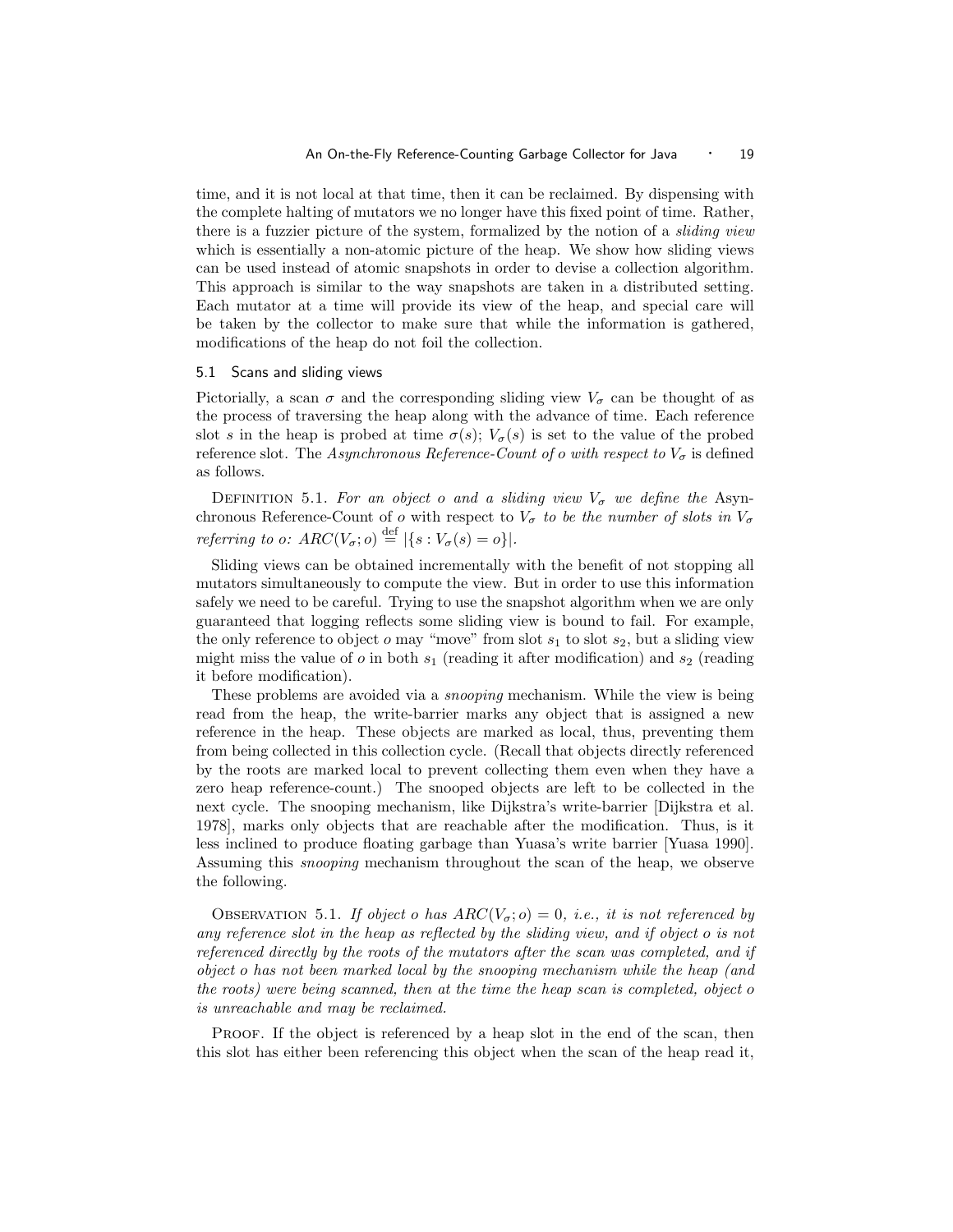or it has been written to that slot later. Both cases do not fall in the criteria of unreachable objects in the observation. Finally, if no reference is written into the heap while the roots are scanned, and there is no reference from the roots to this object, then it is unreachable. Here we rely on the fact that a mutator is stopped while reading its stack, so no reference may move while the mutator stack is being read; and furthermore, in Java, a reference cannot be moved from the stack of one mutator to another without being written to the heap.  $\square$ 

Keeping this observation in mind, we are ready to present the sliding view algorithm. The description is broken into two parts. We first describe (in Section 5.2 below) how a sliding view of the heap may be used to reclaim unreachable objects. We call it a *generic* algorithm since it may use any mechanism for obtaining the sliding view. This is an extension of the ideas in the snapshot algorithm, still preserving the light write barrier. Then, in Section 5.3, a way to obtain a sliding view is presented.

## 5.2 Using sliding views to reclaim objects

Based on the above observation we present a generic reference counting garbage collection algorithm using sliding views.

Each mutator  $T_i$  has a flag, denoted  $Snoop_i$  which signifies whether the collector is in the midst of constructing a sliding view. The mutators execute a write barrier when performing a heap slot update. After the store proper to the slot is performed, i.e., the reference to o is written into slot s, the mutator probes its  $S_{n^{o}op_i}$  flag and, if the flag is set, the mutator marks  $o$  as *local*. This probing of the  $Snoop<sub>i</sub>$  flag and the subsequent marking is denoted snooping.

A collection cycle contains the following stages:

- (1) The collector raises the  $Snoop<sub>i</sub>$  flag of each mutator. This indicates to the mutators that they should start snooping.
- (2) The collector computes, using some mechanism, a scan  $\sigma$  and a corresponding sliding view,  $V_{\sigma}$ , concurrently with mutators' computations. (A possible implementation of this step appears in in Section 5.3 below.)
- (3) Each mutator is then suspended (one at a time), its  $Snoop<sub>i</sub>$  flag is turned off and every object directly reachable from its roots is marked local. The mutator is then resumed.
- (4) Now, for each object *o* let *o.rc* :=  $ARC(V_{\sigma}; o)$ .
- (5) Any object o that has  $o.rc = 0$  and that was not marked *local* is reclaimed. For each reclaimed object, the reference-counts of all its descendants are decremented. If a descendant's reference-count is decremented to zero and the descendant is not marked local, then the descendant is reclaimed as well. This operation continues recursively until there are no objects that may be reclaimed.

A full proof of the sliding views algorithm is enclosed in Section 11 below. However, it is useful to state a few propositions which may help develop an intuition to why the above algorithm correctly reclaims unreachable objects.

PROPOSITION 5.2. Let A be any allocated object and let  $T$  denote the time interval during which the sliding view is taken. If no reference to A is written to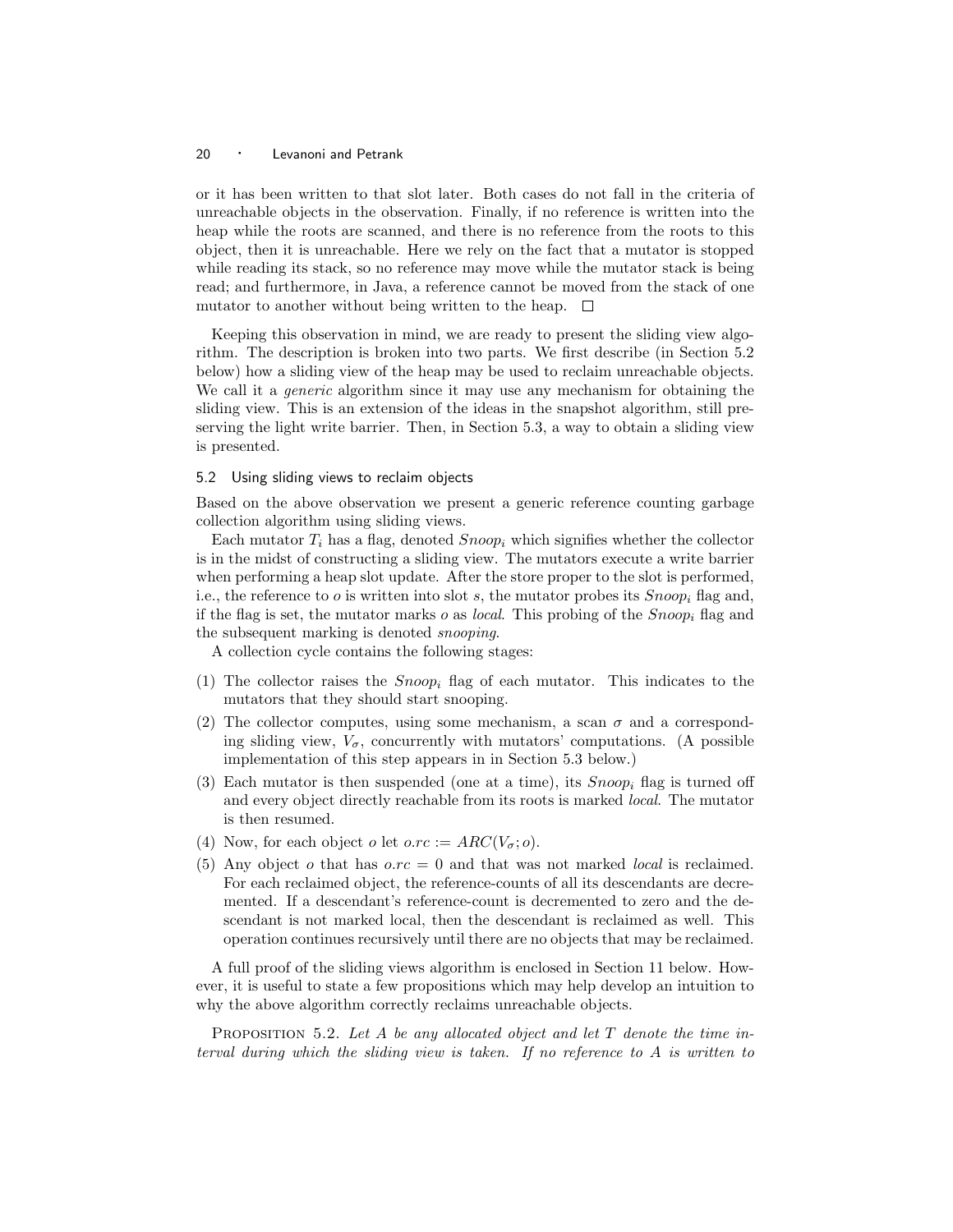the heap or erased from the heap during T, then  $ARC(V_{\sigma}; A)$  is exactly the heap reference-count of A at the end point of time interval T.

PROOF. If no reference to A changes during the interval  $T$ , during which the sliding view is taken, then reading the references to  $A$  at the end point of  $T$  yields the same information as reading these references any time during the time interval  $T. \square$ 

PROPOSITION 5.3. Let A be any allocated object and let  $T$  denote the time interval during which the sliding view is taken. If a reference to A is written to the heap during T, then A is not reclaimed during the current collection.

PROOF. If a reference to A is written to the heap during  $T$ , then the snooping mechanism marks A local, and local objects are not collected.  $\square$ 

PROPOSITION 5.4. Let A be any allocated object and let  $T$  denote the time interval during which the sliding view is taken. If no reference to A is written to the heap during  $T$ , but some references to  $A$  are erased from the heap during  $T$ , then  $ARC(V_{\sigma}; A)$  is greater or equal to the reference-count of A at the end point of the time interval T.

PROOF. Let S be the set of reference slots pointing to A in the end of  $T$ . Since no reference to A is added, all slots in S refer to A at all points in the interval  $T$ , and so also when they are recorded by the sliding view. Thus,  $ARC(V_{\sigma}; A) \geq |S|$ , and  $|S|$  (the size of the set S) is exactly the reference-count of A at the end point of time interval T.  $\square$ 

PROPOSITION 5.5. Let A be any allocated object and let  $T$  denote the time interval during which the sliding view is taken. Any object that has  $ARC(V_{\sigma}; A) = 0$ and which is not snooped has heap reference-count  $\theta$  at the end of  $T$ .

**PROOF.** If a reference to A has been written to the heap during T then it is snooped and we are done. If not, then either some heap references to  $A$  have been eliminated during  $T$  and then we are done by Proposition 5.4, or no heap references to A have been modified during T and then we are done by Proposition 5.2.  $\Box$ 

COROLLARY 5.6. Let A be any allocated object and let  $T$  denote the time interval during which the sliding view is taken. If Object A is reclaimed during the current collection cycle, then A is unreachable when it is reclaimed.

SKETCH OF PROOF. A is reclaimed if it has  $ARC(V_{\sigma}; A) = 0$ , it is not snooped, and it is not directly referenced by the roots when they are examined after T. Since  $ARC(V_{\sigma}; A) = 0$  and A is not snooped, then by Proposition 5.5, A is not referenced by any heap reference slot at the end point of time interval  $T$ . Thus, to show that it is unreachable, it must be verified that  $A$  is not reachable directly from the roots. Suppose any mutator T holds a root reference to A at that time. If T writes this reference to the heap at any time until its local state is checked, then A will be snooped and will not be reclaimed, contradicting the assumption in the corollary. If T keeps the reference until its state is scanned, then A will be marked local and will not be reclaimed, again, contradicting the assumption in the claim. Finally, T may erase its local reference to A without writing it to the heap before its local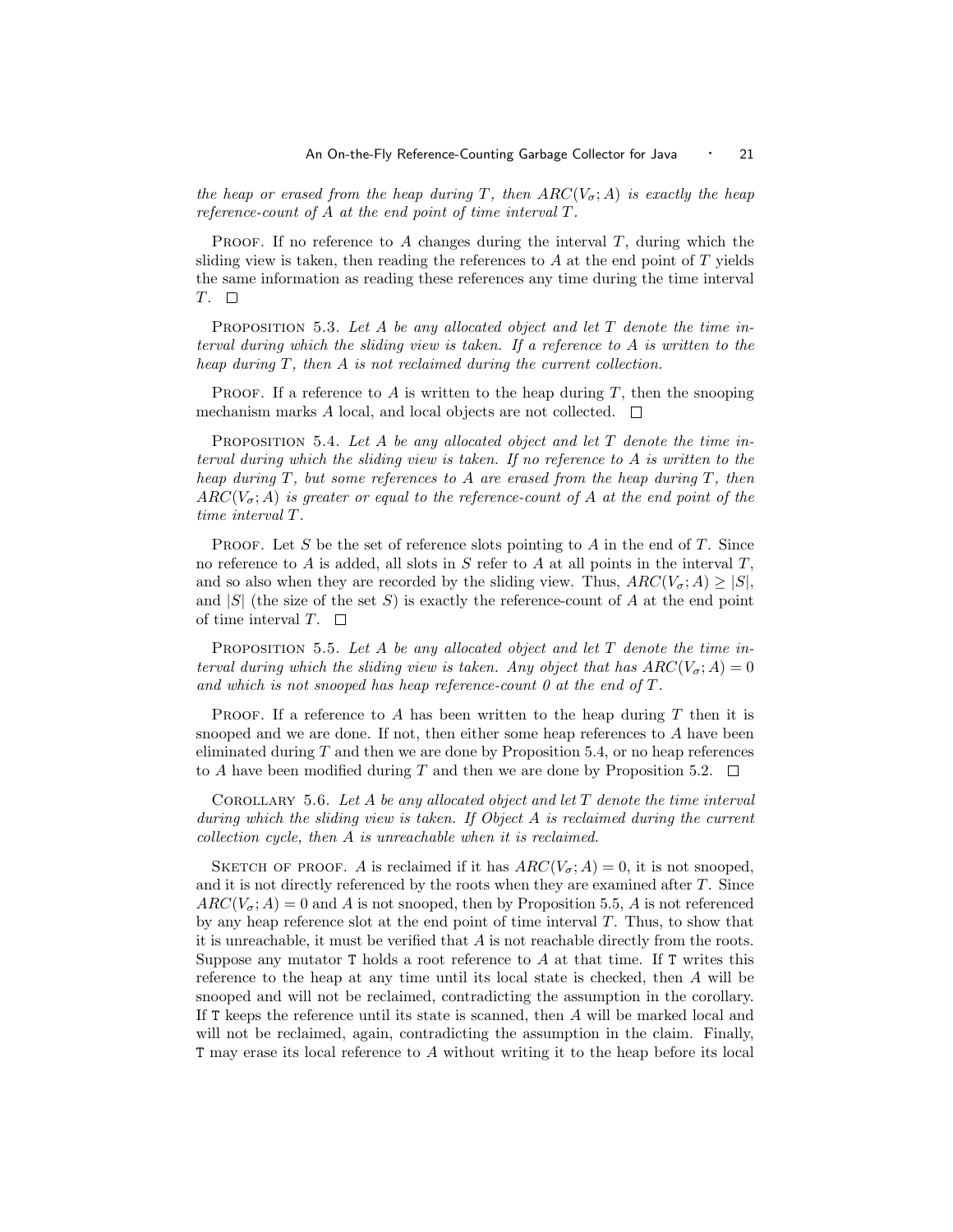state is recorded. If that happens to all root slots that reference A then A is indeed unreachable when it is reclaimed.

It remains to check that the recursive deletion preserves the above properties. Indeed, all propositions above hold for the reduced heap obtained by removing any unreachable object and all its reference slots. They hold when the ARC's are decremented for all descendants of the removed object. A full proof of this fact requires an induction on the order of removed objects. The induction hypothesis is that if a reference-count of the object  $A$  is decremented to zero during the reclamation process, then only references to it from unreachable objects existed during the end point of time interval  $T$ .  $\Box$ 

PROPOSITION 5.7. Let A be any allocated object and let  $T$  denote the time interval during which the sliding view is taken. If A is not reachable before the snooping mechanism is started and if A is not part of a cyclic structure, then A is reclaimed during the current collection.

**PROOF.** Since A is unreachable, then during the time interval  $T$  there are no modifications of reference slots referencing A or of reference slots referencing any of the objects from which A is reachable. By Proposition 5.2, the whole structure from which  $A$  is reachable will be assigned  $ARC$  that equals their heap reference-counts in the end of  $T$ . If there is no cycles in this structure, then the whole structure will be collected recursively by the reference-counting collector.  $\Box$ 

We have termed this algorithm "generic" since the mechanism for computing the sliding view in step (2) is unspecified. As in the snapshot algorithm, we do not intend to actually compute and record a full sliding view of the heap. Instead, we present an algorithm for updating the reference-counts for an implicitly defined sliding view of the heap. When the algorithm arrives at its collection phase, it holds for each object that  $o$ .rc = ARC(V; o), where V is the sliding view that was constructed implicitly. Since we are not interested in the sliding view itself but rather on its manifestation through the  $rc$  fields, this implicit computation suffices for collection purposes.

# 5.3 Obtaining the sliding view

So far we have established the fact that garbage collection may take place even given only a sliding view of the heap and not a real snapshot. It is now shown how to obtain the sliding view. The algorithm of Section 5.2 above is used, but it is extended so that step  $(2)$ , i.e., updating the reference-counts according to some sliding view, is done efficiently. The ideas originate from the snapshot algorithm described above. In particular, one does not need to record a full snapshot or sliding view of the heap. It is enough to record reference slot modifications and apply the corresponding reference-counts modifications. As in the snapshot algorithm, it is enough to know each slot's value in the previous sliding view and in the current one. The other reference slot modifications cancel out and are not recorded.

Four handshakes are used during the collection cycle to coordinate the collector with the mutators. In each handshake, each mutator is stopped, some coordination is run, and then the mutator resumes. The sliding view associated with a cycle spans from the beginning of the first handshake up to the end of the third handshake. The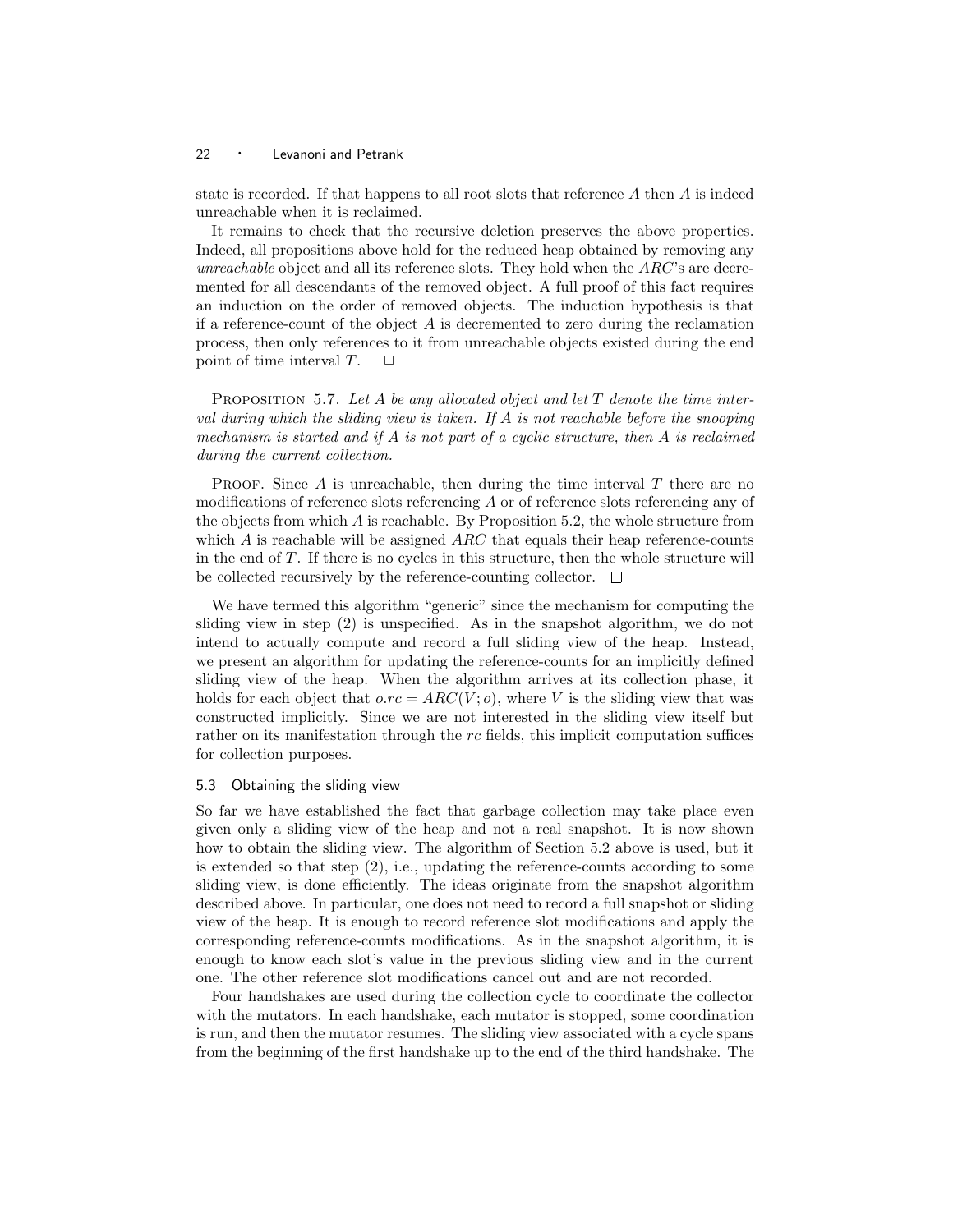"sampling" timing of each individual slot in the scan is determined by mutators' logging regarding the slot. As dictated by the generic algorithm, the snooping flags are raised prior to the first handshake and are turned off at the fourth handshake, during which mutator local states are scanned.

Any reference slot which is modified between collection cycles is logged along with its value in the most recent sliding view so that the reference-counts may be updated to reflect the modifications of each modified slot. In contrast to the snapshot algorithm in which all dirty bits are cleared atomically, here we let the collector clear the dirty bits concurrently with the mutators. An important consequence of this relaxation is that slots may be inconsistently logged. For example, suppose the collector gets a mutator buffers in the first handshake and provides it with fresh new ones. At this time, the mutator modifies a slot s and logs its value in its new buffers. Next, the collector clears the dirty marks and just at that time a second mutator modifies s again and logs it in its local buffer with a different value. It turns out from our analysis that inconsistent logging of slots is only possible between responding to the first and responding to the third handshakes of a cycle. The important point here is that only one unique single value will be used for the sliding view. This value should be used to update the reference-counts at this collection (i.e., being the current value of  $s$  in the current sliding view) and also the same value should be used during the next collection when s's old value is sought. Just after the fourth handshake, the collector employs a consolidation mechanism to consolidate any inconsistently logged slot into one single value. No mutator would log a conflicting value after responding to the fourth handshake, hence no inconsistencies will be visible during the updates of the reference-counts or in the history recorded for the next cycle.

We proceed with the details of the sliding views reference-counting algorithm. In Section 5.4 the code executed by the mutator during reference slot modifications (the write barrier) and during object creation is presented. In Section 5.5 the collector algorithm is presented.

## 5.4 Mutator's code

Mutators use the write barrier of the snapshot algorithm with the additional snooping and marking added after the store proper (see procedure Update in Figure 9). Object creation is the same as in the snapshot algorithm (see Figure 2 above).

## 5.5 Collector's code

In this section, the main steps of the collection cycle are presented. The operation of each step is followed by the actual pseudo-code.

1. Signaling snooping. The collection starts with the collector raising the  $S_{\text{no}op_i}$ flag of each mutator  $T_i$ , signaling to the mutators that it is about to start computing a sliding view.

2. Reading buffers (first handshake). Each mutator is stopped for a handshake. During the handshake mutators' buffers are retrieved and then are cleared. (These are the same mutator buffers as in the snapshot algorithm.) The slots which are listed in the buffers are exactly those slots that have been changed since the last cycle. However, in the sliding view scenario this notion requires more care. The meaning of "changing" in this asynchronous setting is defined as follows. A slot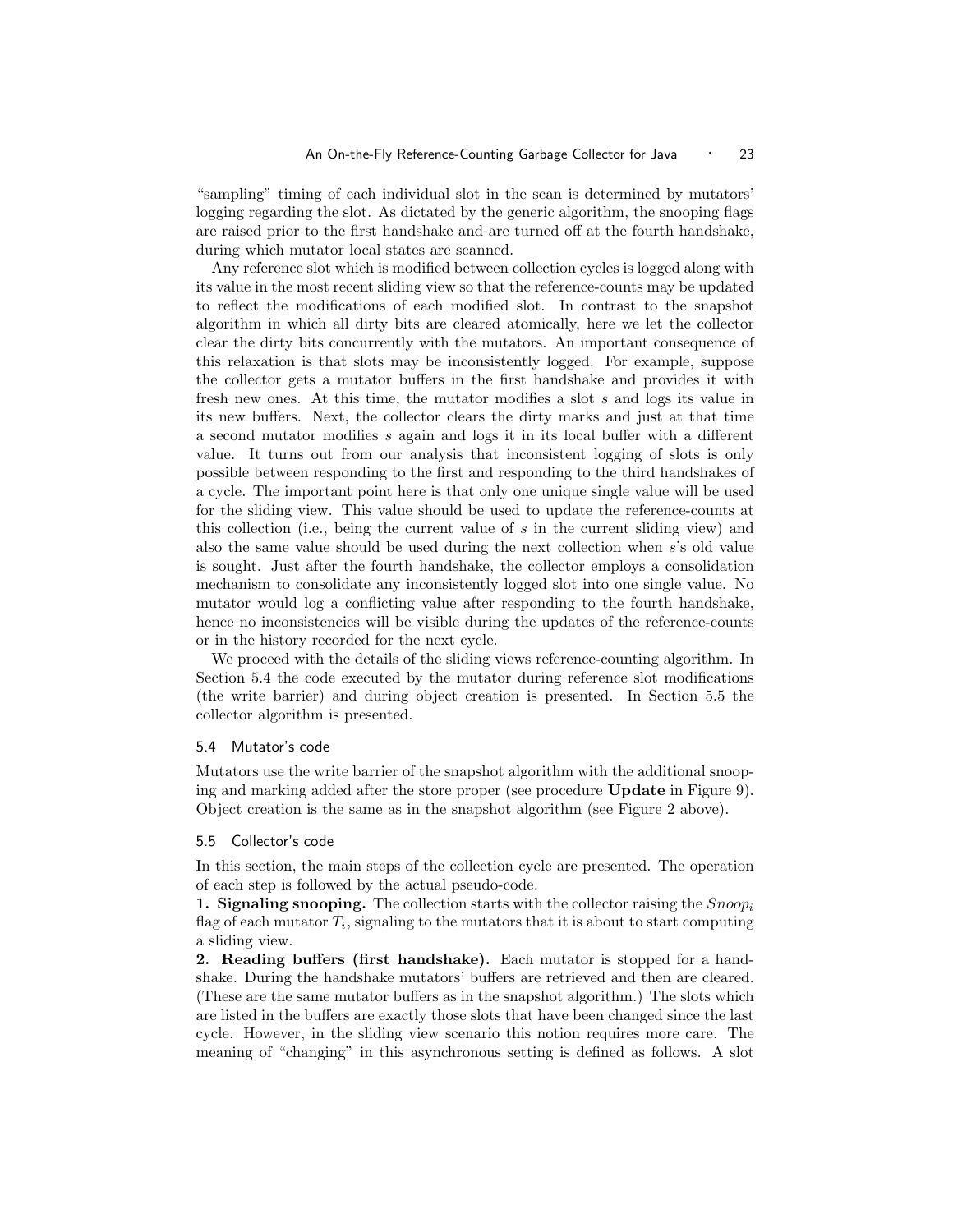Procedure Update(s: Slot, new: Object) begin 1. Object  $old := \text{read}(s)$ 2. if  $\neg Dirty(s)$  then **3.** Buffer<sub>i</sub>[CurrPos<sub>i</sub>] :=  $\langle s, old \rangle$ 4.  $CurrPos_i := CurrPos_i + 1$ 5.  $Dirty(s) := \textbf{true}$ 6. write  $(s, new)$ 7. if  $Snoop_i$  then 8.  $Locals_i := Locals_i \cup \{new\}$ end

Fig. 9. Sliding View Algorithm: Update Operation

```
Procedure Initiate-Collection-Cycle
begin
1. for each mutator T_i do
2. S_{\text{noop}_i} := \text{true}3. for each mutator T_i do
4. suspend mutator T_i// copy (without duplicates).
5. Hist_k := Hist_k \cupBuffer_i[1 \dots CurrPos_i-1]// clear buffer.
6. CurrPos_i := 17. resume T_iend
```
Fig. 10. Sliding View Algorithm: Procedure Initiate-Collection-Cycle

is changed during cycle  $k$  if some mutator changed it after responding to the first handshake of cycle k and before responding to the first handshake of cycle  $k + 1$ . These are exactly the modifications that are obtained from the buffers at this stage. Steps  $(1)$  and  $(2)$  are carried out by procedure **Initiate-Collection-Cycle** (Figure 10).

3. Clearing. The dirty flags of the slots listed in the buffers are cleared. The slots are cleared while the mutators are running. This step is carried out by procedure Clear-Dirty-Marks (Figure 11). A critical difference between clearing the dirty bits while the mutators are all suspended and clearing them concurrently with the program, is that this step may clear dirty marks that have been concurrently set by the running mutators that have already responded to the first handshake. Since we want to keep these dirty bits set for the rest of this cycle, we will use the logging in the buffers (which currently contain all objects that have been marked dirty since the first handshake) to set these dirty bits on again in the next step.

4. Reinforcing dirty marks (second handshake). During the handshake the collector reads the contents of the mutators' buffers (which contain slots that were logged since the first handshake). The collector then *reinforces*, i.e., sets, the flags of the slots listed in the buffers.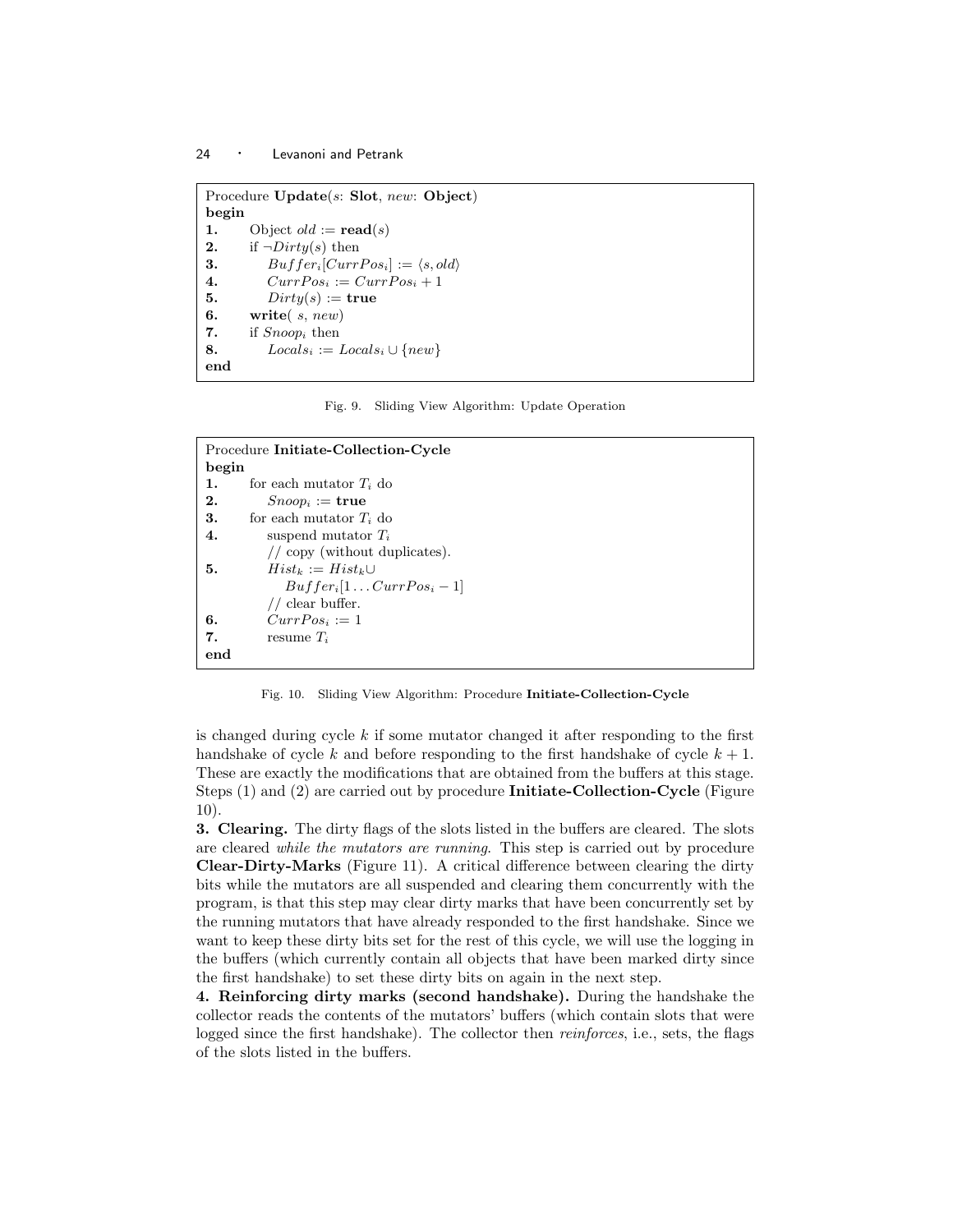Procedure Clear-Dirty-Marks begin 1. for each  $\langle s, o \rangle \in Hist_k$  do 2.  $Dirty(s) := \textbf{false}$ end

Fig. 11. Sliding View Algorithm: Procedure Clear-Dirty-Marks

| Procedure Reinforce-Clearing-Conflict-Set       |
|-------------------------------------------------|
| begin                                           |
| $ClearingConflictSet_k := \oslash$<br>1.        |
| for each mutator $T_i$ do<br>2.                 |
| 3.<br>suspend mutator $T_i$                     |
| $ClearingConflictSet_k :=$<br>4.                |
| $ClearingConflictSet_k \cup$                    |
| $Buffer_i[1CurrPos_i-1]$                        |
| 5.<br>resume mutator $T_i$                      |
| for each $s \in ClearingConflictSet_k$ do<br>6. |
| $Dirty(s) := \textbf{true}$<br>7.               |
| for each mutator $T_i$ do<br>8.                 |
| 9.<br>suspend mutator $T_i$                     |
| 10.<br>nop                                      |
| 11.<br>resume $T_i$                             |
| end                                             |

Fig. 12. Sliding View Algorithm: Procedure Reinforce-Clearing-Conflict-Set

5. Assuring reinforcement is visible to all mutators (third handshake). The third handshake is carried out. Each mutator is suspended and resumed with no further action. By the time all mutators resume, we know that they view correctly all dirty bits. Namely, a slot is dirty iff it was modified by a mutator that responded to the first handshake.

Steps (4) and (5) are executed by procedure Reinforce-Clearing-Conflict-Set (Figure 12).

6. Get-Local-States (fourth handshake). During the fourth handshake mutator local states are scanned and objects directly reachable from the roots are marked local. The snoop flags of the mutators are cleared. Mutators' buffers are retrieved once more and are *consolidated*. The last operation requires more explanation. As discussed in the beginning of Section 5.3 above, there may be some conflicting entries to a slot s in the buffers. The consolidation process takes care of leaving only one of these for future use of the collector.

Consolidating mutators' buffers amounts to the following. For any slot that appears in the mutators' buffers accumulated between the first and fourth handshakes, pick any occurrence of the slot and copy it to a digested consistent history. All other occurrences of the slot are discarded.

Intuitively, the sliding view value of any slot s that goes through the consolidation process is exactly the consolidated value. The reference count of the object referenced by this value will be incremented in this cycle. Thus, it is important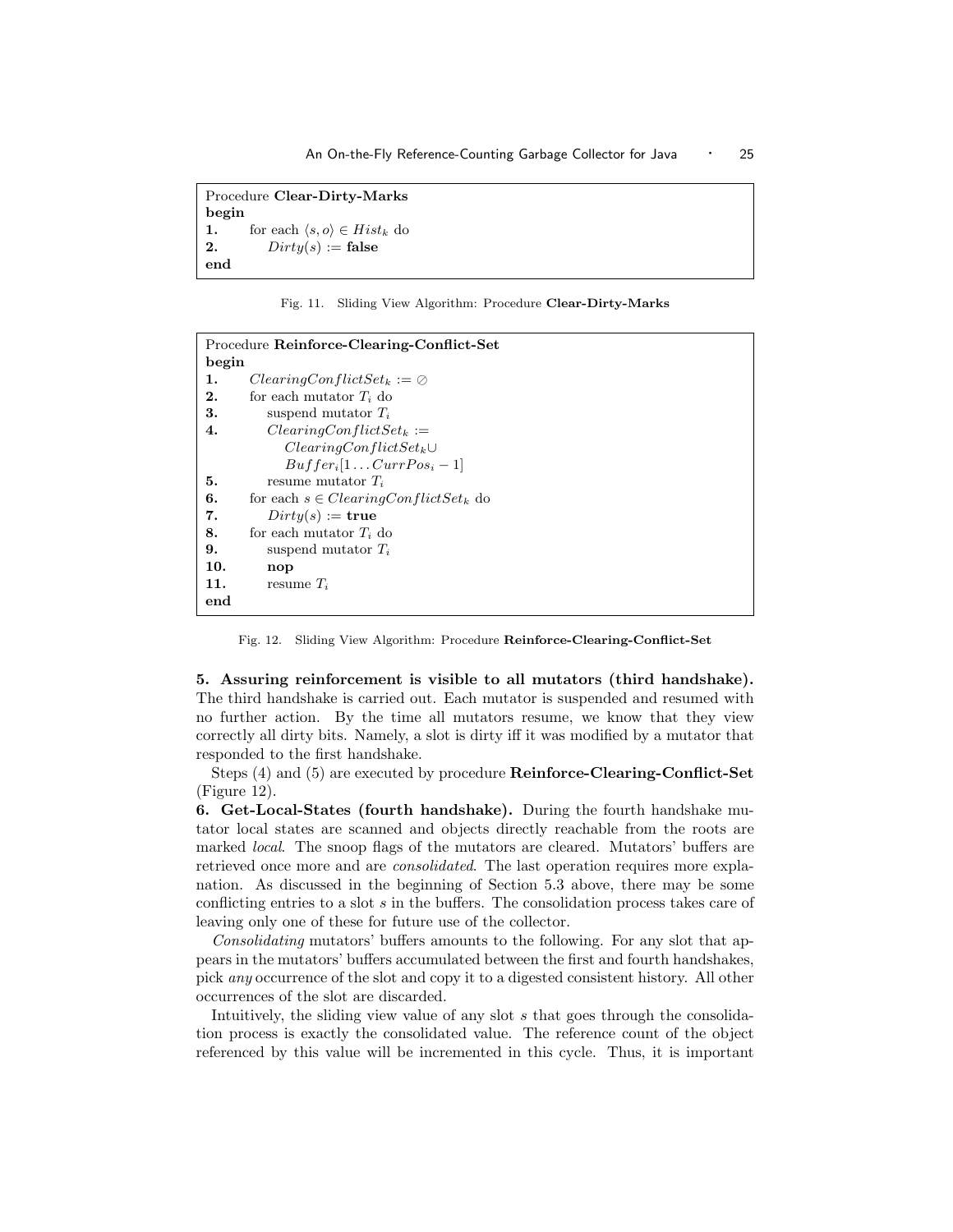|       | Procedure Get-Local-States                             |
|-------|--------------------------------------------------------|
| begin |                                                        |
| 1.    | local $Temp := \oslash$                                |
| 2.    | $Collocals_k := \oslash$                               |
| 3.    | for each mutator $T_i$ do                              |
| 4.    | suspend mutator $T_i$                                  |
| 5.    | $S_{\mathit{noop}_i} := \mathbf{false}$                |
|       | // copy and clear snooped objects set                  |
| 6.    | $ColLocals_k := ColLocals_k \cup Locals_i$             |
| 7.    | $Locals_i := \oslash$                                  |
|       | // copy mutator local state and $ZCT$ .                |
| 8.    | $Collocals_k := Collocals_k \cup State_i$              |
| 9.    | $ZCT_k := ZCT_k \cup New_i$                            |
| 10.   | $New_i := \oslash$                                     |
|       | $//$ copy local buffer for consolidation.              |
| 11.   | $Temp := Temp \cup$                                    |
|       | $Buffer_i[1CurrPos_i-1]$                               |
|       | // clear local buffer.                                 |
| 12.   | $CurrPos_i := 1$                                       |
| 13.   | resume mutator $T_i$                                   |
|       | // consolidate $Temp$ into $Hist_{k+1}$ .              |
| 14.   | $Hist_{k+1} := \oslash$                                |
| 15.   | <b>local</b> Handled := $\oslash$                      |
| 16.   | for each $\langle s, v \rangle \in Temp$               |
| 17.   | if $s \notin Handled$ then                             |
| 18.   | $Handed := Handled \cup \{s\}$                         |
| 19.   | $Hist_{k+1} := Hist_{k+1} \cup \{\langle s,v\rangle\}$ |
| end   |                                                        |

Fig. 13. Sliding View Algorithm: Procedure Get-Local-States

to make sure that its reference-count will be decremented in the next cycle, if s is modified again. Therefore, the digested history output by the consolidation mechanism replaces the accumulated mutators' buffers. Namely, the history for the next cycle is comprised of the digested history of mutators' logging between the first and fourth handshakes of the current cycle, unified with mutators' buffers representing updates that will occur after the fourth handshake of the current cycle but before the first handshake of the next cycle. The above operations are carried out by procedure Get-Local-States of Figure 13.

7. Updating. The collector proceeds to adjust  $rc$  fields due to differences between the sliding views of the previous and current cycle. This is done exactly as in the snapshot algorithm (see Figure 5). The collector will fail to determine the "current" value of all slots that were modified (i.e., are dirty). These slots will be treated later and are now marked as undetermined.

8. Gathering information on undetermined slots. The collector asynchronously reads mutators' buffers (using the snapshot algorithm procedure Read-Buffers of Figure 6). Then, in procedure Merge-Fix-Sets (Figure 14) it unifies the set of read pairs with the digested history computed in the consolidation step. The set of undetermined slots is a subset of the slots appearing in the unified set so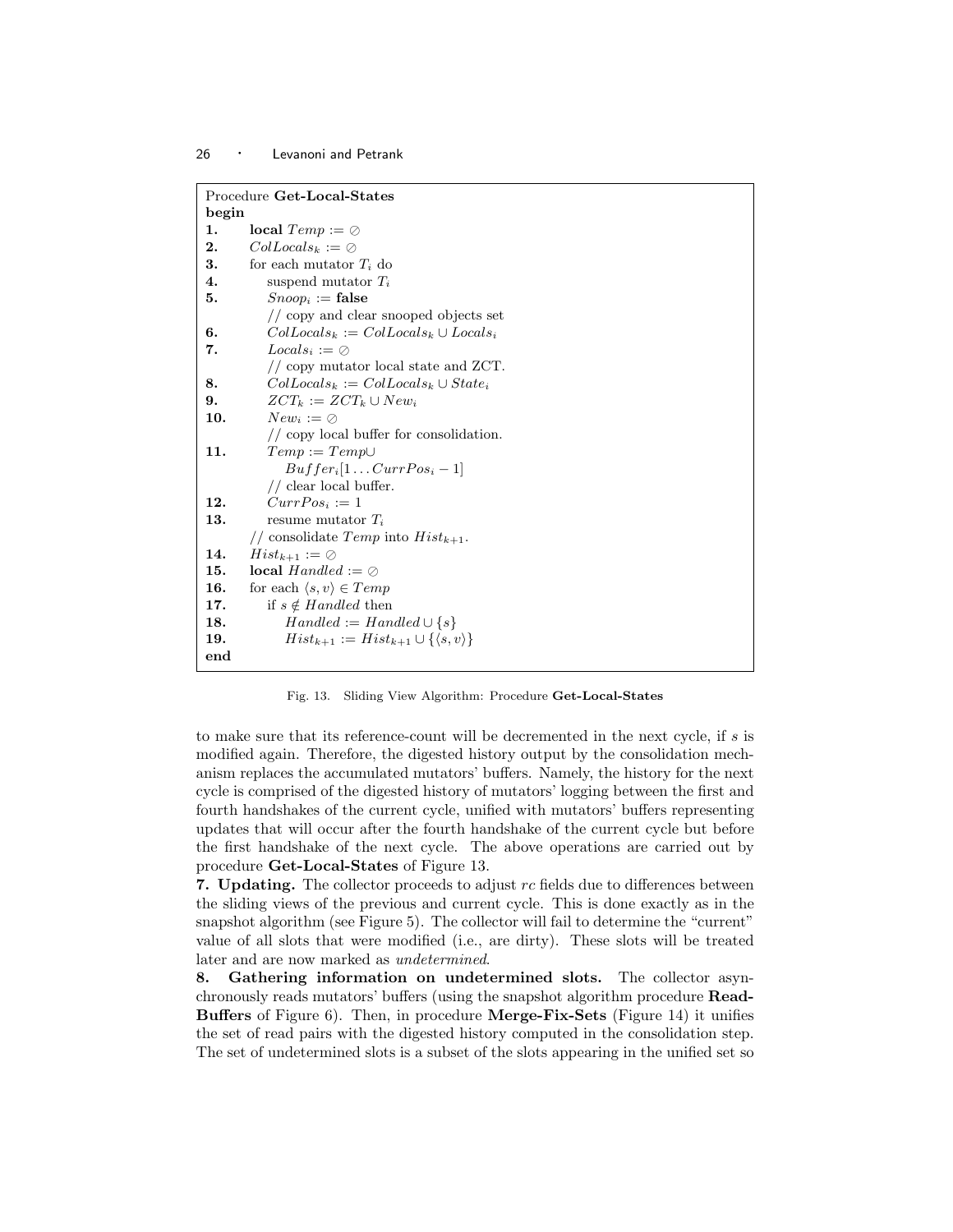Procedure Merge-Fix-Sets begin 1.  $Peek_k := Peek_k \cup Hist_{k+1}$ end

Fig. 14. Sliding View Algorithm: Procedure Merge-Fix-Sets

```
Procedure Collect(o: Object)
begin
1. local DeferCollection := false
2. foreach slot s in o do
3. if Dirty(s) then
4. Defercollection := true5. else
6. val := \text{read}(s)7. val.rc := val.rc - 18. write(s, \text{ null})9. if val.rc = 0 then
10. if val \notin Collocals_k then
11. \text{Collect}(val)12. else
13. ZCT_{k+1} := ZCT_{k+1} \cup \{val\}14. if \neg Defercollection then
15. return o to the general purpose allocator.
16. else
17. ZCT_{k+1} := ZCT_{k+1} \cup \{o\}end
```
Fig. 15. Sliding View Algorithm: Procedure Collect

the collector may now proceed to look up the values of these undetermined slots. 9. Incrementing  $rc$  fields of objects referenced by undetermined slots. In procedure Fix-Undetermined-Slots (same one from the snapshot algorithm— Figure 7) any undetermined slot is looked up in the unified set and the rc field of the associated object is incremented.

10. Reclamation. Reclamation generally proceeds as in the previous algorithm, i.e., recursively freeing any object with zero rc field which is not marked local. However, we do not reclaim objects whose slots appear in the digested history. These are objects which were modified since the cycle commenced but became garbage before it ended. Since the buffers will be used in the next collection, the reclamation of such objects is deferred to the next cycle. Reclamation is carried out using the procedures **Reclaim-Garbage** (same one as in the snapshot algorithm— Figure 8 and Collect (Figure 15).

# 5.6 Some words on correctness

A full proof of the collector appears in Sections 10-11 below. However, some preliminary discussion may help understand the algorithm and its properties. This algorithm is an extension of the generic algorithm presented in Section 5.2. It is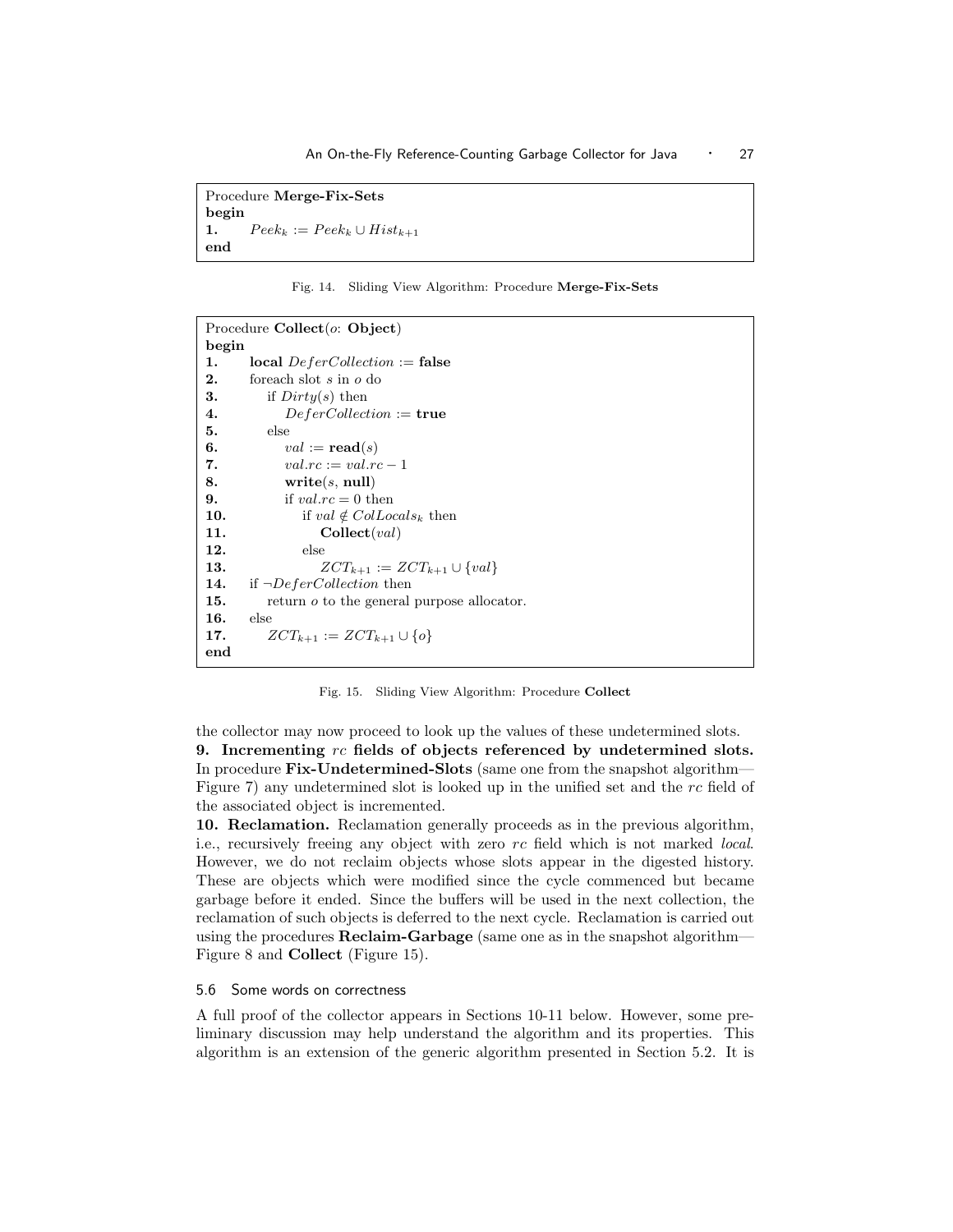shown there that it is possible to collect garbage safely using a sliding view. It remains to show that the full algorithm indeed collects according to some sliding view of the heap. As in the snapshot algorithm, the sliding view is not explicitly written or recorded. Instead, only modifications in the view are recorded and they are enough to compute the updated asynchronous reference-counts of all objects. The first step is to define the sliding view that is implicitly used by the algorithm. Then, it is claimed that the algorithm indeed computes the asynchronous counts appropriately according to this sliding view.

5.6.1 The sliding view associated with a cycle. To define a sliding view, one must define a time in which each slot is probed. Recall (as in Section 5.1 above) that  $\sigma(s)$  is the time at which the slot s is scanned, and  $V_{\sigma}(s)$  is the value probed during the scan. Consider any memory word  $s$ . We define the scan time of  $s$  as follows.

- —Case 1: If s does not appear in the buffers that are read during the first handshake of collection  $k$ , then  $s$  does not cause any reference-count updates during the current collection. We choose to fix its scan time to the beginning of the first handshake.
- **Case 2:** If s does appear in  $Hist_k$ , we split the discussion into two cases.
- **—Case 2a:** The slot s is logged by some mutator  $T_i$  after  $T_i$  responds to the first handshake and before it responds to the third handshake. In this case, the value of s for  $Hist_{k+1}$  is later set by the consolidation mechanism in procedure Get-Local-States. In this case, the scan time is defined according to the consolidated value for s. Specifically, there is a value that survives the consolidation process for this slot, and there is a mutator that reads this value and stores it into its buffer. The scan time is fixed to be the time this mutator read the said value.
- Case 2b: Otherwise, s is not logged by any mutator between the first and third handshakes and then we choose the scan time to be the end of the second handshake.

Intuitively, Case (1) is simpler since the collector does not clear the dirty bits of slots that are not in  $Hist_k$ . In this case, the write barrier works similarly to the snapshot algorithm. More care will be needed when  $s \in Hist_k$  and the dirty bit is cleared during the run. In Case (2) we distinguish between slots that may have been logged with two different values because of the dirty bit clearance and slots that must have been logged with a unique value. The following simple assertions about the sliding view are presented without proof.

Proposition 5.8. The scan of the sliding view of cycle k start at or after the beginning of the first handshake and it ends at or before the end of the third handshake.

COROLLARY 5.9. The snooping mechanism is active throughout the scan of the sliding view.

5.6.2 The collector uses the sliding view. The per-cycle sliding view is computed implicitly by the collector and mutators (bearing similarity to the conceptual snapshot taken at collection  $k$  by the snapshot algorithm which is never explicitly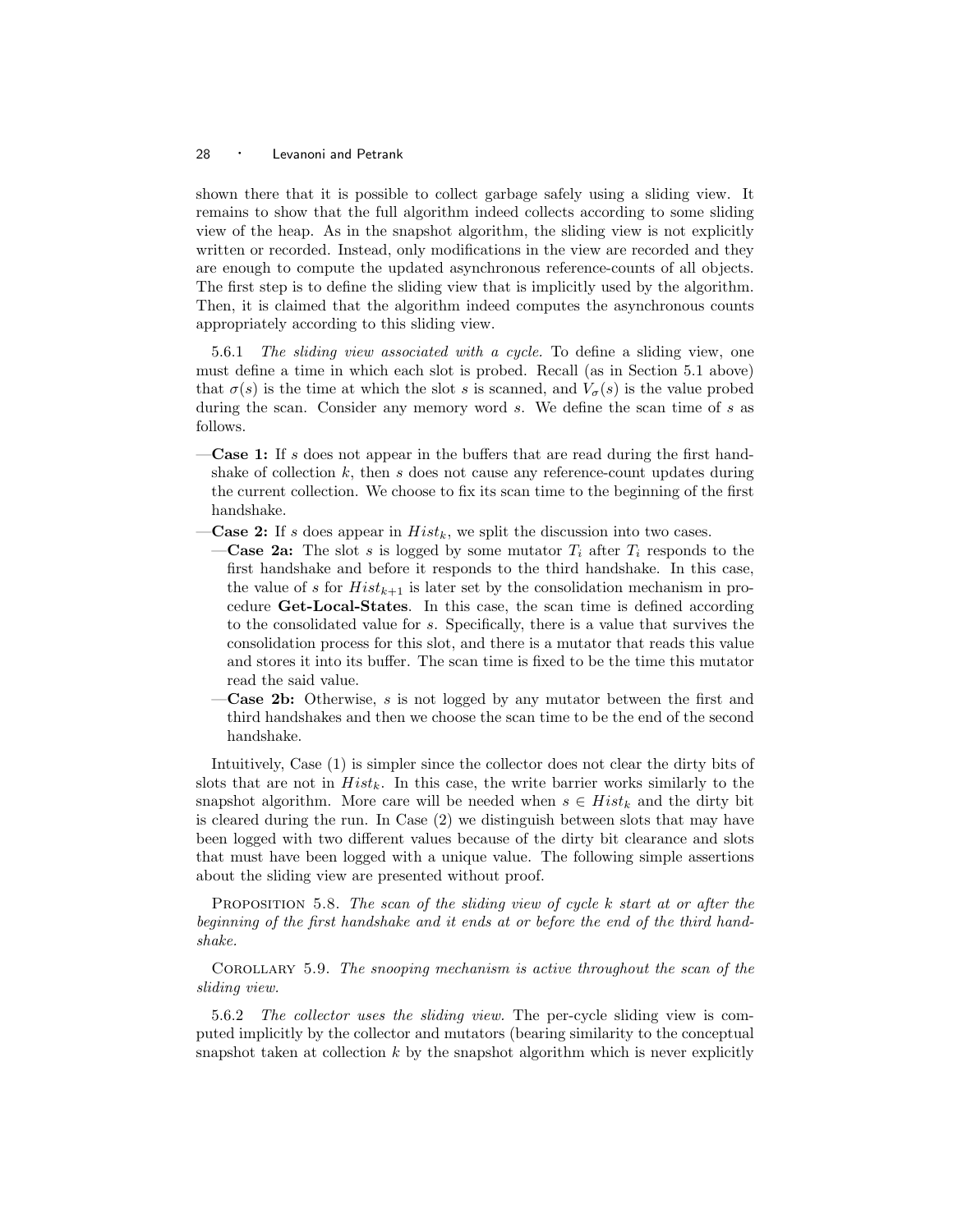computed.) We say that a slot is modified if it is modified by some mutator after responding to the first handshake of the previous cycle (cycle  $k - 1$ ) and before responding to the first handshake of the current cycle (cycle  $k$ ). If a slot is not modified, then it does not cause any reference-count modification to its referent. We first claim that this is correct. In other words, the value of such a slot at the current sliding view is equal to its value in the previous sliding view.

PROPOSITION 5.10. If  $s \notin Hist_k$  then s is not modified between the time s is scanned for the sliding view of collection  $k - 1$  and the time s is scanned for the sliding view of collection k.

**PROOF.** We know that slot s is not modified by any mutator after responding to the first handshake of the previous cycle and before responding to the first handshake of the current cycle. We show that the value of s at the beginning of the first handshake of cycle  $k$  is the value of  $s$  in both sliding views. Starting with the cycle  $k$ , the assertion holds by definition since the scan of  $s$  is defined to be in the beginning of the first handshake. To see that the same value is also read by the scan of cycle  $k-1$ , we divide the analysis into two cases. If s has been modified in the cycle before, i.e.,  $s \in Hist_{k-1}$ , then the scan of s in cycle  $k_1$  happens after the first handshake of that cycle ends. This is true both in case (2a) and case (2b). Now, using the fact that s is known not to change after the first handshake of cycle  $k_1$ , we are done. The remaining case is when s is also not in  $Hist_{k-1}$ . But then it has not been modified for two consecutive cycles and scanning it in the beginning of the first handshake of cycle  $k - 1$  (as dictated by Case 1) yields the same value as in any other point in time while it remains unchanged.  $\square$ 

We conclude that if s is not in  $Hist_k$  then no updates are necessary according to s on the asynchronous reference-counts. This is very much like the computation of the reference-counting of the snapshot algorithm. We now turn to slots that are modified.

PROPOSITION 5.11. If  $s \in Hist_k$ , then the collector properly updates the referencecounting changes caused by modifying s between the sliding view of the previous cycle to the sliding view of the current cycle.

SKETCH OF PROOF. The collector reads the value of s in the previous cycle from the buffers, i.e., through  $Hist_k$ . We need to show that this recorded value equals the value of s in the sliding view of cycle  $k-1$  as defined above. Then, the collector obtains the current value from the heap or from the new buffers. We need to show that the value obtained matches the value of the sliding view of cycle  $k$ . We start with the latter.

If the collector reads s in Procedure Update-Reference-Counts and finds it not dirty, then s has not been modified by any mutator after responding to the first handshake. This is true because all dirty bits are reinforced before the third handshake and the collector reads these values after the fourth handshake. Thus, in this case, the same value is fixed throughout the scan time and in particular its value matches the one defined according to Case (2b).

If the collector finds  $s$  dirty, then one possibility is that it falls into Case  $(2a)$ , i.e., it has been modified by a mutator between responding to the first and the third handshake. In this case, the consolidation mechanism fixes the value of this slot.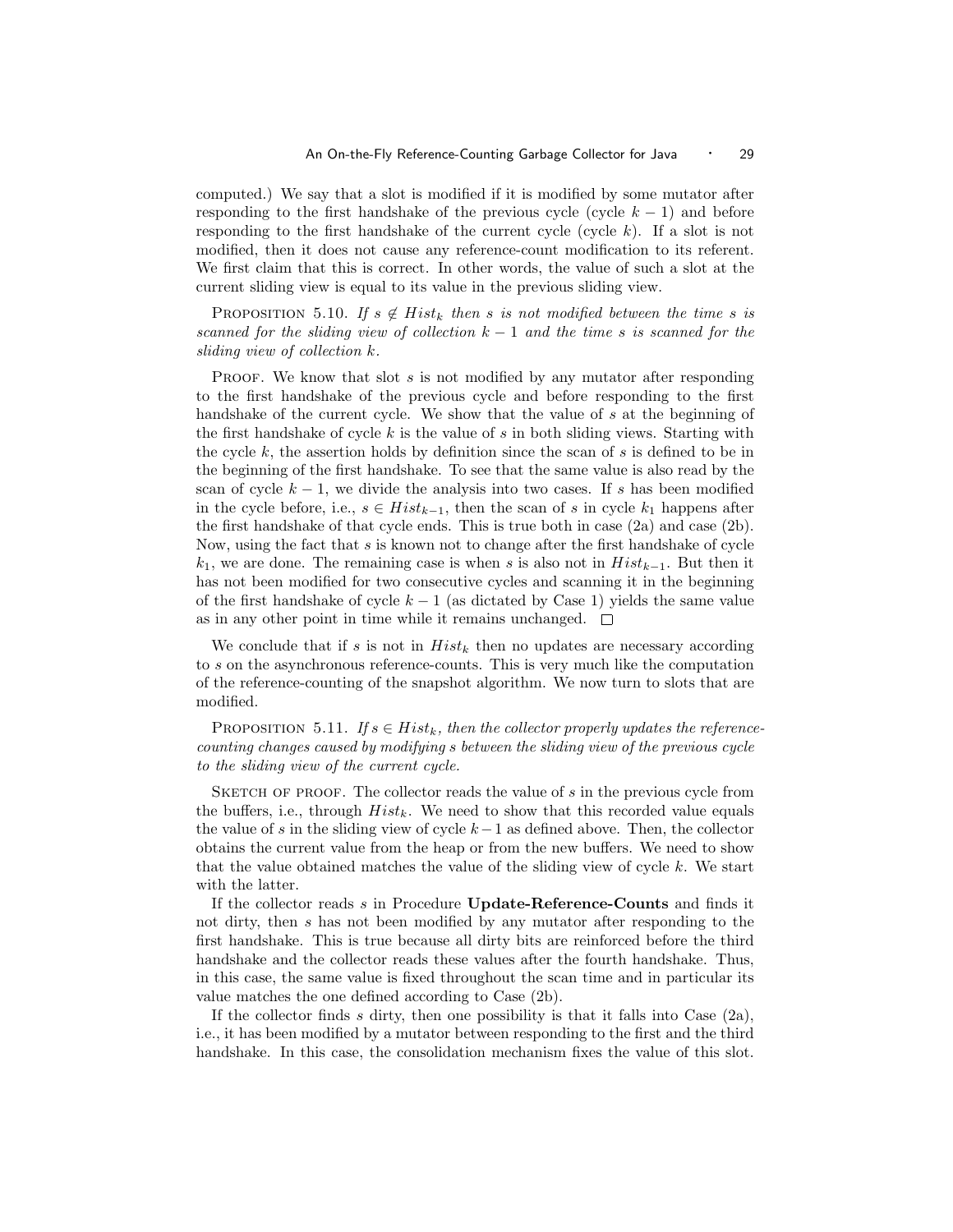The consolidated value is the one read by the collector, and it is by definition the value of the sliding view. So this case is fine. Otherwise, the value of s has been modified by a mutator after responding to the third handshake. In this case, the value of  $s$  is not changed between the end of the first handshake and the beginning of the third handshake. In addition, the write barrier is guaranteed to record a unique value to the buffers, which, similarly to the proof of the snapshot algorithm, is the value existing in this slot before the third handshake begun. Indeed, the definition of the scan for s in this case, determines the end of the second handshake to be the scan time, thus fixing the value of slot  $s$  in the current sliding view to exactly the value obtained from the buffers in Procedure Read-Buffers.

It remains to check that the value of s found in  $Hist_k$  matches the value of s in the scan of the cycle  $k - 1$ . Here, again, we need to partition the analysis into two cases according to whether  $s \in Hist_{k-1}$ , i.e., whether it was modified between cycles  $k-2$  and  $k-1$ .

Suppose  $s \in Hist_{k-1}$ . If it was modified between the first and third handshakes of the cycle  $k-1$ , then its scan value is determined according to the consolidated value of cycle  $k-1$ . The same value exactly is inserted into  $Hist_k$  by the consolidation mechanism and we are done. If s was not modified during the first and third handshake of cycle  $k-1$  (yet, s has been logged into  $Hist_k$  later), then the write barrier properties allow only one value to appear in the buffers. This value is the value that s held between the end of the first handshake in cycle  $k - 1$  and the beginning of the third handshake in that cycle. By case (2b) this value is scanned for the sliding view of cycle  $k-1$  during this interval (by the end of the second handshake). Thus, the sliding view value is determined to be exactly the value that appears with  $s$  in  $Hist_k$  and we are done.

If  $s \notin Hist_{k-1}$  then the dirty bit is not cleared during collection  $k-1$ . In this case, the write barrier behaves exactly as in the snapshot algorithm and we are guaranteed to see in  $Hist_k$  the value of the slot s as it was between cycles  $k-2$ and  $k - 1$ , thus, also in the beginning of the first handshake in cycle  $k - 1$  when it is scanned for the sliding view of cycle  $k-1$  and we are done.  $□$ 

The propositions above show that the collector is properly updating the asynchronous reference-counts according to the sliding views defined. By the properties of the generic algorithm described in Section 5.2, we get that the collector safely collects garbage.

## 6. MEMORY COHERENCE

As mentioned in the introduction, a few modifications can make the algorithm suitable for platforms that do not guarantee sequential memory consistency. We list these modifications here and discuss their cost. Note that the collector is single threaded. Therefore, the concern is about undesriable interaction between two concurrent mutator threads and between the collector thread and a mutator thread.

The algorithm relies on the following order of instructions in the write barrier, in the (more interesting) case in which the dirty flag is found off and the snoop flag is found on:

- (1) Read the value  $v$  of slot  $s$
- (2) Read the value of the dirty flag (returns: clean)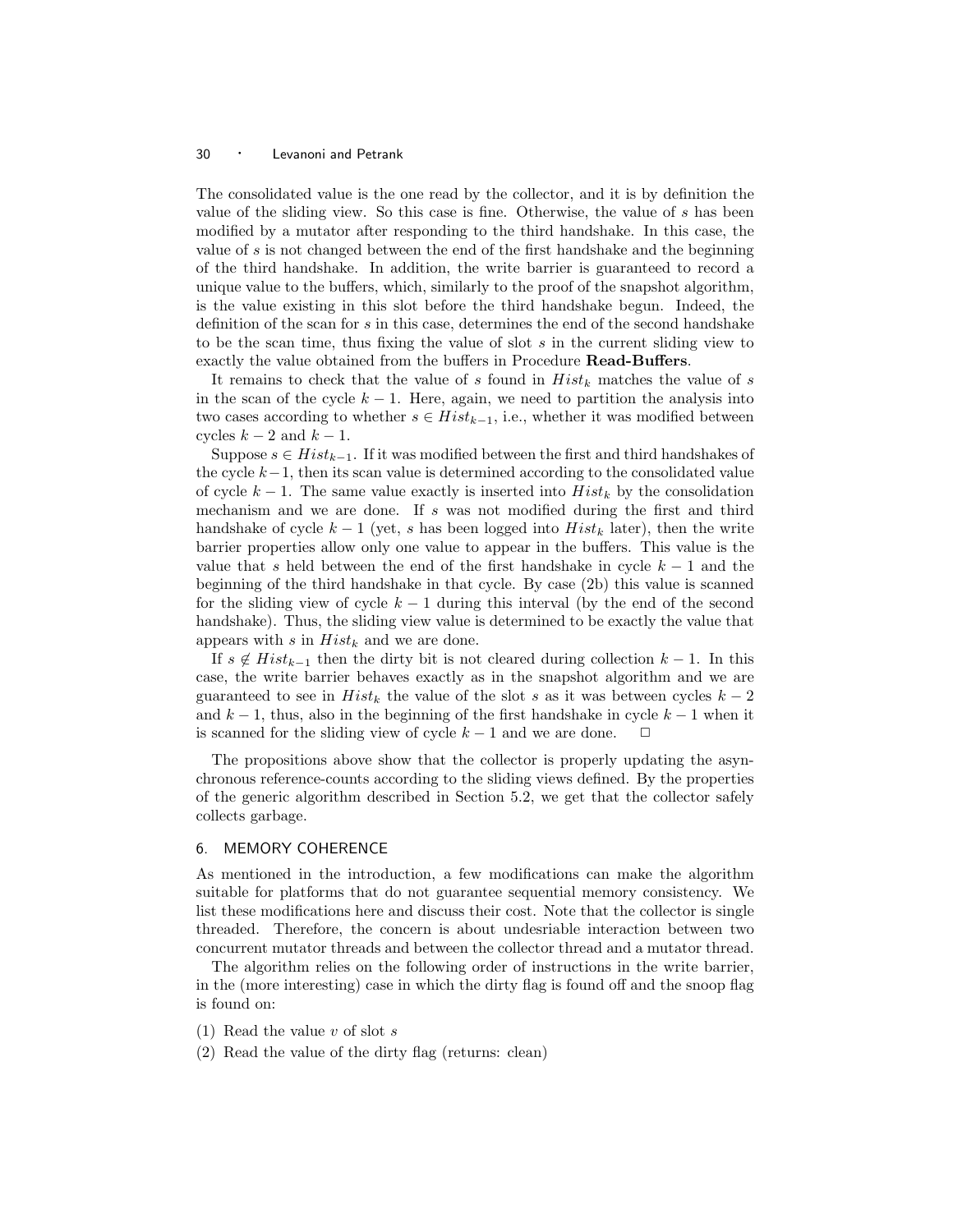- (3) Write a record  $\langle s, v \rangle$  to the local buffer (may require multiple memory accesses)
- (4) Update the buffer pointer
- (5) Dirty the flag
- (6) Write newv into s
- (7) Read snoop flag (returns: on)
- (8) Snoop newv

This order of instructions has the following significance in the algorithm:

**Dependency 1:** Had any of the instructions  $(1)$ ,  $(2)$ ,  $(5)$  or  $(6)$  been reordered, the value associated with  $s$  in the buffer might have been incorrect. In addition, this might have foiled the collector's effort to determine the slot's value. The interdependent pieces of code for this instructions order are (a) this code itself (i.e., mutators racing to update a slot) (b) in the collector, trying to determine a slot. The collector actually executes a prefix of the above code (instructions  $(1), (2)$ ) and (3)) in procedure Update-Reference-Counters (see Figure 5) and has the same ordering requirements.

**Dependency 2:** Writing into the log (in instructions  $(3)$  and  $(4)$ ) should occur strictly before dirtying the flag in (5) or else the collector may not be able to retrieve the values of undetermined slots in procedure **Read-Buffers** (Figure 6). Instructions (3) and (4) themselves may not be reordered because otherwise the collector may read half-updated log entries.

Dependency 3: Reading of the snoop flag in (7) must occur after the store proper in (6) or else some slots may be updated after the collector has started a collection cycle, without being snooped. This breaks the safety of the algorithm.

Solving dependencies (2) and (3) can be done using two lightweight handshakes. One letting the mutators acknowledge they have sensed the raising of the snoop flag before the collector starts the first handshake (for dependency 3), and the other occurring during (or prior to) the procedure Read-Buffers to make sure that the mutators have checkpointed the value of the buffer pointer (for dependency 2). In this lightweight handshake the collector updates a "stage" flag and the mutators follow suite on their earliest convenience, after having issued a memory synchronizing instruction. From the collector side, after a mutator signals it has cooperated, it is guaranteed that it has picked up the value of the snoop flag or that it has made available its most recent log buffer updates to the collector. Adding two lightweight handshakes to a collection cycle causes a negligible cost to the throughput.

To solve dependency (1), we use a mixture of techniques. First we handle the mutator side of this dependency. In our implementation, the write barrier begins with an optimistic test of the dirty bit. Only if the dirty bit if off, does the mutator proceed to execute the full write barrier as described in the sliding view algorithm. If the dirty bit is set, then the mutator may proceed immediately to the actual reference slot update and to the snooping check. It turns out from our measurements that for typical benchmarks most reference slot updates are executed on newly created objects. In our implementation, objects are marked dirty, and are logged, as soon as they are created, with a special compressed record denoting that they point to no object. Thus, the "heavy" write barrier path is not executed when an object is initialized (soon after it is created.) Since most objects are short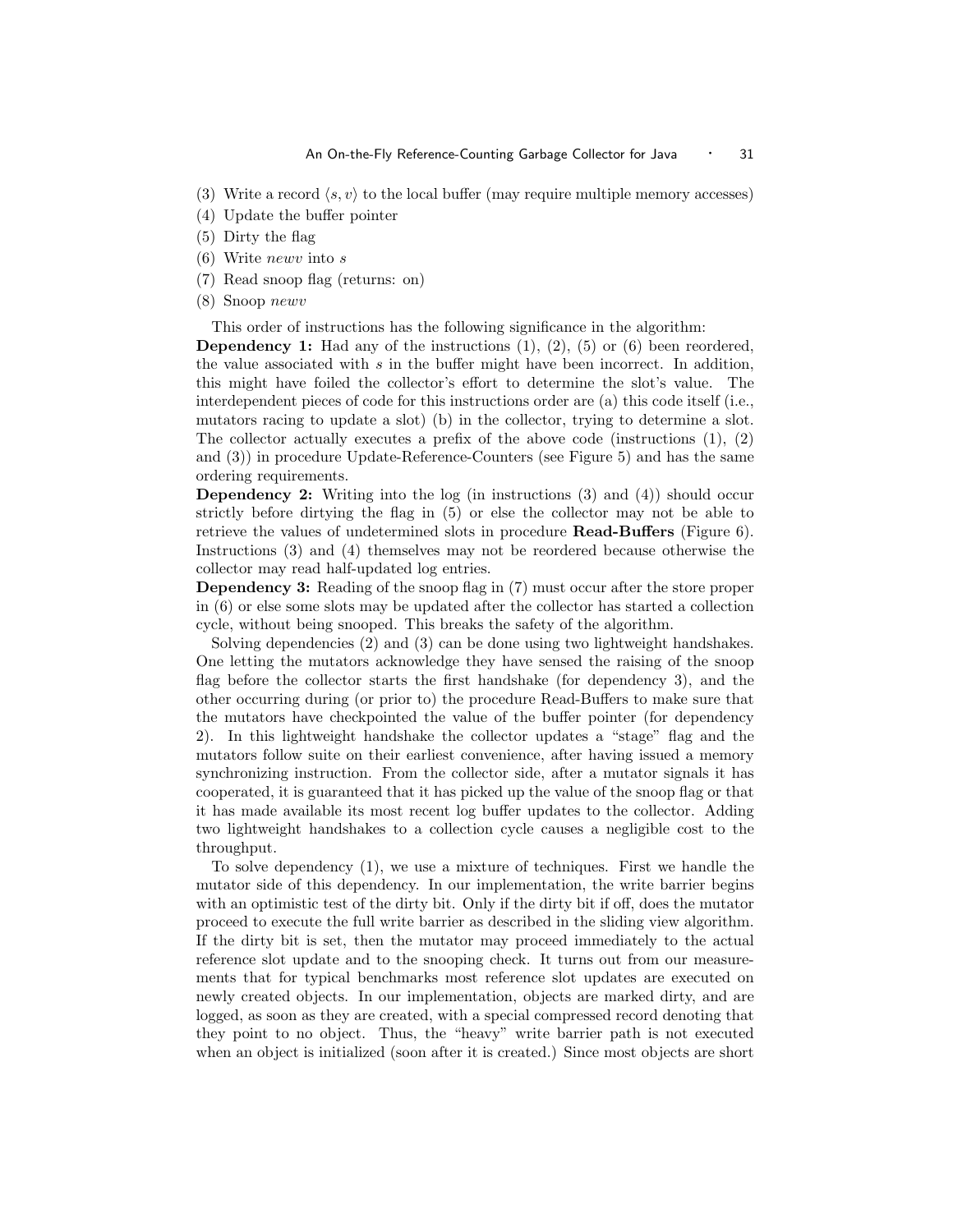|       | Procedure Optimistic-Update(s: Slot, new: Object) |
|-------|---------------------------------------------------|
| begin |                                                   |
| 1.    | if $\neg Dirty(s)$ then                           |
| 2.    | Object $old := \text{read}(s)$                    |
| 3.    | Synchronization barrier                           |
| 4.    | if $\neg Dirty(s)$ then                           |
| 5.    | $But fer_i[CurrPos_i] := \langle s, old \rangle$  |
| 6.    | $CurrPos_i := CurrPos_i + 1$                      |
| 7.    | $Dirty(s) := \textbf{true}$                       |
| 8.    | Synchronization barrier                           |
| 9.    | write $(s, new)$                                  |
| 10.   | if $S_{noop_i}$ then                              |
| 11.   | $Locals_i := Locals_i \cup \{new\}$               |
| 12.   | end                                               |

Fig. 16. Sliding View Algorithm: Optimistic Update Operation

lived, this eliminates the need to call the heavy path of the write barrier on the striking majority of cases. Our measurements show that for the javac benchmark this happens less than once in a hundred, and for the SPECjbb benchmark and all the other SPECjvm98 benchmarks this happens less than once in a thousand. We will incorporate synchronization only in the heavy path of the write barrier, i.e., when the object is found not dirty. thus, the vast majority of the reference slot updates require no cost for handling memory coherence. In order to enforces the required instructions order, memory synchronizing instructions are placed between instructions (2) and (4) and between instructions (7) and (9) of the update barrier. See Figure 16 for the revised code. This indeed renders it heavyweight but as said, this code is seldom executed.

On the collector side, when trying to determine a slot, the same technique cannot be used efficiently. This is because mutators usually update new objects (for initialization), which are initially dirty, whereas the collector tries to determine the values of slots of old objects, that have survived at least one collection cycle and whose dirty bit has therefore been reset at the initial stages of the current cycle. Hence most of the dirty bits the collector probes are set to false.

Rather, a batching technique should be used: instead of trying to determined the value of a single slot at a time, the collector tries to determine the values of a batch of  $N$  slots at a time. These are the steps the collector follows:

- (1) Read N slots from the history buffer for the cycle.
- (2) Read the values of the slots, storing them in a local array.
- (3) Place a memory synchronizing instruction.
- (4) For each slot, read the value of the corresponding dirty flag and act appropriately, using the recorded value for the slot in the local array.

By choosing  $N$  to be large enough, the price of memory synchronization can be reduced to a very low level. Batching may or may not reduce data locality. In fact, it may even help increase locality as similar types of access are grouped together (slot retrieval vs. reference-count updates).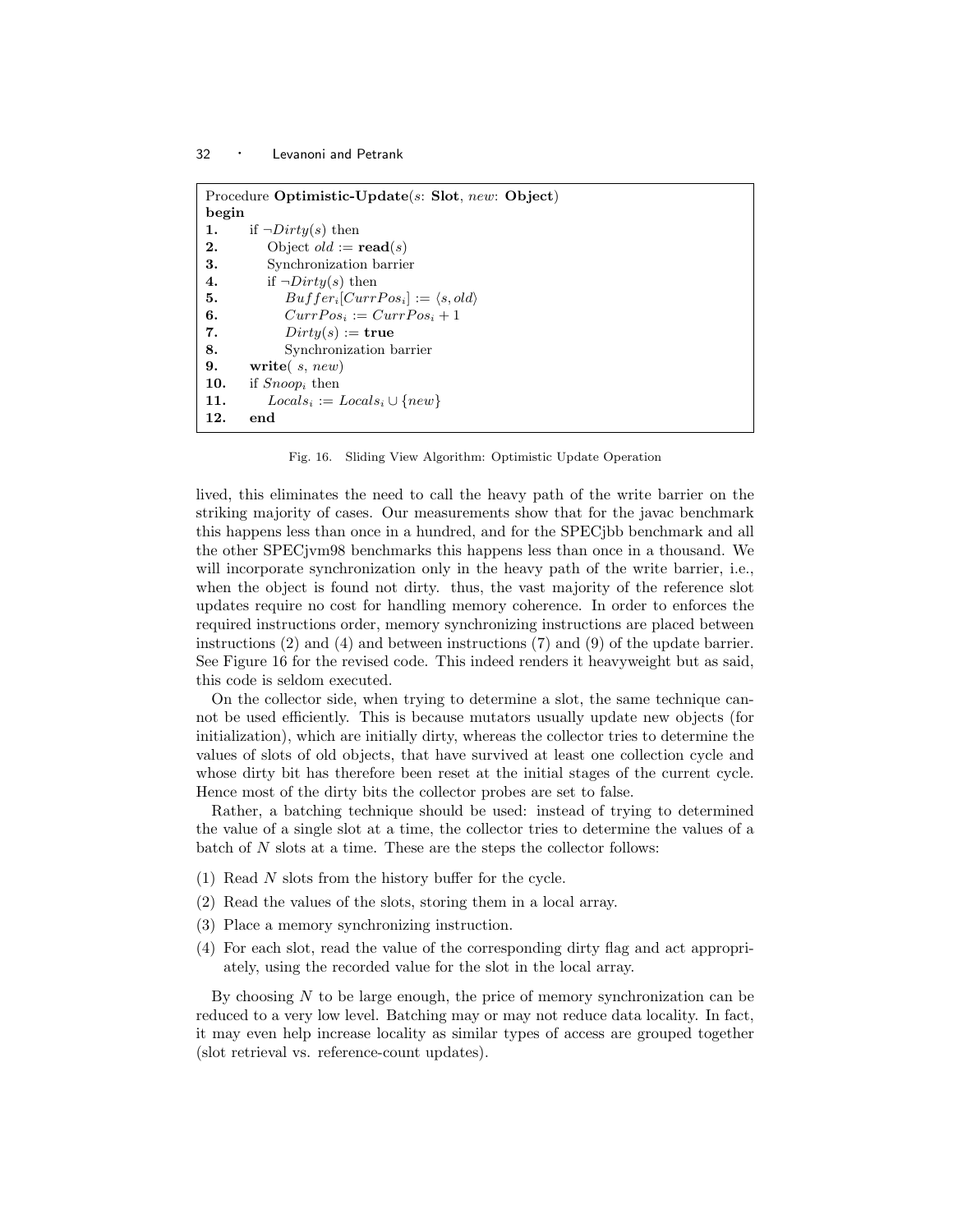We have not implemented these modifications (except for measuring the frequency of entering the "heavyweight" section of the update barrier), since they were not required by the Intel platform we had used for testing.

## 7. IMPLEMENTATION ISSUES

In this section we shift from the abstract treatment of the dirty flags and the log buffers and suggest concrete implementations for these data structures.

# 7.1 Global roots

For convenience, we assume in the exposition of the algorithms and their proofs that there are no global roots. Instead, we model global roots as members of a distinguished heap object which is reachable from the local state of every mutator. This is enough to make the algorithm correct.

In practice, we give a special treatment to global roots by using a designated write barrier with them. Global roots are not assigned a dirty bit because they are scanned on each cycle regardless of whether they have been modified or not. Therefore the designated write barrier does not mark slots dirty when they change. However, it does invoke the snooping mechanism. Thus, each new reference written to a global root while the snoop flag is set, makes the referent snooped. Such an object cannot be collected during the current cycle. Finally, when local states are checked during the fourth handshake, objects reachable from global roots are also marked local.

# 7.2 Dirty Flags

This section explains how one dirty bit can protect several heap slots, and why that bit became an instance variable for each object.

We start with explaining how a flag can serve an indicator to a change in *any* of the slots within a fixed chunk of memory. The ideas are similar to those that arise in the context of tracking inter-generational references in a generational collector that uses card marking [Sobalvarro 1988].

In order to let a single flag signify a change in a chunk of memory we let the write barrier take the following form. When the value  $v$  is stored into the slot  $s$ , the flag for the chunk of memory containing  $s$  is probed. If the flag is set then the mutator may proceed directly to the store operation. Otherwise, the following cautious action is taken.

- —A replica of the slots that reside inside the chunk is created and stored locally.
- —the flag for the chunk is then probed again. If it is now turned on, we proceed to the store operation, without using the local replica.
- —otherwise, i.e., the dirty flag is still clear, we copy the replica just prepared to the log buffer, raise the flag and only then execute the store.

The collector code for determining a slot is changed accordingly. The collector tries to determine the value of an entire chunk instead of a single slot. Using one dirty bit for a chunk of memory is characterized by a decreased memory consumption (less dirty bits) yet by spurious work imposed on the mutator and collector that have to process slots which haven't really changed. It turns out from our measurements that the flag is seldom found clear, and thus the cost is low.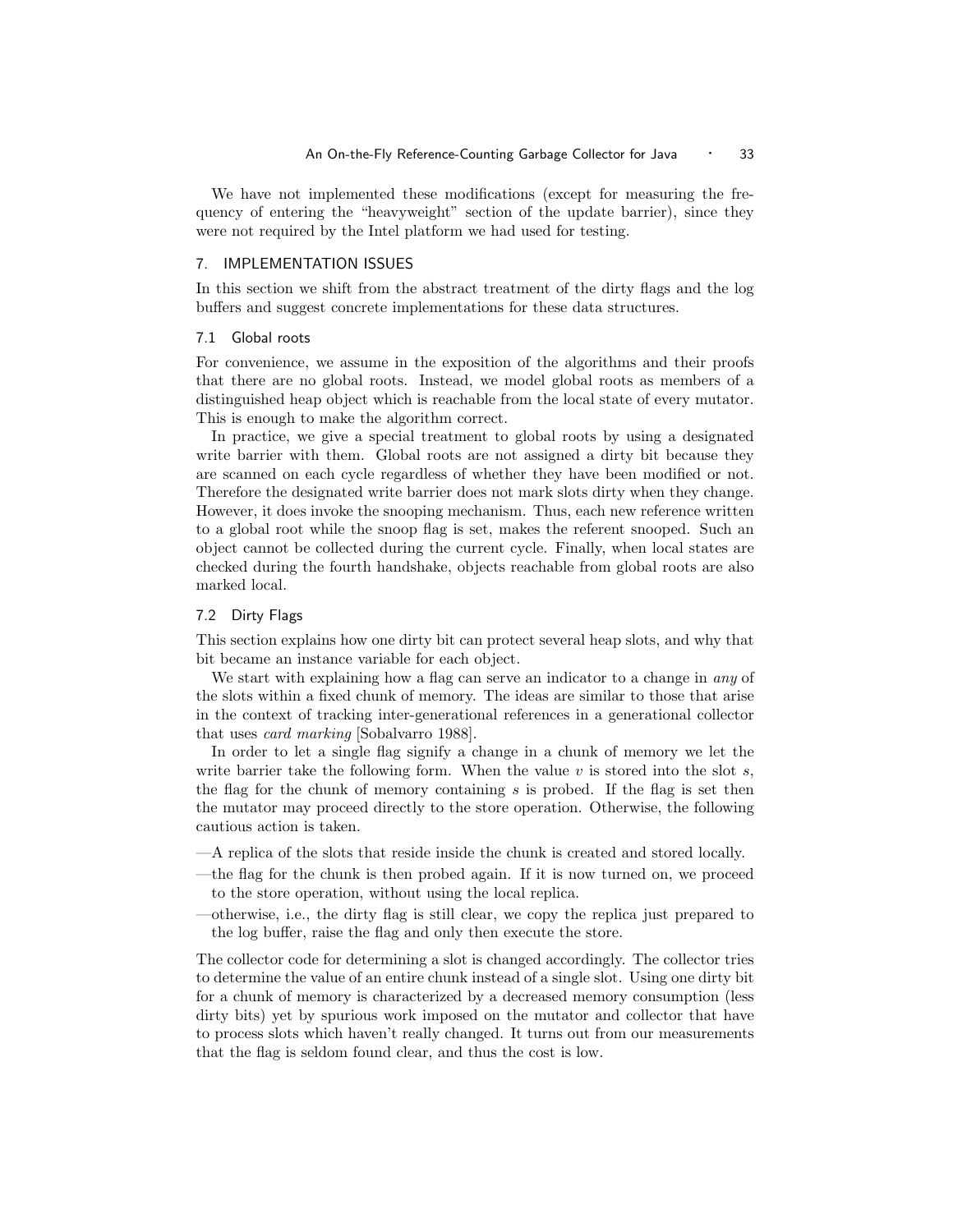Space and time may be conserved by not logging the identity of individual slots within a chunk. It suffices simply to log which non-null references the chunk contains. This technique ameliorates the cost of spurious logging. Working on an object basis lets the mutator efficiently record precisely object slots: given a base pointer to the objecy we can produce a per-type slot-storing code that stores any heap slots contained in the object into the history buffer of the mutator, or produce a per-type vector of slots' indices and an efficient routine that logs the slots specified by the vector.

Allocating the dirty flag with an object is a natural choice in terms of locality, i.e., we might expect that when a slot of an object is changed, then its sibling slots are likely to change as well, so the amount of unneeded information recorded is minimized. The disadvantage of working with a flag-per-object scheme is dealing with objects that are too big. Applying the scheme for them will result in a wasteful replication of probably unchanged data. This can be avoided by treating big objects differently. Special care need be taken that the methods for small and big objects coexist.

7.2.1 An optimization. Initializing updates comprise the majority of updates in functional languages and garbage collected object oriented languages [Zorn 1990; Hosking et al. 1992]. Namely, most writes to a typical object happen just after its creation. If this is the case, we can save a substantial amount of our algorithms' overhead: when the object is created, it is logged in the mutator buffer with no contained references, and it is marked dirty. All further updates to this object up until the next collection find the dirty bit set and keep the average write barrier at low cost.

#### 7.3 Log buffers

The primary design factor in the implementation of the log buffers is how to write into them as fast as possible for a mutator. A secondary consideration is how to allow the collector to read those records that have been fully logged (i.e., both slot and value members of a logged pair) without interrupting the mutator.

In order to satisfy the primary goal we suggest the following design, which is similar to the one described in [DeTreville 1990]: a buffer will be implemented as a linked list of *buffer-chunks*. Each chunk is of size  $2^k$ , aligned on a  $2^k$  boundary (k is a parameter.)

Implementing the second requirement, i.e., that the collector can read asynchronously the set of completely logged pairs can be achieved efficiently in the following manner.

- —before the mutator starts using a buffer-chunk it zeroes it out.
- —in order to store a record in the buffer a mutator first writes the value read, then it writes the slot address.
- —the collector reads the records in the mutator's buffer sequentially. It knows that it has read a record which has not been completely logged when it sees a slot with the value of **null** (The mutator never logs a slot whose address is **null**.)

Thus, the mutator can manipulate the buffer using only a single register that points to the next address to be written.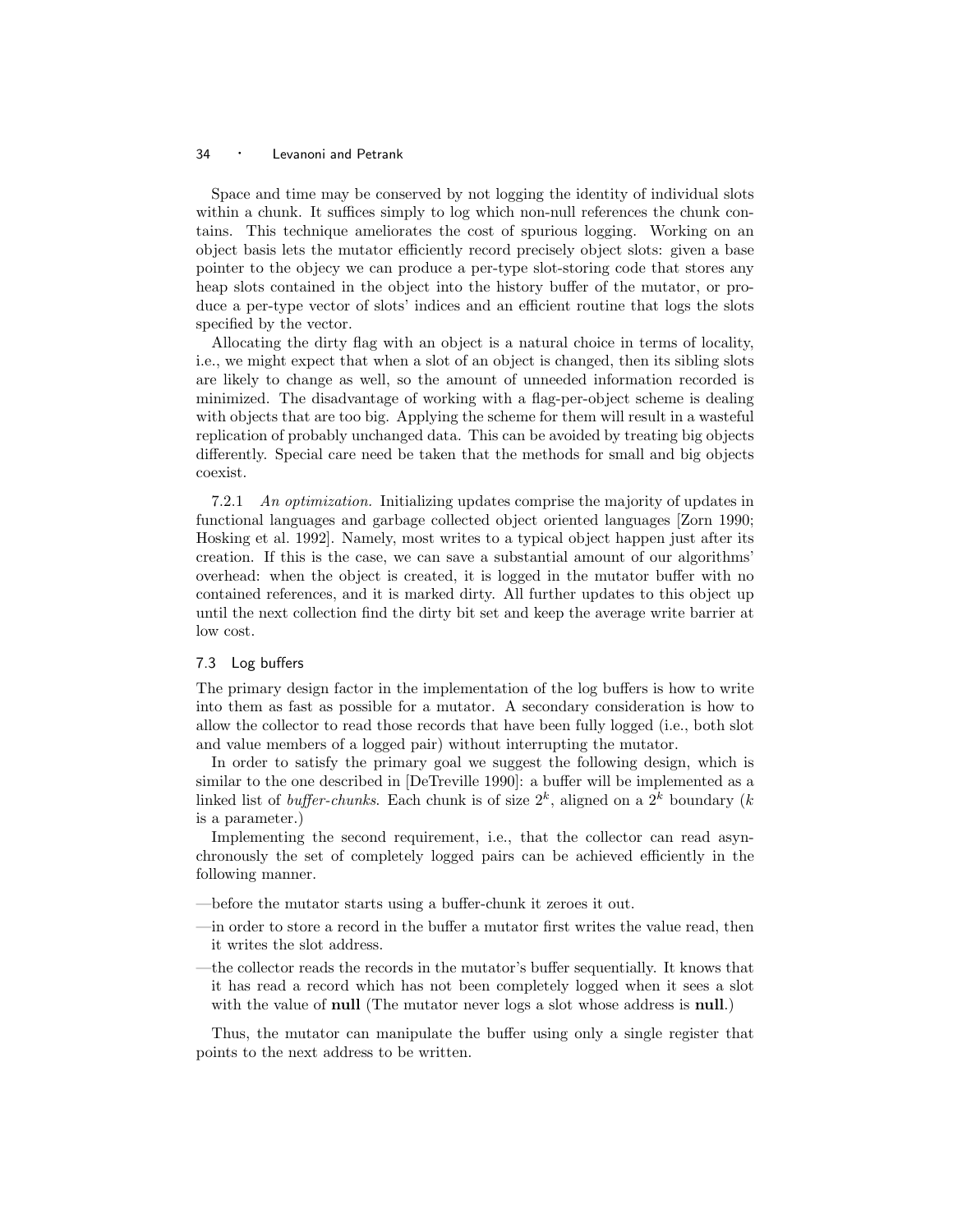# 7.4 Cooperation model - the handshakes

In order to implement handshakes, the approach in which mutators are suspended one at a time for a handshake was adopted. While a mutator is suspended, the collector takes some action on its behalf and then the mutator is resumed. We use a per-mutator flag called cantCooperate which is turned on in sections of code during which the mutator can not cooperate (i.e., during the write barrier and the logging of newly created objects).

In order to carry out a handshake the collector suspends the mutators one at a time. If a mutator is caught in non-cooperative code then the collector resumes it immediately and proceeds to handle other mutators. The collector repeats this process until all mutators have cooperated.

It is important to limit the size of the non-cooperative code sections to a fixed and small number of instructions. This entailed reserving space in advance, in the snoop, create and update buffers prior to entering a non-cooperative section.

# 8. THE MEMORY MANAGER

In the design of the memory manager we tried to satisfy these requirements:

- (1) allocation should be as fast as possible and should avoid synchronization bottlenecks. i.e., the allocator should be scalable.
- (2) both the tracing and reference-counting asynchronous algorithms do not accommodate the relocation of objects in memory. The allocator should not suffer from fragmentation (except maybe for some pathological cases) due to this property.
- (3) in the asynchronous reference-counting algorithm, reclamation of objects occurs sporadically rather than linearly as in the sweep phase of the tracing algorithm. The memory manager should handle efficiently this sporadic reclamation of objects. Even though objects will not be freed linearly it should still try to minimize fragmentation and increase the locality of allocation requests. i.e., it is preferable that two objects which are created in a row will be located closely in memory rather than chosen randomly from the entire heap space.
- (4) the vast majority of objects which are created are smaller than 60 bytes. The memory manager should take advantage of this fact by optimizing the allocation of small object. Allocation of medium sized and large objects may be less efficient than that of their smaller counterparts.

An allocator similar to Boehm's was chosen [Boehm et al. 1991]. The allocator is divided into two levels of management: the chunk manager and the block manager. We now outline the roles of these managers.

The block manager manages big, equally sized, blocks of memory. The block size is tunable at compile time and in the measurements was tuned to the hardware page size, which is 4KB. It supports the following operations:

—allocate a range of blocks.

- —free a range of blocks given the start address of the range.
- —free a collection of ranges of blocks.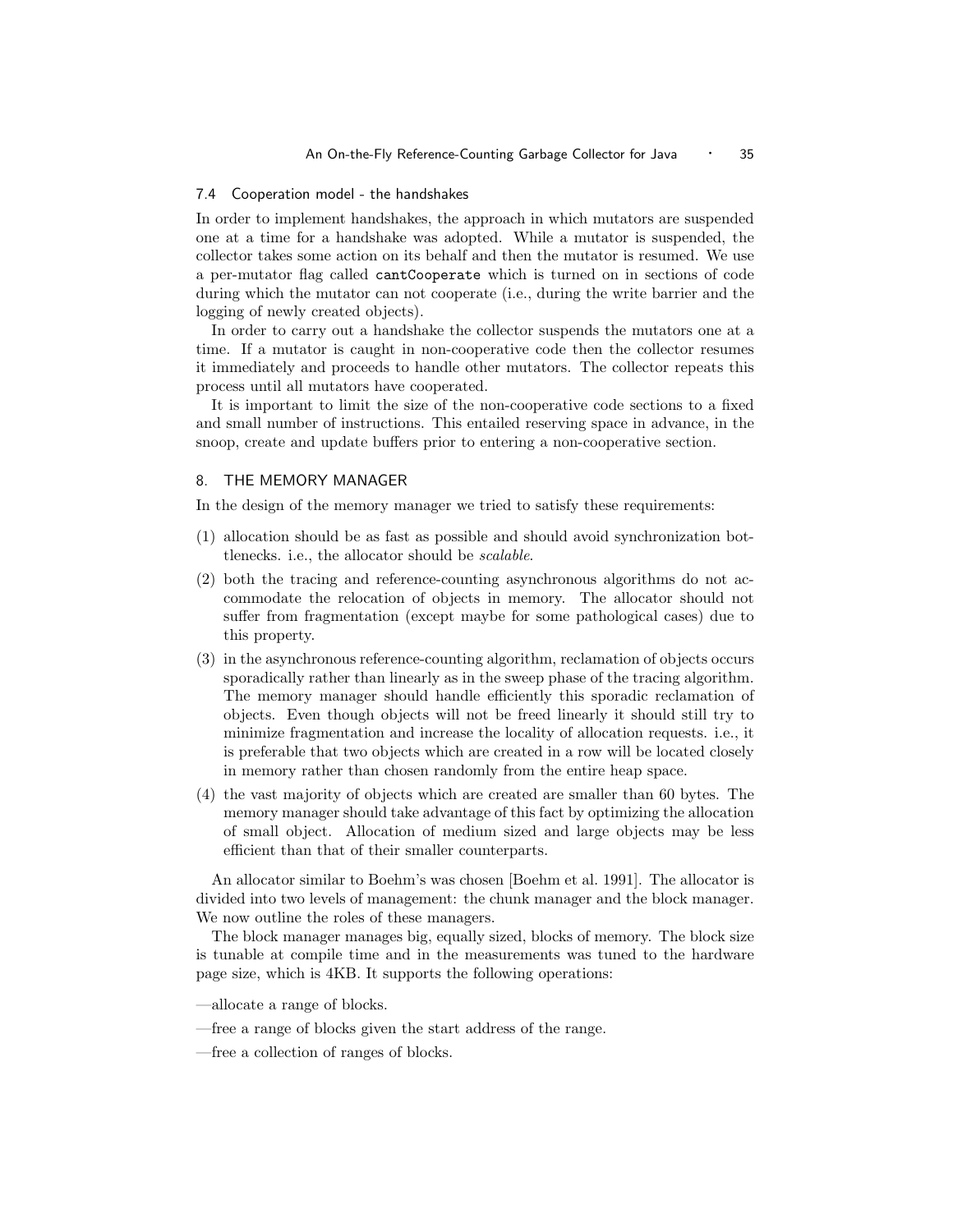The block manager is serial (No concurrency is supported) and it is implemented using linked lists of equally sized regions of blocks. The block manager is utilized either directly, by the allocation code, or indirectly using the chunk manager. When a user requests an allocation bigger than half a size of a block then the number of necessary blocks is allocated directly from the block manager. Smaller allocations are satisfied by the chunk manager which chunks single blocks into equally sized chunks that are consumed by the user.

The chunk manager is highly concurrent and efficient since it uses very fine locking, mutator local allocation and it does not support coalescing or splitting: once a block is chunked into a specific size, all allocations from within it will use the same chunk size until (and if) the block is completely freed, in which case it will be returned to the block manager. Hence, allocation code need not perform costly checks due to variable sized chunks located on the same block. There is a fixed number of allocation sizes (approximately 20). The allocation sizes are chosen to balance between internal fragmentation (which calls for many different allocation sizes) and external fragmentation (which calls for a small number of allocation sizes so that blocks of one size can be used by objects of differing sizes instead of allocating separate pages for each object size).

A typical object oriented application will issue many allocation calls that will be implemented solely by the chunk manager and only relatively few calls will require allocating entire blocks from the block manager.

# 9. PERFORMANCE RESULTS

In this section we report measurements we ran with our algorithm. We used two standard testing suites: SPECjbb2000 and JPECjvm98. These benchmarks are described in detail in SPEC's Web site [SPEC Benchmarks 2000].

Our primary instrumentation goal was to study the memory consumption behavior of these benchmarks. To that end, we have compiled the JVM with the GC and allocator modules in instrumented mode and the rest of the JVM in production mode. That way, the runs were realistic ones, with the amount of objects allocated and running times not significantly different from an all-production JVM yet still we gained the GC instrumentation information.

In order to appreciate the "sensitivity" of each benchmark to reference-counting, i.e., the amount of garbage cycles and stuck reference-counters that the benchmark produces, we ran each benchmark only with the tracing collector and also only with the reference-counting collector, without the use of the auxiliary tracing collector. Table I shows the number of objects allocated, average object size and the average number of references in an object. Overall, the number of allocated objects when using the reference-counting collector is comparable to the number of allocated objects using the tracing collector, though almost always smaller by a maximal factor of 5%. This is consistent with the performance figures we present later.

All tests were conducted with an equal setting for the two collectors. Our main benchmark is the standard server multithreaded application: the SPECjbb2000. This benchmark was run on a four way Pentium III at 550Mhz with 2GB of physical memory and a 600MB java heap. As a sanity check, we also ran a comparison on client applications represented by the SPECjvm98 benchmark suite. These tests were run on a single Pentium III at 500Mhz with 256MB of physical memory and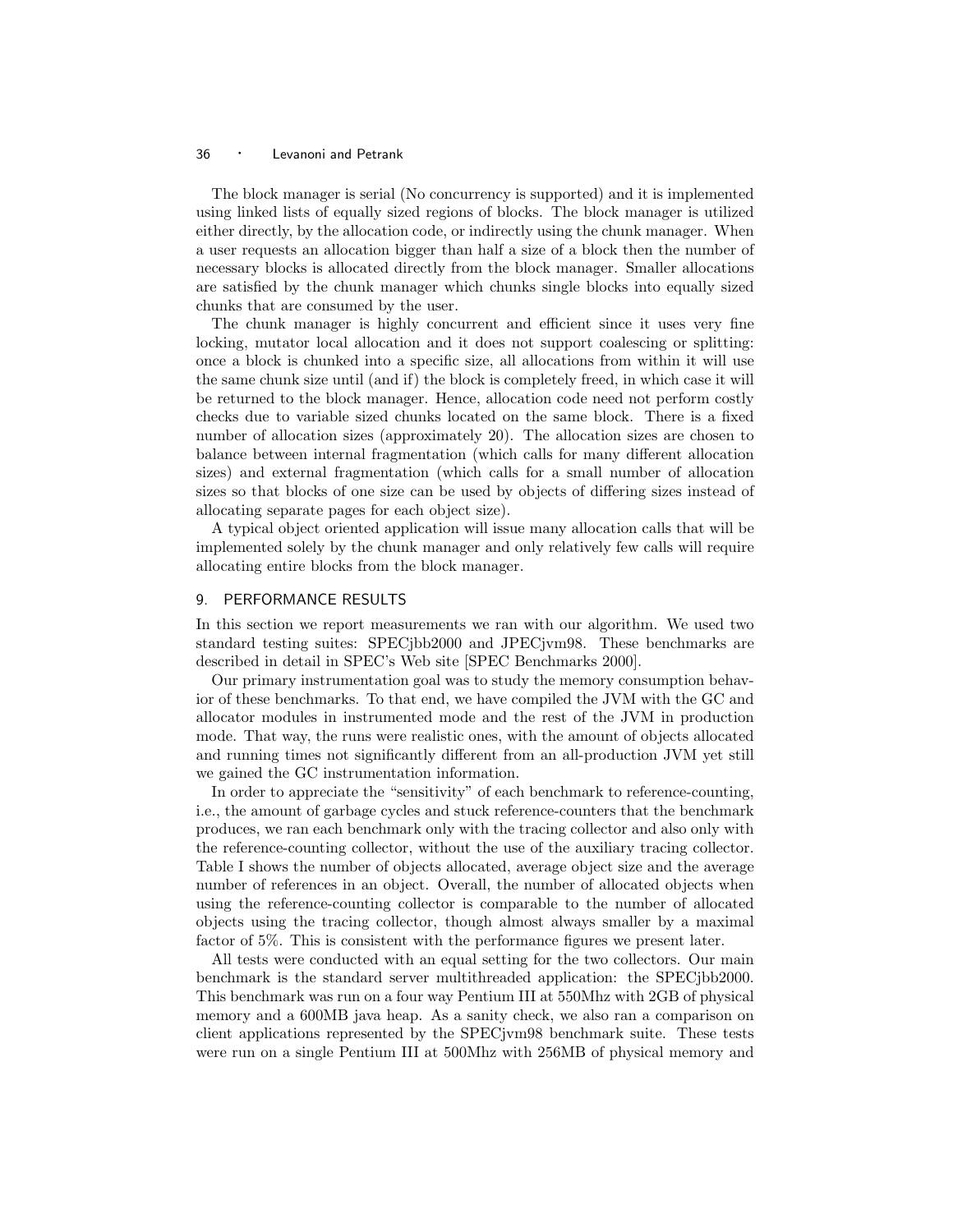| Benchmark | Tracing       |         |            |               | $_{\rm RC}$ |            |
|-----------|---------------|---------|------------|---------------|-------------|------------|
|           | No. allocated | Object  | No.        | No. allocated | Object      | No.        |
|           | objects       | size    | References | objects       | size        | References |
| jbb       | 26,753,615    | 49.9    | 1.6        | 25,113,179    | 52.4        | $1.7\,$    |
| compress  | 55,126        | 2,041.1 | 0.8        | 58,061        | 1,940.4     | 0.9        |
| db        | 3,261,467     | 34.0    | 2.6        | 3,263,358     | 34.0        | 2.6        |
| jack      | 6,919,637     | 40.3    | 1.7        | 6,917,102     | 40.3        | 1.6        |
| javac     | 6,403,821     | 42.9    | 1.9        | 6,405,478     | 43.0        | 1.9        |
| jess      | 7,994,215     | 46.4    | 3.6        | 7,993,946     | 46.4        | 3.6        |
| mpegaudio | 65,539        | 31.6    | 1.1        | 58,329        | 29.5        | 0.9        |

An On-the-Fly Reference-Counting Garbage Collector for Java • 37

Table I. Number of allocated objects, average object size and the average number of references in an object.

| Benchmark | Stuck   | Relative   |
|-----------|---------|------------|
|           | objects | percentage |
| jbb       | 141,141 | 0.6%       |
| compress  | 2,727   | 4.7%       |
| db        | 30,637  | $0.9\%$    |
| jack      | 51,607  | 0.7%       |
| javac     | 235,605 | 3.7%       |
| jess      | 12,566  | 0.2%       |
| mpegaudio | 2,728   | 4.7%       |

Table II. Number of objects that have reached a stuck count (i.e., 3) and their percentage in the reference-counted runs.

64MB for the jvm98 client benchmarks. The reference-counted runs of the compress and javac benchmarks were not able to complete with 64MB heap without resorting to the tracing collector to reclaim cyclic structures. Therefore, the instrumentation results presented here refer to runs of these two benchmarks with a java heap of 200MB. The efficiency measurements were run without this space overhead.

As Table I shows, the small number of references per object (e.g., a reference or two in a typical object) supports our premises that the number of references in most objects is relatively small hence the use of a flag per object instead of a flag per slot does not involve a significant amount of extra logging.

Table II shows the number of objects that have reached a stuck count (i.e.,  $o.RC = 3$ ) in the reference-counted runs and the relative percentage of these objects in the entire object population. These numbers support our assumption that a twobit reference-count is enough for the striking majority of objects.

In an attempt to measure the sensitivity of each benchmark to reference-counting we compared the ratio of collected to allocated objects between the tracing and reference-counting collectors. The results are summarized is Table III. Except for javac, which uses many cyclic structures, and to a lesser degree the db benchmark, the benchmarks have demonstrated a low degree of sensitivity to reference-counting. This finding supports the premise that we may use reference-counting for most garbage collection cycles and only occasionally resort to tracing.

We now turn our attention to the use of the write barrier. Table IV shows the number of reference stores that have been applied to "new" vs. "old" objects (i.e., objects that still haven't undergone a collection cycle versus those which have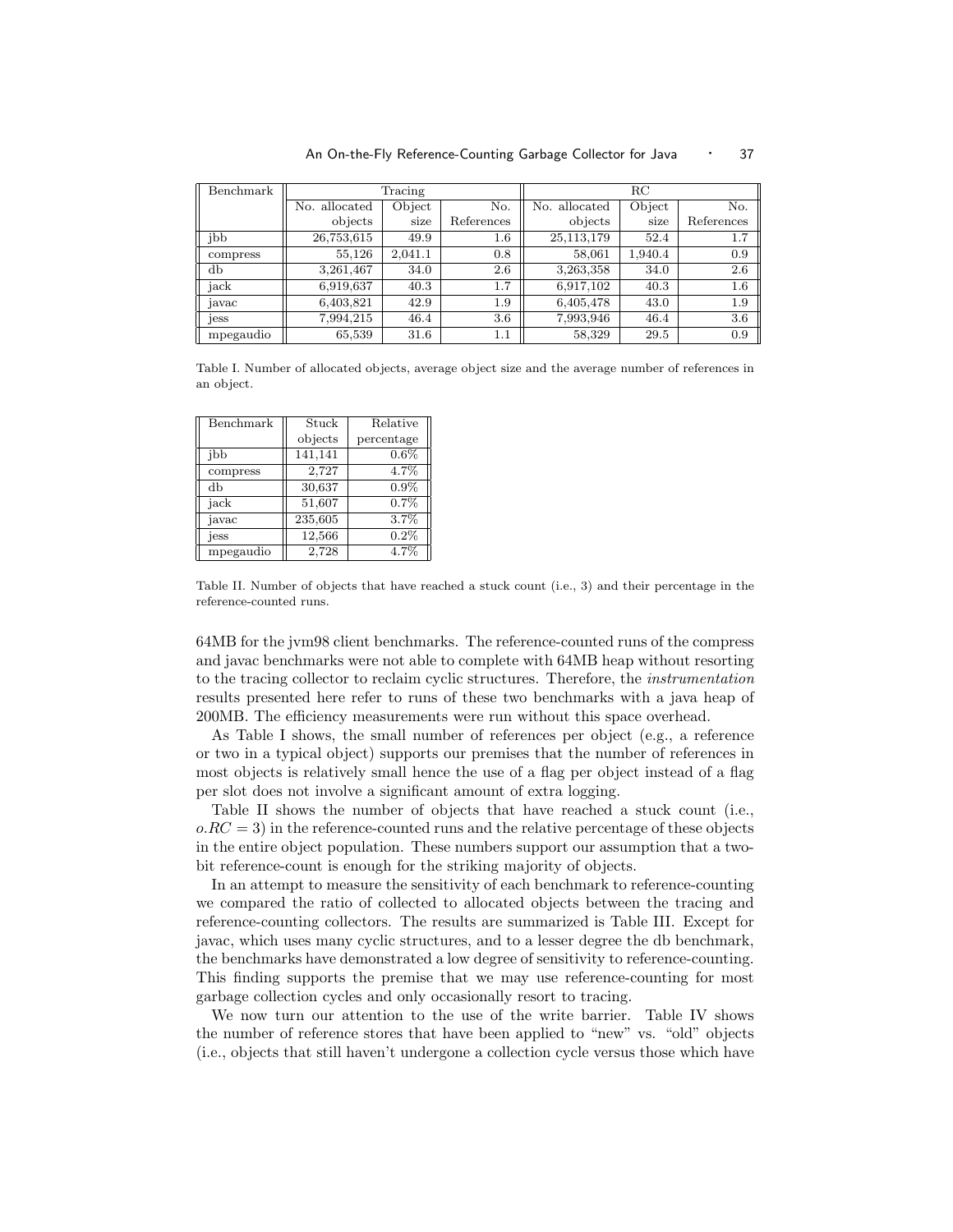| Benchmark | % Reclaimed | % Reclaimed | % Not Reclaimed |
|-----------|-------------|-------------|-----------------|
|           | by tracing  | by RC       | by RC           |
| jbb       | 97.5%       | 96.5%       | $1.0\%$         |
| compress  | 73.5%       | 72.1%       | 1.9%            |
| db        | 99.6%       | 90.5%       | $9.1\%$         |
| jack      | 99.6%       | 96.8%       | 2.8%            |
| javac     | 99.6%       | 66.1%       | 33.6%           |
| jess      | 99.8%       | 99.5%       | 0.3%            |
| mpegaudio | 74.2%       | 69.6%       | $6.2\%$         |

Table III. Percentage of objects reclaimed by (1) the original collector and (2) the referencecounting collector when used without the backing mark-and-sweep collector. Ratio of percentage of objects not collected by the reference-counting collector compared with the percentage of objects collected by the tracing collector.

| Benchmark | No. stores  | No. stores | No. object | No.        | Create  |
|-----------|-------------|------------|------------|------------|---------|
|           | to new      | to old     | log        | references | vs. log |
|           | objects     | objects    | actions    | logged     | ratio   |
| jbb       | 61,070,693  | 9,940,664  | 52,410     | 264,115    | 0.00209 |
| compress  | 63,892      | 1,013      | 13         | 51         | 0.00022 |
| db        | 31,297,167  | 1,827,613  | 36         | 30,696     | 0.00001 |
| jack      | 135,013,882 | 160,893    | 824        | 1,546      | 0.00012 |
| javac     | 21,774,697  | 267,331    | 189,395    | 535,296    | 0.02946 |
| jess      | 26,206,218  | 51,889     | 544        | 27,333     | 0.00007 |
| mpegaudio | 5,517,487   | 308        | 12         | 51         | 0.00021 |

Table IV. Demographics of the write barrier: number of reference stores applied to new and old objects; number of object logging actions; total number of references that were logged and the ratio of the number of object logging actions to the number of allocations. This ratio is an upper bound to the percentage of objects which ever get logged in the write barrier.

survived at least one collection cycle), the number of object logging actions, and the ratio of logging actions to object creation actions (this is an upper bound for the percentage of objects which ever get logged). We learn from these results the following:

- —Most reference stores are applied to new objects, probably because there are more of them compared to old objects and because new objects have to be initialized.
- —From the reference stores which are applied to old objects only a fraction leads to logging. This means that the same old objects are accessed repeatedly. Yet we have to log the object only the first time it is accessed in a cycle.

To conclude, due to this essentially generational behavior it is indeed beneficial to mark new objects as dirty. Also, the price paid for the write barrier almost always equals the price of a memory load and register test. Due to the large amount of new objects versus old, logged, objects, the complexity of a reference counted cycle is in reality proportional to the number of objects that were allocated during the cycle. It does appear, though, that those old objects which are repeatedly changed contain much more references compared to the average. See for example the ratio between the number of logged references to the number of logged objects in the jbb, db and jess benchmarks which far exceeds the average number of references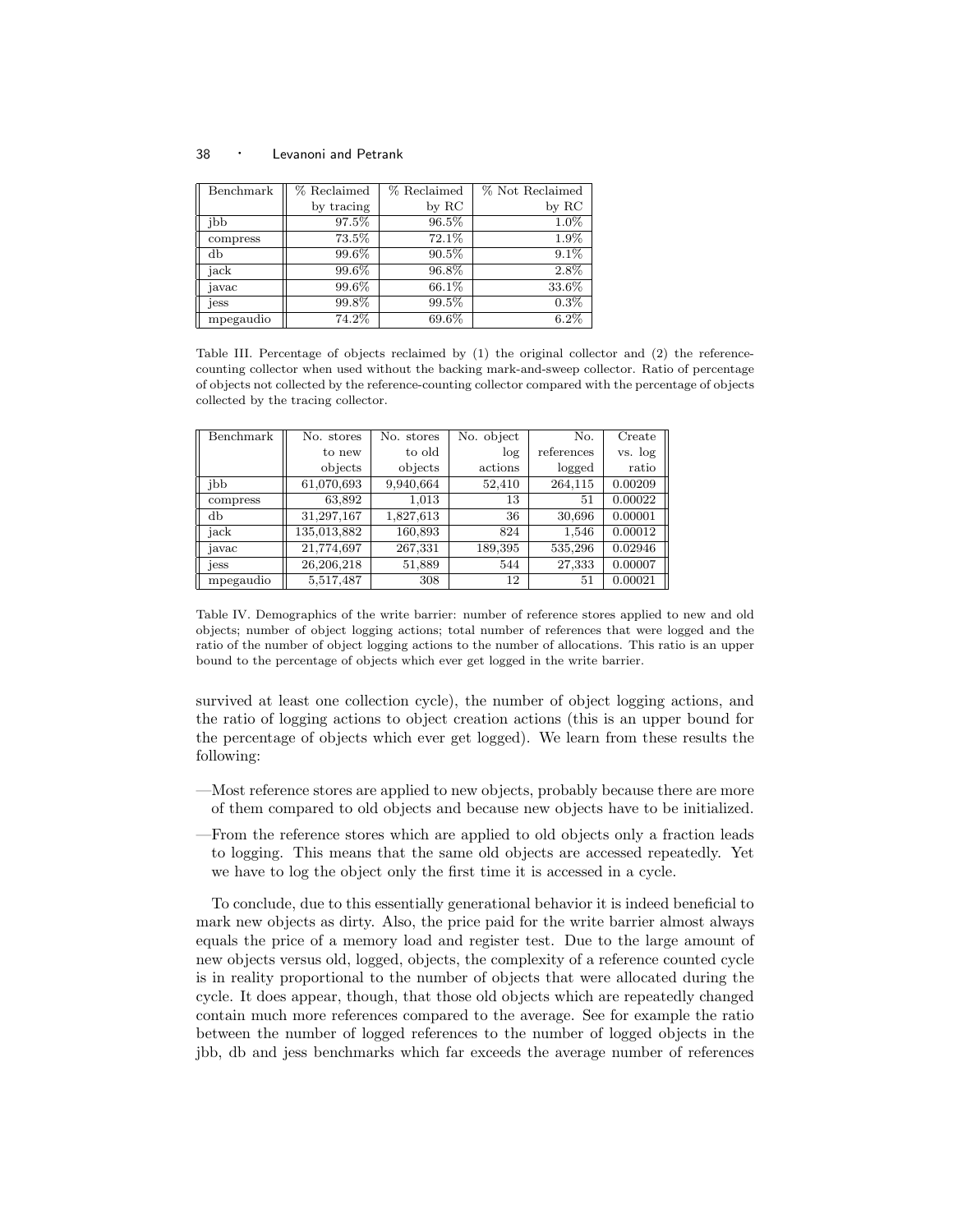| An On-the-Fly Reference-Counting Garbage Collector for Java |  | 39 |
|-------------------------------------------------------------|--|----|

|             | ibb    | compress | db     | jack     | javac | 1ess  | mpegaudio |
|-------------|--------|----------|--------|----------|-------|-------|-----------|
| No. cycles  |        | 2        | 4      | 9        | 6     | 10    |           |
| GC time     | 46.1   | 0.1      | 5.7    | $10.3\,$ | 9.0   | 17.0  | 0.1       |
| Clear       | $12\%$ | $7\%$    | $7\%$  | $10\%$   | 11%   | $7\%$ | $0\%$     |
| Update      | $36\%$ | $19\%$   | 37%    | 31%      | 43%   | 37%   | 19%       |
| Create buff | 8%     | 7%       | $13\%$ | $13\%$   | 11%   | $8\%$ | 7%        |
| Reclaim     | 42%    | 21%      | 41\%   | 41\%     | 33%   | 43%   | 21%       |

Table V. GC time for the reference-counting collector, in seconds. "Clear" refers to procedure Clear Dirty Marks; "Update" refers to Update Reference Counters; "Create buff" refers to the pass over the create buffers, checking whether an object is garbage and adding it to the ZCT; "Reclaim" is the final pass over the ZCT, when objects are deleted recursively.

|                              | Heap Size (MB) |                |         |
|------------------------------|----------------|----------------|---------|
|                              |                | 600            | 1200    |
| score in JBB's               | Original       | 1,131.3        | 1,101.0 |
| throughput units             | $_{\rm RC}$    | 1,101.7        | 1,108.3 |
| Change in JBB score          |                | $-2.6\%$       | 0.7%    |
| Maximal response             | Original       | 7763           | 16,100  |
| time (milliseconds)          | RC             | 115            | 110     |
| Times RC is more responsive. | $\times 67.5$  | $\times 146.4$ |         |

Table VI. Throughput and latency of the reference-counting collector and the original collector in standard SPECjbb runs, with 600 MB and 1200 MB heaps.

per objects in these benchmarks. This suggests that we might need to explore ways to log large objects "by pieces" and not in their entirety, as is currently done.

Finally, let us look at the execution times of each of the collectors. Table V shows the number of collection cycles, total elapsed time of the collection cycles and how this time distributes between the major stages of the reference counting collector.

For benchmarks that deal with smaller amounts of larger objects, such as compress, we see that most GC time is spent in garbage collection overheads (handshakes, etc.)

We now turn to investigate the collectors' performance results compared to the original JVM. We start with server performance and then continue with client performance.

#### 9.1 Server performance

A standard execution of SPECjbb requires a multi-phased run with increasing number of mutators. Each phase lasts for two minutes with a ramp-up period of half a minute before each phase. Prior to the beginning of each phase a synchronous GC cycle may or may not occur, at the discretion of the tester. We decided not to perform the discretionary initial synchronous garbage collection cycle as we believe it does not posses the characteristics of real world scenarios in which the server is not given a chance for this "offline" behavior so often. The results presented here are averaged over three standard runs.

Table VI shows the two most important performance meters for the referencecounting collector compared to the original JVM: while we do pay a small price of up to 2.6% decreased throughput, we improve the maximal response time by two orders of magnitude. To illustrate, the original JVM may pause for as long as 16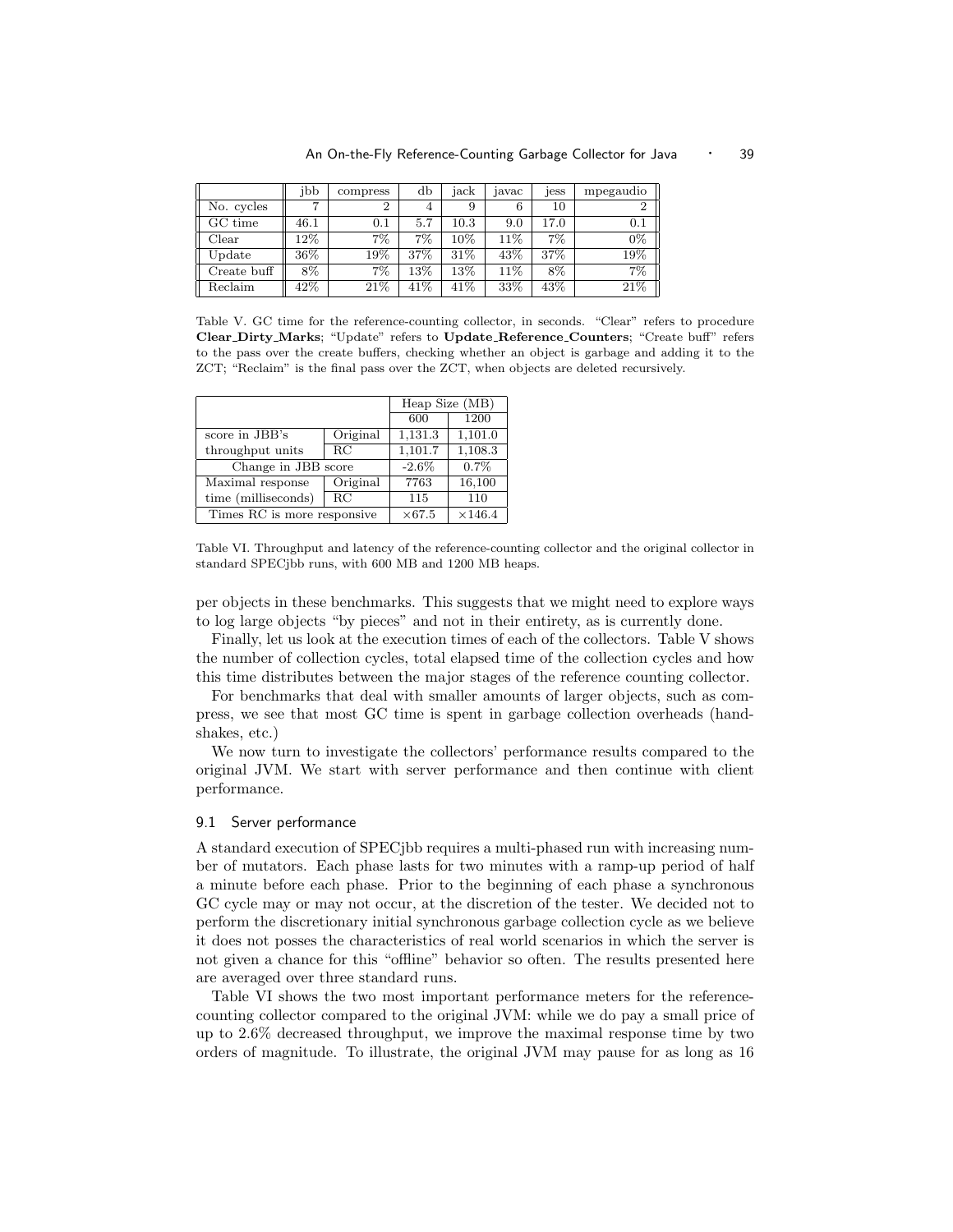| Heap | Elapsed | $%$ increase. | No.    | No.         | No.     |
|------|---------|---------------|--------|-------------|---------|
| size | GC      | in GC         | sync   | $_{\rm RC}$ | tracing |
| 'MB` | time    | time          | cycles | cycles      | cycles  |
| 600  | 147     | 227\%         |        | 11.7        | $1.0\,$ |
| 900  | 144     | 269\%         |        | 6.3         | 0.0     |
| 1200 | 143     | 225\%         |        | 5.0         | 0.0     |

Table VII. Elapsed time of garbage collection in a standard SPECjbb run with the referencecounting collector; the percentage of increase in elapsed time over the original garbage collector and the types of garbage collection cycles that were performed. "sync" is a synchronous GC cycle requested explicitly by the benchmark.

| Mutators             |      |         |          |          |                   |          |          | $20\,$  |
|----------------------|------|---------|----------|----------|-------------------|----------|----------|---------|
| $\parallel$ Original | 637  | 1125    | 1728     | 963      | 928               | 903      | 887      | 847     |
| $\parallel$ RC       | 0.4% | $4.0\%$ | $-5.4\%$ | $-2.0\%$ | $^{\prime}$ -1.0% | $-2.2\%$ | $-0.3\%$ | $2.4\%$ |

Table VIII. Scores of the original JVM on a series of fixed number of mutators runs with 600MB heap; increase/decrease in score for the reference-counting collectors.

| Mutators |           |      |         |         |         |          | $-$<br>ŦΩ | 20                |
|----------|-----------|------|---------|---------|---------|----------|-----------|-------------------|
| Original | 645       | 137  | .742    | 978     | 947     | 918      | 858       | 893               |
| RC       | 1.3%<br>- | 3.2% | $-3.8%$ | $-3.3%$ | $-3.3%$ | $-3.3\%$ | 3.2%      | $0\%$<br>$-4.0$ . |

Table IX. Scores of the original JVM on a series of fixed number of mutators runs with 900MB heap; increase/decrease in score for the reference-counting collector.

seconds while we never cause a mutator to pause for more than 130 milliseconds. This problem of the original JVM becomes aggravated as the heap grows in size. As can be seen from Table VII, the reason for the performance penalty is the prolonged elapsed time of garbage collection, compared to the original JVM. This implies that by further optimizing the collector code we may obtain better scores than the original JVM while maintaining the very short response time.

Next we seek to check how our collector performs relative to the original collector as a function of the number of mutator mutators and heap size. We have performed a series of stand-alone SPECjbb runs with 1, 2, 4, 6, 10, 15 and 20 mutators; 600MB, 900MB and 1200MB heaps; the original and reference-counting collector. The results are summarized in Tables VIII through XIII, and depicted in Figure 17. From throughput perspective, our collector has compatible performance with that of the original collector. We do see a slip in performance in the range of 4 to 10 mutators and this effect worsens as the heap grows. This is probably related to two factors: inefficient reclamation, which worsens as the heap grows, and tuning of spin locks for these numbers of mutators. Examining the maximal response time we again see a remarkable behavior of our collectors where the original collector consumes longer and longer pause times as the heap grows. Table XIII might seem an exception to this rule at first glance but actually what happens is that since garbage collections with such a large heap are scarce (one or two in a run) they actually might occur when the benchmark is not measuring response time hence the original JVM manages "to get away" with its long pause times unnoticed on most cases. However, examining the pause time for 4 and 20 mutators we see that these pauses nonetheless occur.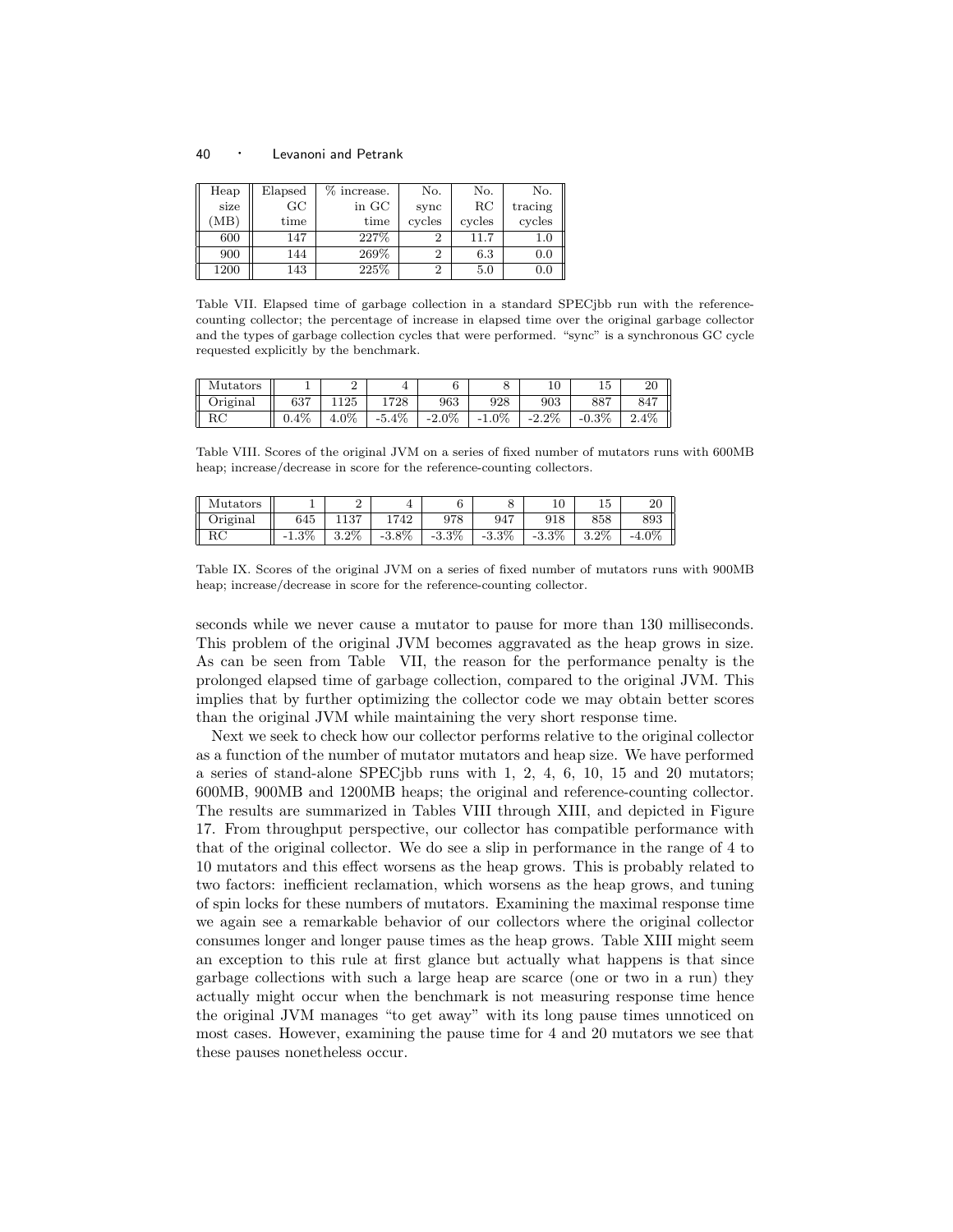| Mutators |         | ∸   |                          |          |                               |          | -<br>ΙU | $^{20}$  |
|----------|---------|-----|--------------------------|----------|-------------------------------|----------|---------|----------|
| Orıgınal | 629     | 155 | 1683                     | 935      | 908                           | 884      | 882     | 870      |
| 1 V V    | $-2.5%$ | 7%  | 107<br>⇁<br>1.170<br>- 1 | $-8.0\%$ | '.8%<br>$\overline{ }$<br>- 1 | $-6.8\%$ | 0.2%    | $-0.8\%$ |

Table X. Scores of the original JVM on a series of fixed number of mutators runs with 1200MB heap; increase/decrease in score for the reference-counting and tracing collectors.



Fig. 17. Improvement in scores over the original JVM on a series of fixed number of mutators runs with 600MB, 900MB, and 1200MB heaps; increase/decrease in score for the reference-counting and tracing collectors.

| <b>Mutators</b> |      |      |      |      |      |      |      |      |
|-----------------|------|------|------|------|------|------|------|------|
| Original        | 7.43 | 8.04 | 8.47 | 6.92 | 7.86 | 7.54 | 6.59 | 6.00 |
| RC              | 0.02 | 0.02 | 0.05 | 0.08 | 0.11 | 0.15 | 0.25 | 0.33 |

Table XI. Maximal response time, in seconds, of the original JVM and the reference counting collector in a series of fixed number of mutators runs with 600MB heap.

| Mutators |      |      |       |           |       |       |      |      |
|----------|------|------|-------|-----------|-------|-------|------|------|
| Original | 0.02 |      | 12.07 | 10.70     | 10.53 | 10.30 | 9.82 | 9.23 |
| RC       | 0.02 | 0.02 | 0.05  | $_{0.08}$ | v. 11 | 0.14  | 0.23 | 0.34 |

Table XII. Maximal response time, in seconds, of the original JVM and the reference counting collector in a series of fixed number of mutators runs with 900MB heap.

| <b>Mutators</b> |            | ົ<br>∸ |       |      |      | $10\,$ |      |           |
|-----------------|------------|--------|-------|------|------|--------|------|-----------|
| Original        | 0.02       | 0.02   | 14.67 | 0.05 | 0.08 | 0.01   | 0.18 | 13.03     |
|                 | $\rm 0.02$ | 0.02   | 0.05  | 0.07 | 0.11 | 0.15   | 0.22 | $_{0.32}$ |

Table XIII. Maximal response time, in seconds, of the original JVM and the reference counting collector in a series of fixed number of mutators runs with 1200MB heap.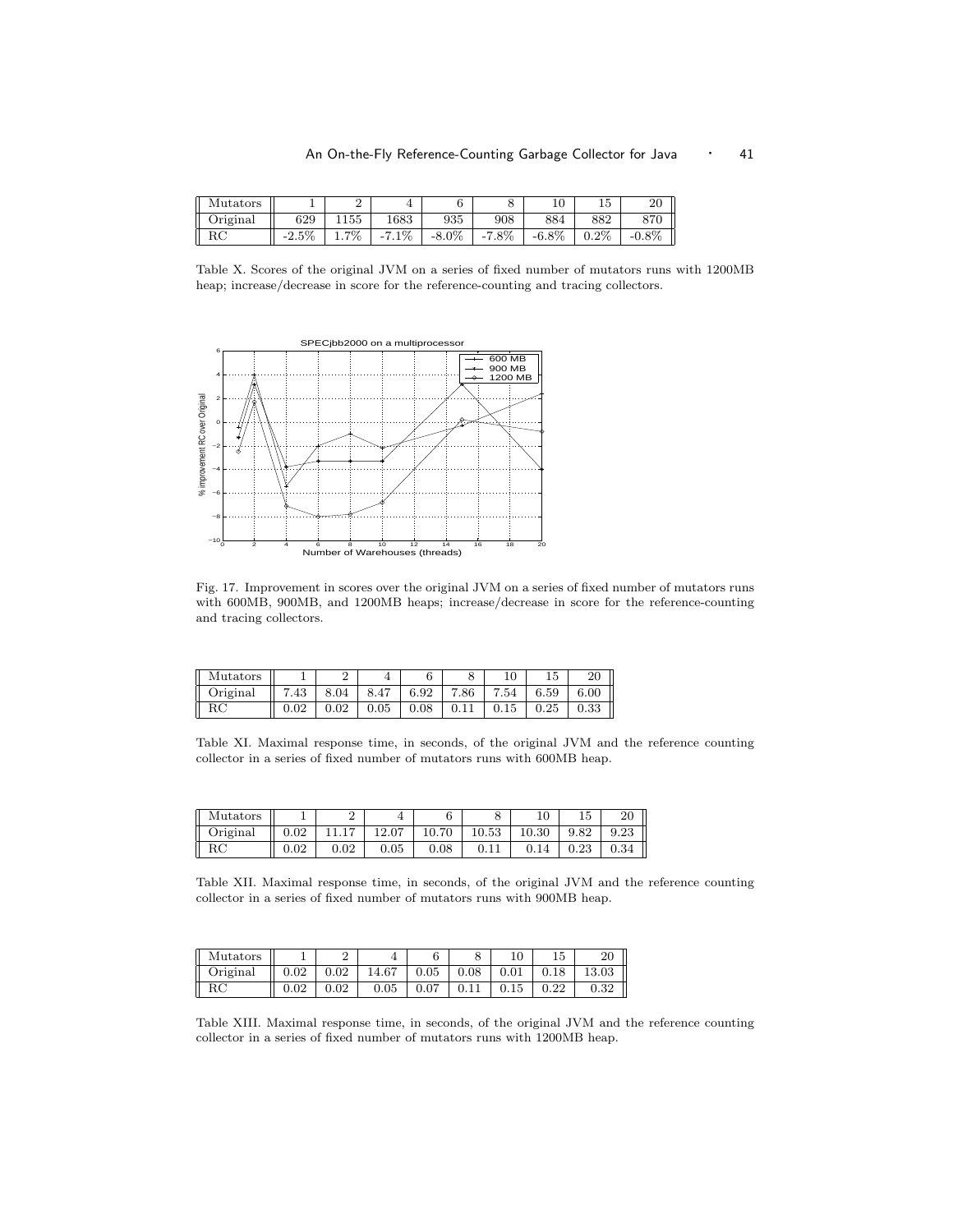| Mutators |                     |    |     |          |     | '.0 |     |     |
|----------|---------------------|----|-----|----------|-----|-----|-----|-----|
| )riginal | $\bigcap$ $\bigcap$ | 39 |     | $_{100}$ | 139 | 160 | 236 |     |
| ⊥∪∟      | $\sim$ $-$          |    | $-$ | 108      |     |     |     | 329 |

Table XIV. MB allocated for heap objects and their headers (does not include space allocated for auxiliary data structures) at the end of a SPECjbb run with a fixed number of mutators and a heap of 600 MB.

| Mutators       |                         | Time to completion | $%$ Improvement |
|----------------|-------------------------|--------------------|-----------------|
|                |                         | (seconds)          |                 |
|                | Original<br>$_{\rm RC}$ |                    |                 |
|                | 93                      | 88.6               | 4.9%            |
| $\overline{2}$ | 71.9                    | 68.5               | $5.0\%$         |
| 3              | 56.3                    | 52.5               | 7.2%            |
| 4              | 57.2                    | 54.2               | 5.6%            |
| 8              | 58.2                    | 52.3               | 11.4%           |
| 12             | 58                      | 57.9               | 0.2%            |
| 16             | 59                      | 59.1               | $-0.1\%$        |

Table XV. Time to completion, in seconds, of the MTRT benchmark, with varying number of mutators.

We now examine our memory consumption behavior. Given that we have added an extra pointer to each object (the log pointer) we would expect to see some increase in the memory consumption, relative to the average object size in each benchmark. Furthermore, since we do not compact the heap we are more vulnerable to internal fragmentation compared to the original JVM. When our collector is asked to report the amount of free memory it sums up (non-atomically) the amount of storage available in the block manager and in partial blocks. It ignores owned blocks so actually the amount of free memory is larger than reported. Given this metric, the results of used memory as reported by SPECjbb (for the 600MB test series) are summarized in Table XIV. Except for an unexplained (yet reproducible) bump in the memory consumption for 8 mutators with the reference-counting collector<sup>5</sup> we consume no more than  $8\%$  more memory compared to the original JVM. This can be further improved once we eliminate completely the handle-to-object pointer in each object, which is not required by our collectors.

The second benchmark that we have used is MTRT (multi-threaded ray tracer), a member of SPECjvm98 which can be used with a varying number of mutators. We have ran this benchmark with the default heap size—64MB. This benchmark does not measure response time, only elapsed running time, which corresponds to the JVM's throughput. As can be seen from Table XV the on-the-fly collectors has outperformed the original JVM with an improvement of up to 12.6% in the total running time. The improvement is depicted in Figure 18. The reason to the decrease in improvement with a large number of mutators is that the collector is not able to finish the collection before the mutators get stuck waiting for allocation. Therefore, it becomes a stop-the-world collector. An interesting avenue for future

<sup>5</sup>This bump cannot be explained by reference-counting issues since the amount of consumed memory is calculated only after the benchmark requests a synchronous garbage collection cycle, which is always implemented by our collectors using a tracing cycle.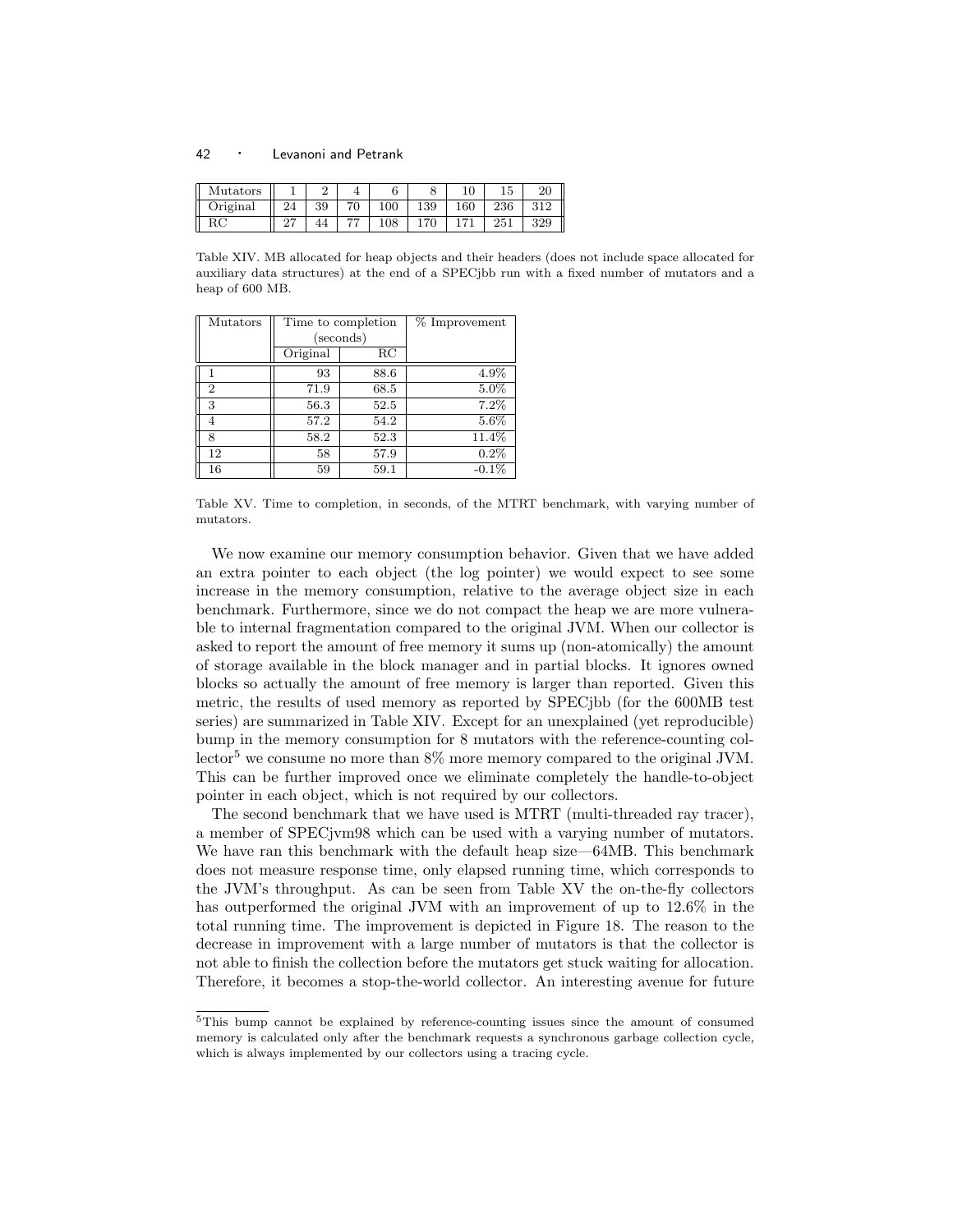

Fig. 18. Percent decrease in time to completion, of the MTRT benchmark, with varying number of mutators. Improvement in scores over the original JVM on a series of fixed number of mutators runs with 600MB, 900MB, and 1200MB heaps; increase/decrease in score for the referencecounting and tracing collectors.

|          | Heap<br>(MB) | Time<br>$(\sec)$ |
|----------|--------------|------------------|
| Original | 25           | 120              |
| RС       | 20           | 85               |

Table XVI. Minimal heap size required to complete successfully a four thread mtrt run and the time to completion with that heap size.

research is to design a collector that is both parallel and incremental as has been done in [Ossia et al. 2002] for a tracing collector.

The ordinary measure of heap consumption—probing the free space left at the run does not capture transient effects and the ability to handle stressful situations. Table XVI shows the minimal heap size (in 1MB granularity) required to complete the mtrt benchmark successfully and the corresponding time to completion. The concurrent collectors require about 20% less the memory to complete successfully and arrive at completion at about 70% the time. This is probably a defect of the original JVM as it should actually require no more memory than our collectors and since in this stressful situation we resort to synchronous GC there should be no gain from concurrent collection as well.

# 9.2 Client performance

While we have targeted our collectors for multi-processor environments we still wanted to verify that they are competent in a single-processor setting. To that end we have used the SPECjvm98 benchmark suite. We used the suite using the test harness, performing standard<sup>6</sup> automated runs of all the benchmarks in the suite. In a standard automated run, each benchmark is ran twice and all benchmarks are ran on the same JVM one after the other. Table XVII shows the elapsed time of the entire automated run and the time for each double run of each benchmark. We see

 $^6\mathrm{The}$  standard run requires running the harness through a Web server while we performed the tests directly off the disk. Aside from that, the executions were standard.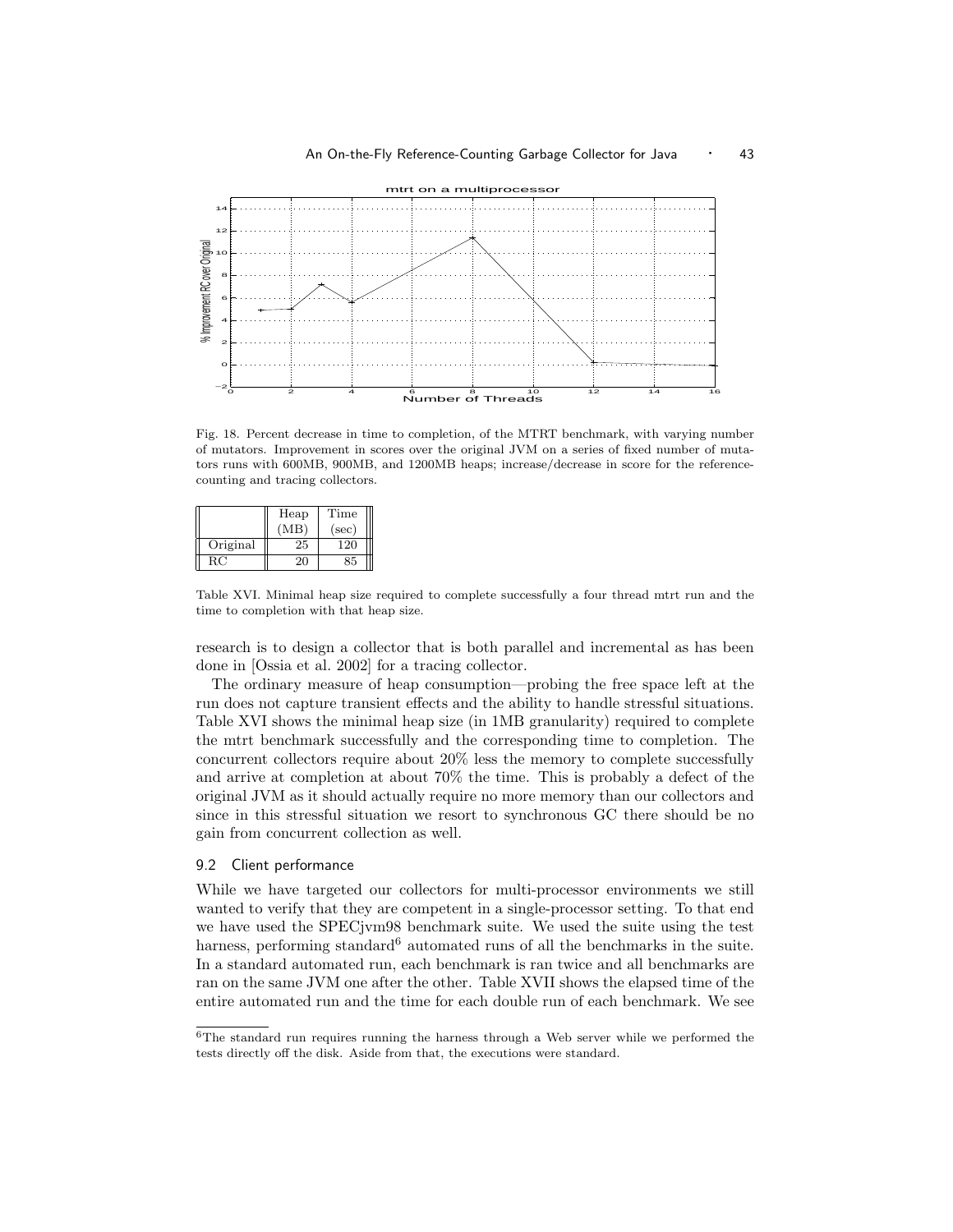| Benchmark | Original | RC     |
|-----------|----------|--------|
| Total     | 2582.2   | 2676.0 |
| compress  | 720.8    | 723.3  |
| db        | 374.0    | 383.7  |
| jack      | 264.6    | 299.7  |
| javac     | 225.0    | 235.2  |
| iess      | 181.7    | 209.7  |
| mpegaudio | 607.1    | 610.6  |

Table XVII. Elapsed time for the execution of the entire SPECjvm98 suite and intermediate execution time of a double-run for each of the suite's members.

that the reference-counting collector was only 3.6% slower than the original JVM. Given that we pay the overheads of concurrent run while we're not benefiting from the availability of multiple processors these are remarkably good results.

## 10. SNAPSHOT ALGORITHM CORRECTNESS PROOFS

This appendix contains safety and progress proofs for the snapshot algorithm. We start with a few necessary definitions and assumptions.

#### 10.1 Definitions and assumptions

Global roots. For convenience, we assume in the exposition of the algorithms and their proofs that there are no global roots. Instead, we model global roots as members of a distinguished heap object which is reachable from the local state of every mutator.

Global state and time. We assume sequential consistency. thus, all sharedmemory operations requested by all threads (i.e., both mutators and the collector) during a run are interleaved into a single linear order by the shared-memory system. In Section 6 we show how to adapt the algorithms to systems with weaker memory models. Assuming sequential consistency allows us to conveniently define global state and time as follows:

DEFINITION OF TIME. For a given execution, we say that a shared-memory operation occurs at time t if it is operation number t in the linear sequence of shared memory operations corresponding to the execution.

DEFINITION OF STATE. For any expression  $E$  which depends only on the values of shared-memory locations and for any time point t in the execution, we denote by  $E@t$  the value of entity E at time t. i.e.,  $E@t$  is the value of E just prior to the execution of instruction number t.

Reachability. A mutator can access an object only if it has a local reference to it. A mutator can obtain a reference to an object only by one of two methods: (1) by reading the contents of a slot of an object to which it already has a local reference. (2) by allocating a new object. This pattern of access calls for the following standard definition of reachability:

DEFINITION OF REACHABILITY. We say that an object  $o$  is

—directly reachable from mutator  $T_i$  at time t if  $T_i$  has a local-reference to o at t.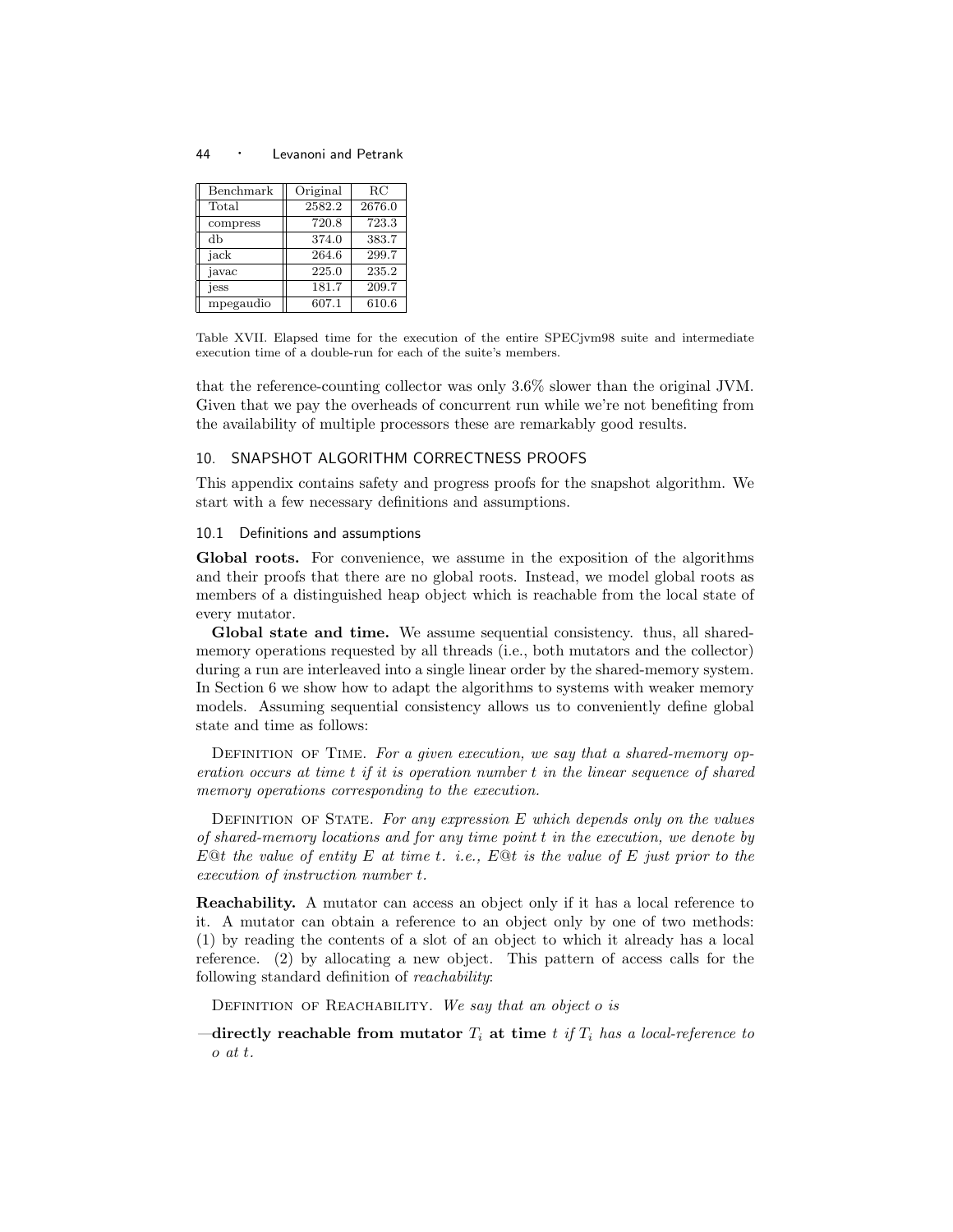- —reachable from mutator  $T_i$  at time t if it is directly reachable from mutator  $T_i$  at t or there exists a reference to o in object y at time t and y is reachable from mutator  $T_i$  at time t.
- **—reachable at time** t if there exists a mutator  $T_i$  such that o is reachable from  $T_i$  at time t.
- -unreachable, or garbage, at time  $t$  if it is not reachable at time  $t$ .

Reference-counters. Garbage collection by reference-counting is based upon counting the number of references referring to each object at a given time. We formally define the reference-count of an object as follows:

DEFINITION OF HEAP REFERENCE-COUNT. The Heap Reference-Count of an object o at time t, denoted by  $RC(o)@t$ , is the number of heap slots referring to o at time t.

We usually abbreviate and refer to an object Heap Reference-Count as its Reference- $Count<sup>7</sup>$ . In any reference-counting system there is a field associated with each object that is used to record the number of references to the object. For an object  $o$ this field is denoted by  $o.rc$ . The field is invisible to the user program; it is only accessible to the memory management subsystem.

# 10.2 Safety

In this section, we will prove that the algorithm recycles an object only if it is garbage at the time it is recycled. Actually, an object is recycled only if it garbage at the time the conceptual snapshot is taken. Let us first define precisely this moment at which the conceptual snapshot  $R_k$  is taken:

DEFINITION 10.5. Let  $HS_k$  be the earliest time at which all dirty marks have been cleared during the execution of procedure **Read-Current-State** in collection cycle number k. Let  $R_k$  denote the state of the heap at that moment.

We assume that at system initialization, before any mutator has taken any step, there occur two initial garbage collection cycles. As can easily be seen, these cycles leave all data structures that are carried across cycles (e.g., reference-counters, ZCT) untouched. Since for the basis of induction proofs we use the first "real" cycle there is no loss of generality in our assumption. So,  $HS<sub>-1</sub>$  and  $HS<sub>0</sub>$  happen at system initialization.  $HS_1$  is the halt time corresponding to the first true collection cycle.

Ultimately, in terms of safety, we would like to prove the following:

THEOREM SAFETY. An object is recycled during cycle  $k$  only if it is unreachable at  $HS_k$ .

10.2.1 Road map for the proof. Here is a short and informal description of the assertions in the proof:

 $-Sa fety Theorem_k:$  An object is collected during cycle k only if it is garbage at  $HS_k$ .

<sup>7</sup>An object Reference-Count is sometimes defined as the number of references (including local references) to an object. We do not include local roots in the count. This definition is the same as presented in the context of Deferred Reference-Counting, see [Deutsch and Bobrow 1976].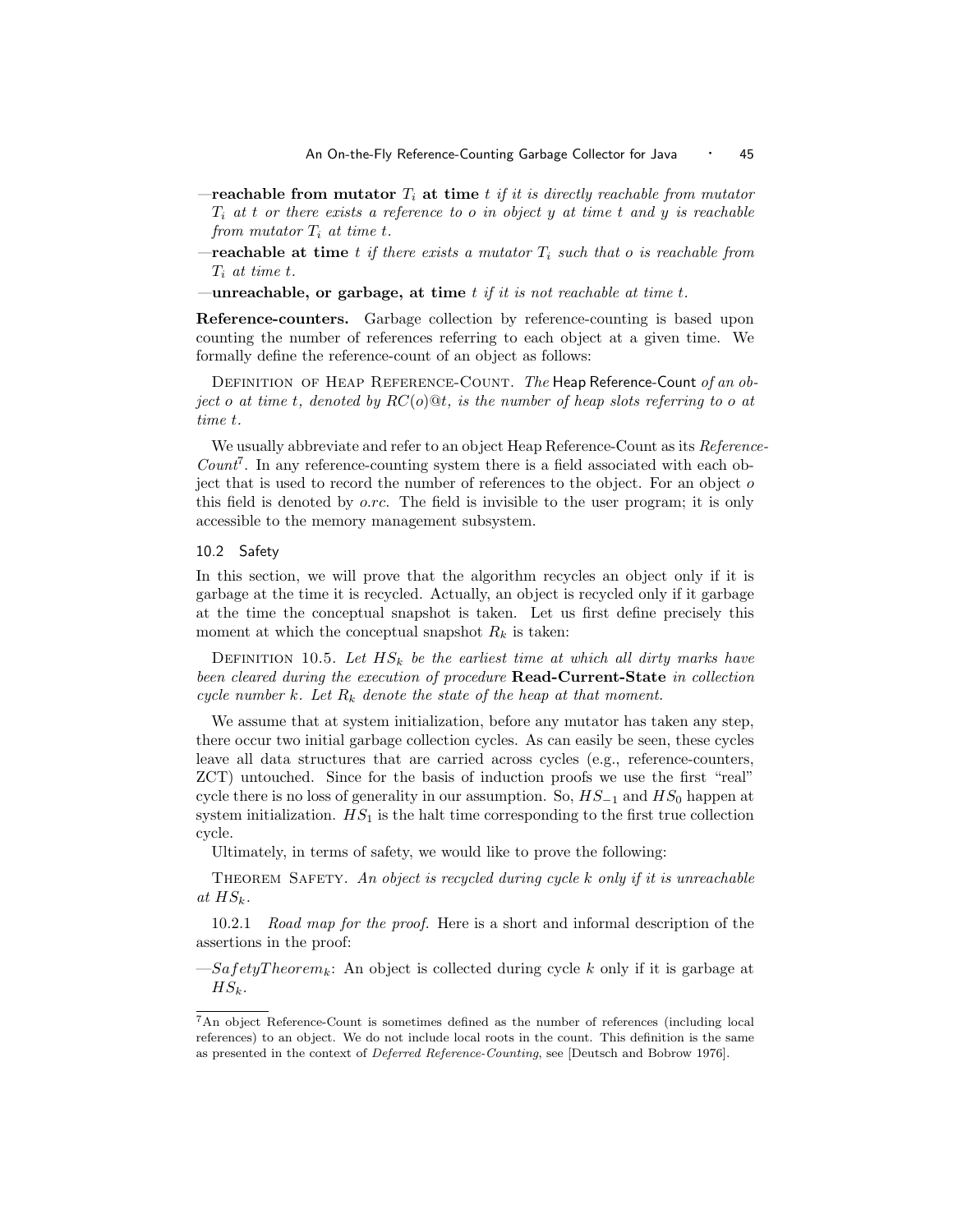$-L10.1_k$ : Write barrier accurately records information.

- $-L10.2_k$ : If a slot is modified between  $HS_{k-1}$  and  $HS_k$  then only and exactly the value it assumed at  $HS_{k-1}$  is recorded. No information is recorded for slots which are not modified.
- $-L10.3_k$ : The collector can distinguish, during cycle k, whether it is reading a slot's value which was current at  $HS_k$ , or, that the slot has been overwritten since.
- $-L10.4_k$ : The collector finds out, eventually, in procedure Fix-Undetermined-Slots, what the values of undetermined slots are.
- $-L10.5_k$ : Just before the invocation of **Reclaim-Garbage** during cycle k, the rc field of each object equals the heap reference-count of the object at  $HS_k$ .

Most lemmas are interdependent meaning, for example, that we prove lemma  $X$ correct at cycle k provided lemma Y is correct at cycle  $k-1$ . In order to make clear the relation between the claims and to demonstrate that there is no circular logic in the proof we provide herein a complete description of the interdependencies among the claims. We denote by  $Li_k$  the assertion of lemma i for cycle k.

These are the dependencies between the claims:

- —the basis for each claim, i.e. its correctness for cycle one is proven independently for each claim.
- $-L10.2_k \leftarrow \bigwedge_{j < k} SafetyTheorem_j$
- $-L10.5_k \Longleftarrow \bigwedge_{j < k} (L10.5_j \wedge SafetyTheorem_j) \wedge L10.2_k \wedge L10.4_k$

 $-Safety Theorem_k \leftarrow L10.5_k$ 

10.2.2 Update protocol properties. Consider any slot s which is modified between  $HS_{k-1}$  and  $HS_k$ . The snapshot algorithm requires us to adjust rc fields due to s by decrementing the rc field of  $s@HS_{k-1}$  and incrementing the rc field of  $s@HS_k$ . The first part of the requirement, decrementing  $s@HS_{k-1}$ , is implemented by letting the mutators record the identity of  $s@HS_{k-1}$  into their buffers. Thus, we would like to prove for any such modified slot s that only and exactly  $s \mathcal{Q} H S_{k-1}$  is associated with s by the mutators.

If s is not modified between the current and previous cycles, then we want to show that no record of s is kept.

The lemmas in this section prove that the algorithm possesses these properties.

LEMMA 10.1. Let s be a slot and let t be a time point satisfying

- $(1)$   $HS_{k-1} \leq t < HS_k$ , and
- (2)  $Dirty(s)@t =$ false, and
- $(3)$  No update of s is occurring at t.

Let  $UPD(s)$  be the set of all update operations applied to s which are scheduled between t and  $HS_k$ . Let  $ASSOC(s)$  be the set of values written to the buffers for s by the operations in  $UPD(s)$ .

It holds that:

- (1)  $UPD(s) = \oslash \Longrightarrow ASSOC(s) = \oslash$
- (2)  $UPS(s) \neq \emptyset \Longrightarrow ASSOC(s) = \{s@t\}$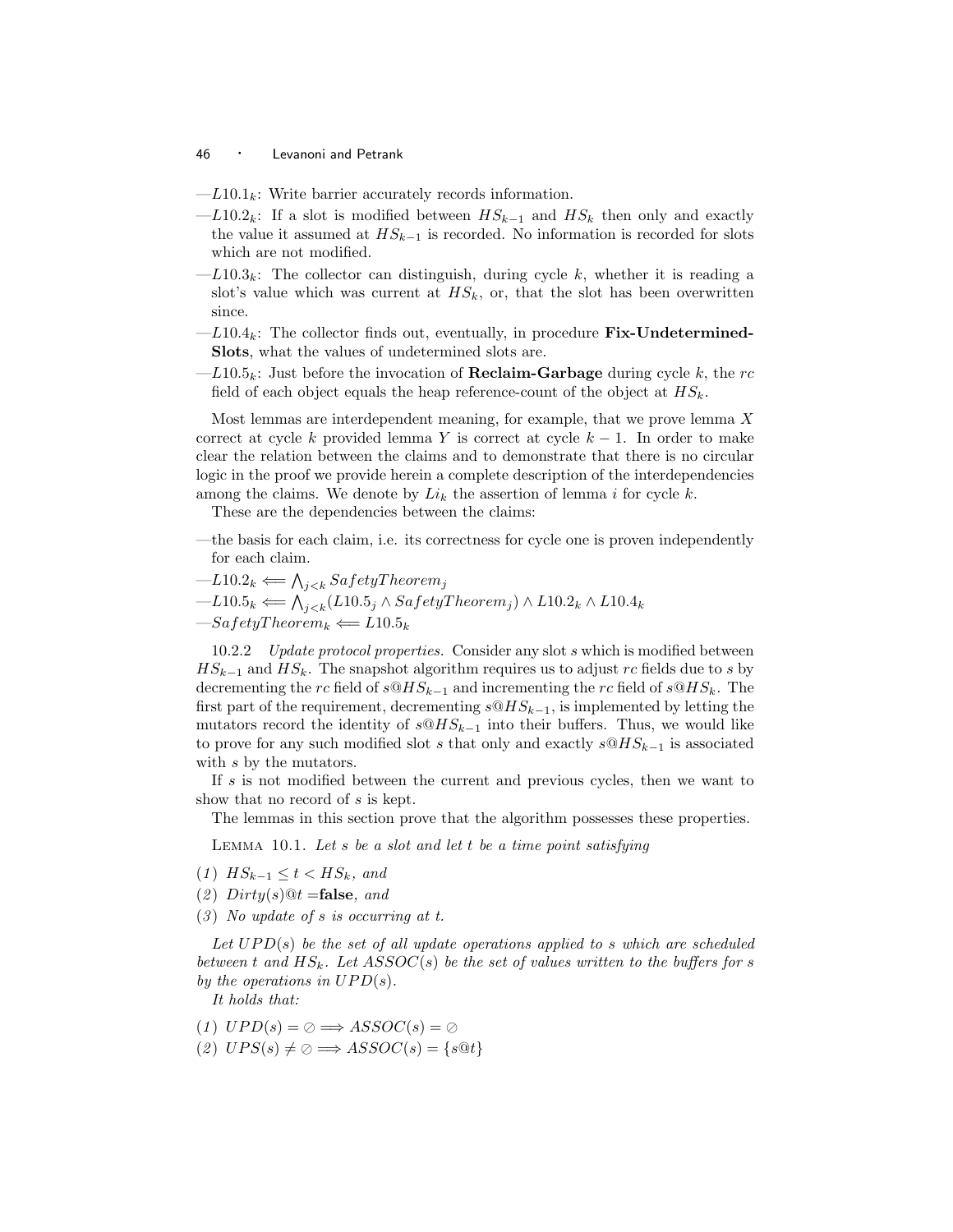PROOF. The first claim is quite trivial since a value is associated with s only as part of an update. Since no update is scheduled, no value is associated.

Suppose that s is indeed modified between t and  $HS_k$ . Consider the set of mutators, denoted P, that apply the subset of operations of  $UPD(s)$  which read the value of  $Dirty(s)$  as **false** in line (2) of procedure **Update**, while updating s. P is not empty since some mutator modifies s  $(UPD(s)$  is non-empty) and the dirty flag is off at  $t$ .

Consider a mutator  $T_i \in P$ . We want to show that when  $T_i$  executed line (1) of procedure Update it read the value of s at t. Suppose that it did not. Let  $\tau$ be the time at which mutator  $T_i$  executed line (1). Then some mutator  $T_j$  must have executed a store to s after, or at, t and before  $\tau$ . Since there were no updates occurring at t and since the store is the last instruction of an update operation we conclude that the entire update operation by  $T_i$  has started after, or at, t and ended before  $\tau$ . Just before  $T_j$  executed the store in line (6) the value of  $Dirty(s)$  must have been **true** either by line (5) or by virtue of another mutator (the collector resets the flag only during the next cycle) so  $T_i$  should have read a value of true from  $Dirty(s)$ , in line (2), which was not the case. A contradiction. We conclude that  $T_i$  must have associated  $s@t$  with s. So we have

$$
\{s@t\} \subseteq ASSOC(s)
$$

According to the code, any mutator  $T_i \notin P$  would not associate any value with s thus

$$
ASSOC(s) = \{s@t\}
$$

. Additionally, values are copied from the buffers without duplications. Thus, the same value may not appear twice.  $\square$ 

For a given history buffer  $H$  (be it collector or mutator maintained set) and a slot s we define the set of values that H associates with s, denoted by  $VAL(H; s)$ , as:

$$
VAL(H; s) \stackrel{\text{def}}{=} \{v | \langle s, v \rangle \in H\}
$$

For brevity we write  $s \in H$  meaning  $\exists v : \langle s, v \rangle \in H$ . The next lemma summarizes and proves the desired properties of the write-barrier employed by the algorithm. We need some definitions first:

- —We say that an object *o* is *allocated for cycle k*. If some mutator has allocated o between  $HS_m$  and  $HS_{m+1}$ , where  $m < k$ . And there has not been a cycle l, where  $m \leq l < k$  during which o was reclaimed.<sup>8</sup>
- —o is allocated new for cycle k if  $m = k 1$  in the above definition.
- —If  $m < k 1$ , we say that o is allocated old for cycle k.
- —We say that a slot is *allocated (new/old)* for cycle  $k$  if its containing object is allocated (new/old) for cycle  $k$ .
- —We abbreviate and say that a slot or an object are new (old) to a cycle meaning that the slot or the object are allocated new (old) for that particular cycle.

<sup>&</sup>lt;sup>8</sup>Even though *l* never equals m in the algorithm, we don't want to assume that a priori.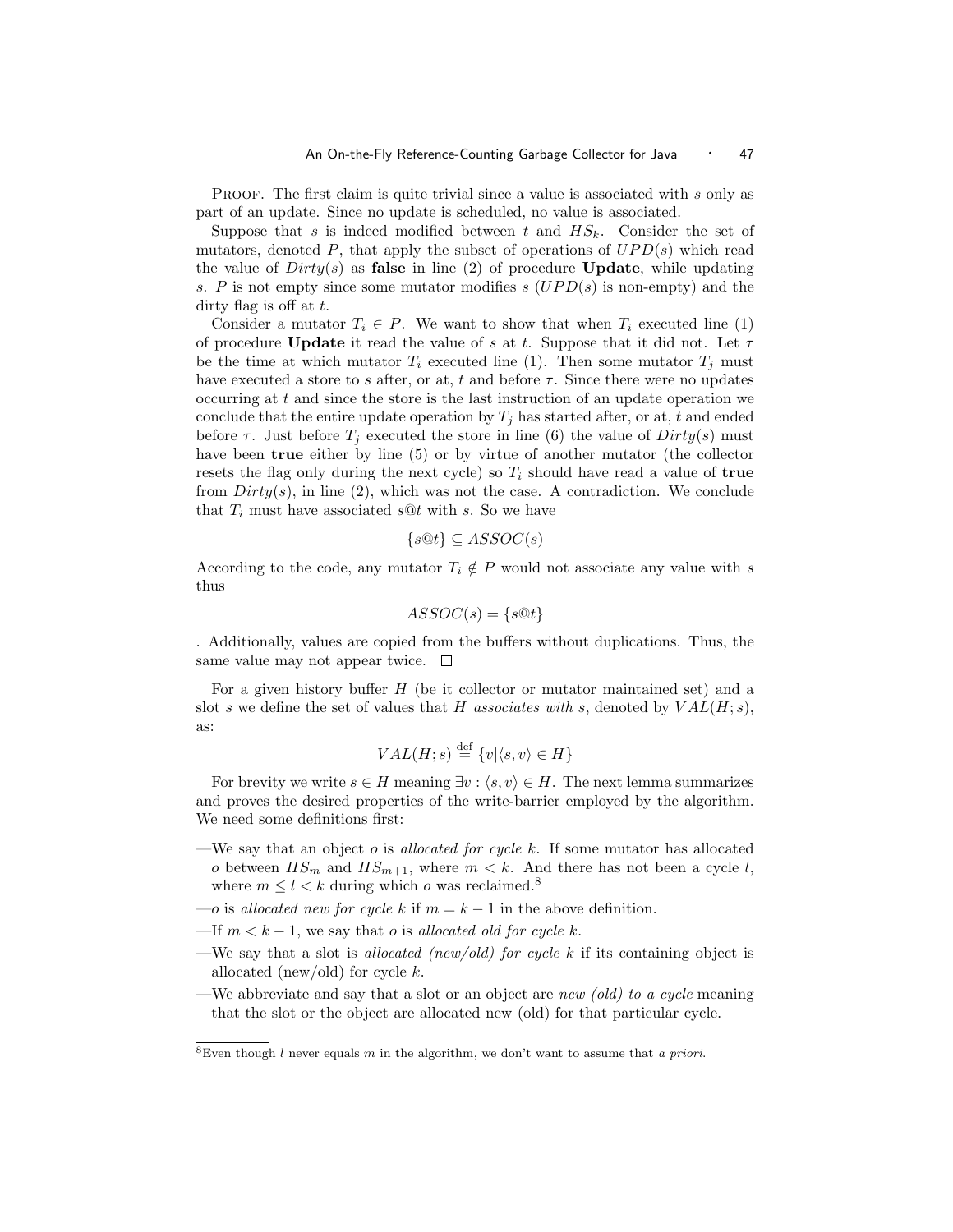Lemma 10.2. Let s be an allocated slot for cycle k. Then:

(1) if s is new to cycle k and is modified between  $HS_{k-1}$  and  $HS_k$  then

$$
VAL(Hist_k; s) = \{null\}
$$

(2) if s is old to cycle k and is modified between  $HS_{k-1}$  and  $HS_k$  then

$$
VAL(Hist_k; s) = \{s@HS_{k-1}\}\
$$

(3) otherwise (s is not modified between  $HS_{k-1}$  and  $HS_k$ ),

$$
VAL(Hist_k; s) = \oslash
$$

PROOF. The lemma vacuously holds for  $k = 1$  since there are no slots which are modified during the interval  $HS_0$  to  $HS_1$ .

We now show that the lemma holds for cycle  $k > 1$  provided that the safety theorem hold for previous cycles.

Suppose s is new to cycle k. Let  $\tau$  be the time at which the object o containing s was allocated. Let  $j < k$  be the cycle during which the object x that most recently contained s was reclaimed, or 0 if no such cycle exists. Applying the safety theorem to cycle j we know x was unreachable at  $HS_i$ . Thus, no mutator could have accessed s from  $HS_i$  until  $\tau$ . If  $j > 0$  then when x was recycled a **null** value was assigned to s, in line (4) of procedure Collect; otherwise, s contained null since system startup. So at any rate s assumed the value of **null** at  $HS_i$ . Also, as all dirty flags are cleared while the mutators are halted, we have  $Dirty(s) \mathcal{Q}HS_i = \textbf{false}.$ Since the values of s and  $Dirty(s)$  must remain constant until time  $\tau$  and since no mutator is updating s at time  $\tau$  (all due to the safety theorem applied to cycle j) we can apply Lemma 10.1 to s and  $\tau$  yielding that either claim (1) or (3) holds, depending on whether s has been modified between  $\tau$  and  $HS_k$ .

If, on the other hand, s is old to cycle k then we have  $Dirty(s) \mathcal{Q} HS_{k-1} = \mathbf{false}$ and no update of s is occurring at  $HS_{k-1}$ . Thus, we can apply Lemma 10.1 to s and time  $HS_{k-1}$  yielding that either claim (2) or (3) hold, depending on whether s has been modified prior to  $HS_k$ .  $\square$ 

10.2.3 Determined vs. undetermined slots. We say that the collector determines the value of a slot s if during the **Update-Reference-Counters** procedure it reads the value v from s (in line (3)) and then sees  $Dirty(s)$  = false (in line (4)). Such a slot is determined, as opposed to undetermined slots which are taken care of by the collector in procedures Read-Buffers and Fix-Undetermined-Slots. The following lemma tells us that if the collector determines the contents of a slot then it has indeed read its contents as they were at the time the recent conceptual snapshot was taken.

LEMMA DETERMINED SLOTS. If the collector determines  $s$  to contain  $v$  during cycle k then  $v = s \mathbb{Q} H S_k$ .

The proof is similar to that of Lemmas 10.1 and 10.2.

What happens when the collector does not succeed determining a slot? A slot is undetermined if the collector senses that its flag is raised during Update-Reference-Counters. The only reason for the flag to be raised is that some mutator, say  $T_i$ , has applied line (5) of procedure **Update** to the flag (i.e., raised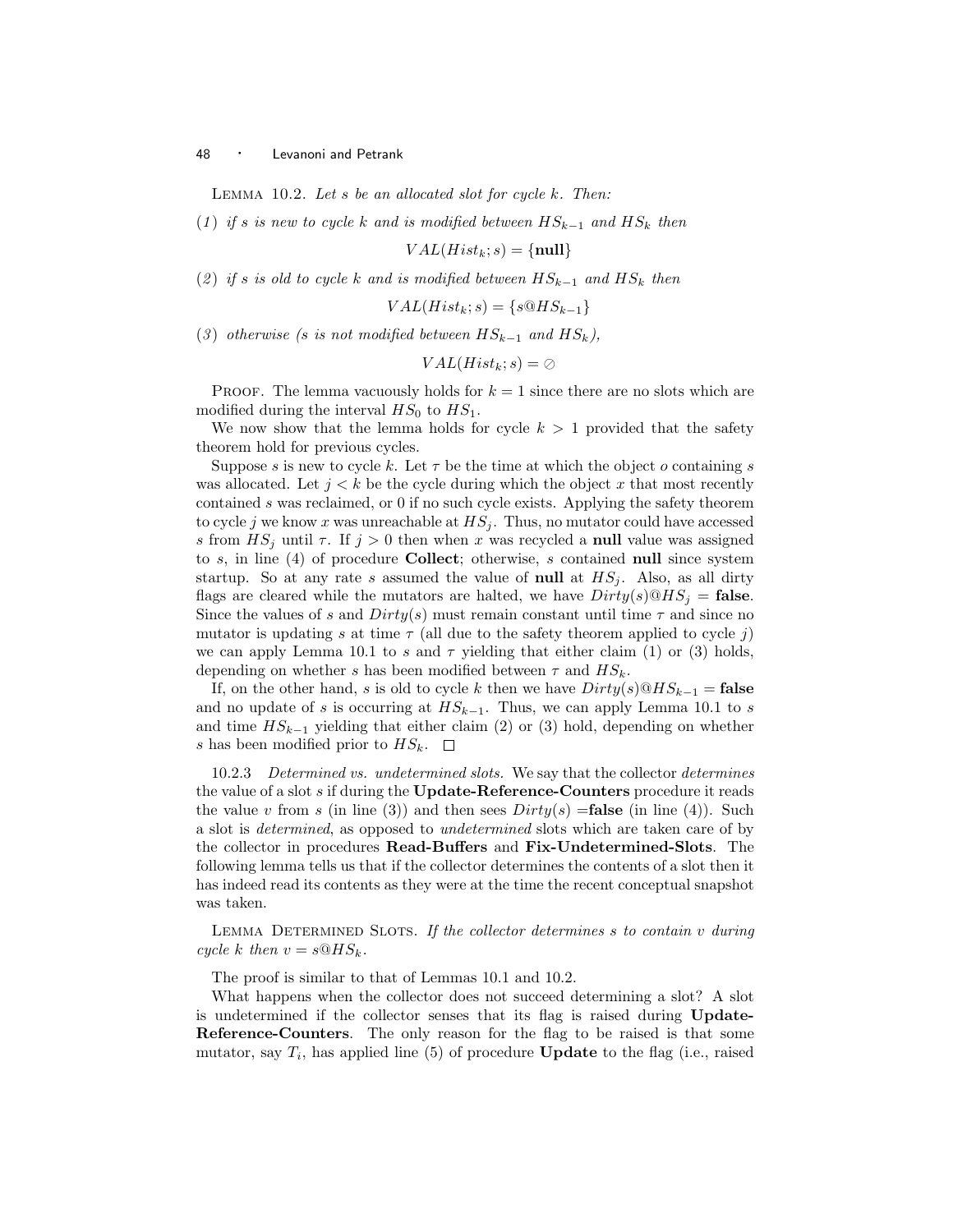it.) In this case,  $T_i$  has executed the preceding lines of (3) and (4) of the same invocation after  $HS_k$ . i.e.,  $T_i$  has stored the pair  $\langle s, s \mathbb{Q} H S_k \rangle$  into its buffer and incremented  $CurrPos_i$  prior to raising the flag. Thus, when the collector would process  $Buffer_i$  during **Read-Buffers** it will see the logged pair  $\langle s, s \mathcal{Q} H S_k \rangle$  in  $T_i$ 's buffer ( $s \mathcal{Q} H S_k$  is associated with s according to Lemma 10.2.) and thus the pair will be added to the set  $Peek_k$ .

We conclude the following:

LEMMA UNDETERMINED SLOTS. If the collector does not determine a slot  $s$  in cycle k then

$$
VAL(Peek_k; s) = s@HS_k
$$

10.2.4 Linking rc field with reference-count. In this section we show that the rc fields that the algorithm computes equal, eventually, the heap reference-counts at the time the conceptual snapshot is taken. We need some definitions first.

DEFINITION 10.6. Let  $END_k$  denote the time at which cycle k has ended. That is,  $END_k$  is the earliest time at which all instructions of cycle k have already been scheduled.

DEFINITION 10.7. Let COLLECT<sub>k</sub> be the time at which the invocation of Fix-**Undetermined-Slots**, during cycle  $k$ , is complete. The collector starts executing Reclaim-Garbage after, or at,  $COLLECT_k$ .

The following lemma asserts that the value of the rc field of each object, after the collector has finished adjusting rc fields due to all logged modifications, i.e., when procedure Reclaim-Garbage starts its operation, equals the object's heap reference-count at time  $HS_k$ .

LEMMA MEANING OF THE rc FIELD.  $\sigma$ rc@COLLECT<sub>k</sub> = RC( $o$ )@HS<sub>k</sub> for any object o which is allocated at  $HS_k$ .

PROOF. The claim holds for  $k = 0$  since there are no objects which are allocated at  $HS_0$ . For  $k > 0$ , we prove that the lemma holds for cycle k provided this lemma and the safety theorem both hold for previous cycles.

It is enough to show that the algorithm adjusts rc fields due to each slot  $s$ correctly. If s does not change after  $HS_{k-1}$  and before  $HS_k$  then, by Lemma 10.2, s will not be logged and there will be no modifications to any rc fields due to s.

Let's consider the cases in which s does change. We have to show that the rc field of the object that s was referring to at  $HS_{k-1}$  is decremented. Likewise, we have to show that the value of the object that s was referring to at  $HS_k$  is incremented. s is in exactly one of these states at  $HS_k$ : allocated old, allocated new, non-allocated.

**Decrementing old slots:** If  $s$  is old for cycle  $k$  then  $s$  is changed by mutators, and not by the collector (by deleting it.) Due to Lemma 10.2  $Hist_k$  will contain the pair  $\langle s, s \mathbb{Q} H S_{k-1} \rangle$ . Hist<sub>k</sub> will not contain elements associating s with a value other than  $s@HS_{k-1}$ . During the operation of Update-Reference-Counters, when the pair  $\langle s, s \mathbb{Q} H S_{k-1} \rangle$  is considered, the rc field of  $s \mathbb{Q} H S_{k-1}$  is decremented, as desired.

**Decrementing new slots:** Let s be a new slot for cycle k. According to Lemma 10.2 either null, or no value at all, are associated with s. Thus, there are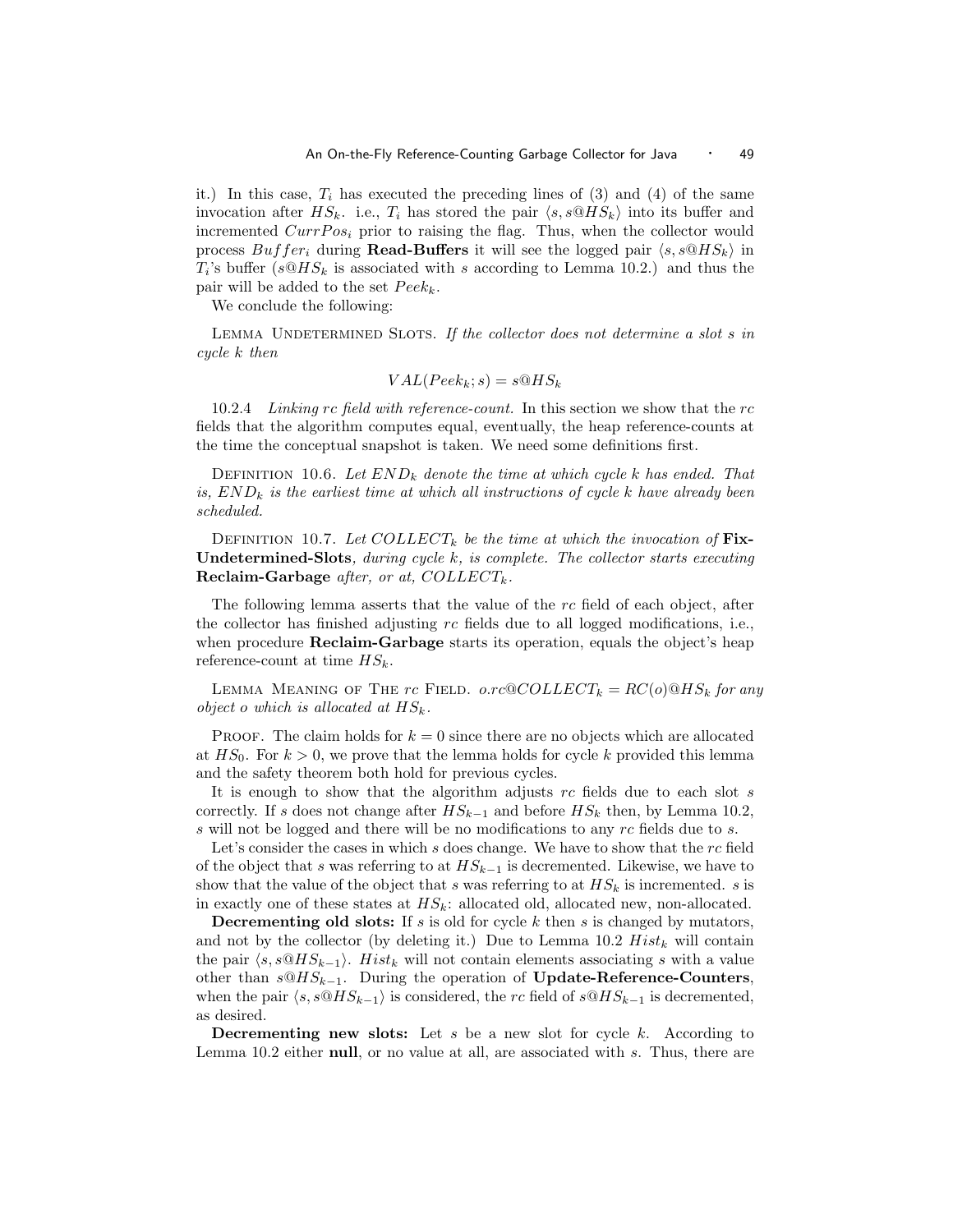no decrements that occur due to s during cycle  $k$ . Let us explain why this is the desired behavior.

If s is new for cycle k then either s becomes allocated for the first time, or it was part of an object o which was recycled during cycle j, where  $j < k$ .

In the former case, we know that s was initialized to **null** and its dirty flag was off at system startup. Also, no mutator could have accessed s at  $HS_{k-1}$ , since it was not a part of a reachable object (or any object) at that time. Thus,  $s@HS_{k-1}$  = null and therefore no rc field should be decremented due to s during cycle k.

In the latter case, according to the safety theorem applied to cycle  $j$ ,  $o$  is not reachable at  $HS_i$ . Thus, the collector has exclusive access to s, during cycle j. It follows that the collector may decrement the  $rc$  field of the object referenced by  $s$ and clear s without being interfered by mutators' actions, all part of the operation of **Collect** during cycle j. If  $j < k-1$  then  $s@HS_{k-1} =$ **null**, thus there is no "old" value to decrement.

Otherwise,  $j = k - 1$ . In this case, the collector decrements the rc field of  $s@HS_{k-1}$  during cycle  $k-1$ , when it reclaims o. An object is reclaimed only if its rc field drops to zero. Reclaim-Garbage and Collect can only reduce the value of an  $rc$  field. Thus, there is a single point during the operation of **Reclaim-Garbage** at which  $\text{o} \cdot \text{rc} = 0$ . Therefore  $\text{o}$  is reclaimed exactly once and likewise the rc field of  $s@HS_{k-1}$  is decremented exactly once.

Decrementing and incrementing non-allocated slots: If s is not allocated at  $HS_k$  then the same argument that was applied to new slots is used to show that the value of  $s@HS_{k-1}$  is taken care of. Again, due to the safety theorem applied to the cycle at which the object containing s was recycled we have  $s@HS_k =$ null so there is no need to increment any  $rc$  field due to  $s$ . Indeed, since  $s$  is not allocated at  $HS_k$  and it is unreachable at  $HS_{k-1}$  no record of it would appear in  $Hist_k$  and no rc field will be manipulated due to it in cycle k.

Incrementing old and new slots: it remains to show that the rc field of  $s@HS_k$  is incremented exactly once due to s, when s is allocated at  $HS_k$ . We have two cases: either s is determined, or it is undetermined. If s is determined, then due to Lemma 10.3 we have that the collector increments the rc value of  $s@HS_k$ . Otherwise, by Lemma 10.4,  $VAL(Peek_k; s) = \{s@HS_k\}$ . Thus, during the Fix-Undetermined-Slots procedure the collector will find the value of  $s@HS_k$ associated with  $s$ . It will increment the  $rc$  field of that object exactly once, by the code.

All  $rc$  adjustments are finished by the time  $Fix$ -Undetermined-Slots terminates, so the claim holds at  $COLLECT_k$ .  $\square$ 

10.2.5 Conclusion of safety proof. We are now ready to prove the safety theorem which claims that an object is collected at cycle  $k$  only if it is unreachable at time  $HS_k$ .

PROOF. (of safety theorem.) The claim trivially holds for cycle zero since  $ZCT_0$  is an empty set and thus no object is recycled during the initial cycle.

Consider cycle  $k > 0$ . We prove that the theorem holds for cycle k if Lemma 10.5 holds for cycle k.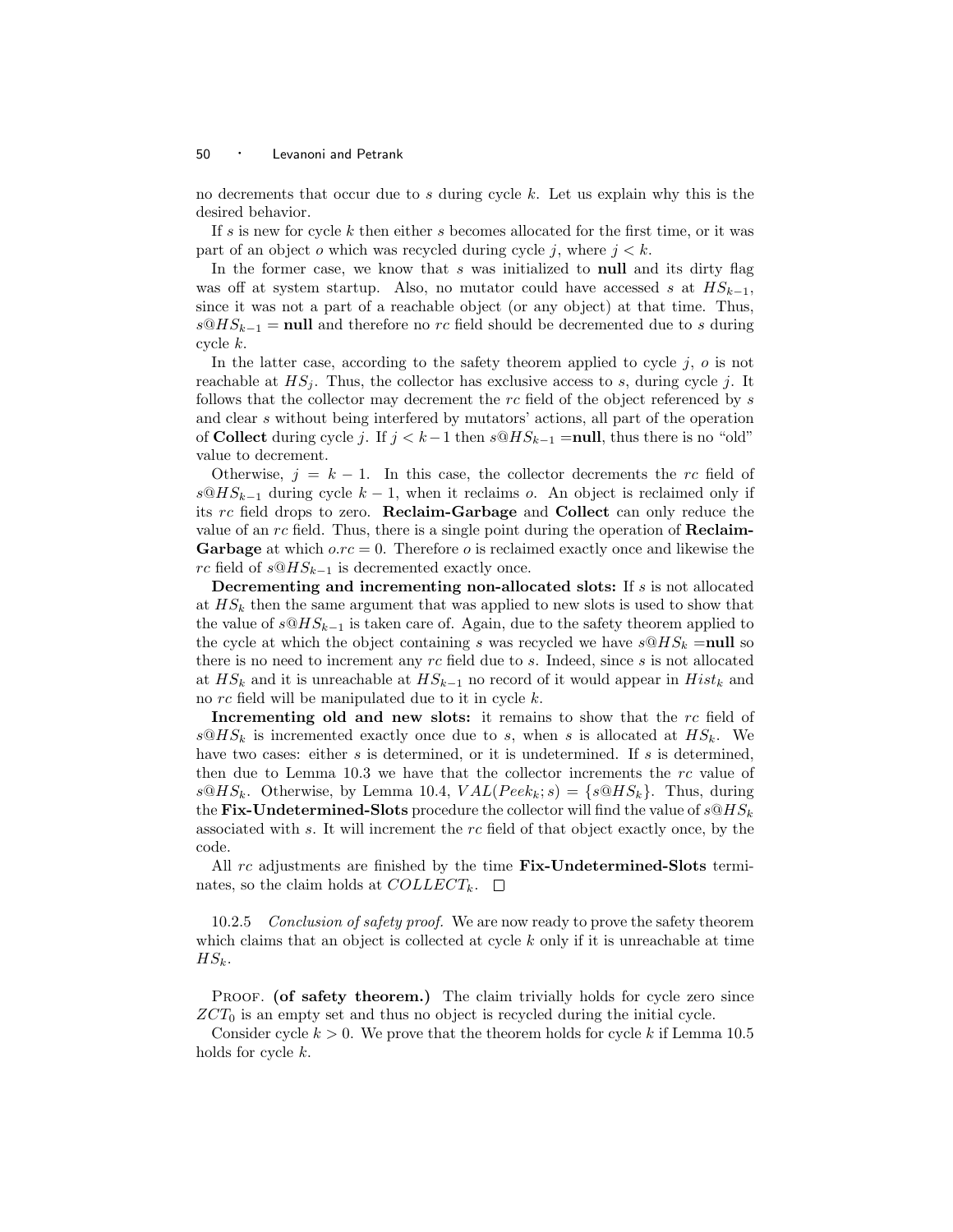Let  $\{o_1, \ldots, o_n\}$  be the sequence of objects for which **Collect** is invoked, where the sequence is chronologically ordered. We show by induction on  $i$ , that  $o_i$  is unreachable at  $HS_k$ . For the basis, consider  $o_1$ . As it is the first object to be collected, there is no clearing of slots (carried out in line (4) of procedure Collect) taking place prior to its reclamation, thus  $o_1$ .rc@COLLECT<sub>k</sub> = 0. This implies, according to Lemma 10.5 applied to cycle k, that  $RC(o) \mathcal{Q} H S_k = 0$ . Additionally, by the code,  $o_1$  is collected only if  $o_1$ .rc =  $0 \wedge o_1 \notin Locals_k$  so we conclude that in addition of not being referenced by any heap slot at  $HS_k$ ,  $o_1$  is also not referenced by any local reference at that particular moment, or it would have been marked *local.* Thus,  $o_1$  is unreachable at  $HS_k$ .

For the inductive step, consider  $o_i$  which has  $c \stackrel{\text{def}}{=} o_i \text{.} r c @COLLECT_k = RC(o) @HS_k$ (the last equality is again by Lemma 10.5). If  $c = 0$  then the same arguments that were employed for  $o_1$  are repeated in order to demonstrate that  $o_i$  is garbage at  $HS_k$ .

Otherwise, we have  $c > 0$ . Since  $o_i$  is recycled, it must satisfy at some point during **Reclaim-Garbage** or **Collect**  $o_i$ .rc =  $0 \wedge o_i \notin \text{Locals}_k$ . Thus, the value of  $o_i$ .rc is decremented c times during the operation of **Reclaim-Garbage**. Since decrements are only applied to objects which are referenced by objects that are collected and since those objects are collected prior to  $o_i$  we have by the inductive hypothesis that all c references to  $o_i$  were from objects that were unreachable at  $HS_k$ . Thus, at  $HS_k$ ,  $o_i$  is referenced only by unreachable objects, and it is not referred to by any local mutator state or global reference. We conclude that  $o_i$  is unreachable at  $HS_k$ .  $\square$ 

## 10.3 Progress

In this section we show the capabilities of the algorithm in collecting garbage objects. The algorithm, in that respect, has the same limitations as the traditional single-threaded reference-counting algorithms [McBeth 1963].

The best that we can hope to achieve with reference-counting, without employing special techniques for detecting cycles of garbage, such as those surveyed in [Lins and Vasques 1991], is to detect any object that its reference-count drops to zero, in order that it would be considered for reclamation based on the existence of local references to it. The following lemma tells us that this feature is achieved by the ZCT data-structure.

LEMMA ZCT PROPERTY. If o is allocated at  $HS_k$  and  $RC(o) \mathcal{Q} H S_k = 0$  then  $o \in ZCT_k$ .

PROOF. The proof is by induction on  $k$ . There are three cases to consider:

- (1) *o* is new to cycle k. In this case, a mutator created *o* between  $HS_{k-1}$  and  $HS_k$ . When it created o it added it to its New set, which becomes part of  $ZCT_k$ .
- (2) *o* is old to cycle k and it had a positive rc field at  $END_{k-1}$ . Since we have  $0 = RC(o) \otimes HS_k = o.rc \otimes COLLECT_k$  (by Lemma 10.5), the value of o.rc must have reached zero due to the decrements applied by procedure Update-**Reference-Counters** of cycle k. At that point o was added to  $ZCT_k$  (see lines (8-10) of that procedure.)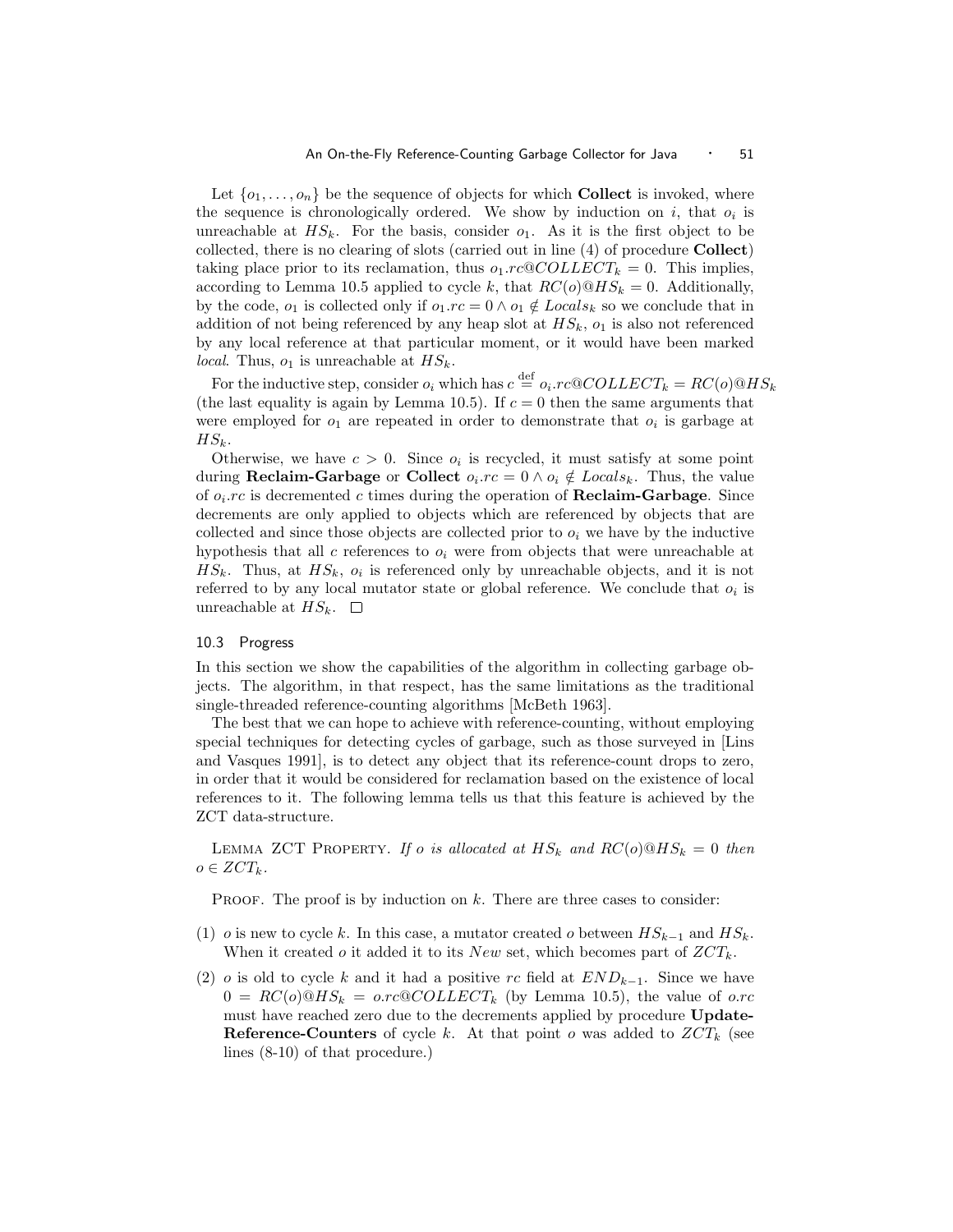- (3) *o* is old at  $HS_{k-1}$  and it had zero rc field at  $END_{k-1}$ . This case splits into two sub-cases:
	- (a) if  $o.rc@COLLECT_{k-1} = 0$  then  $RC(o)@HS_{k-1} = 0$  by Lemma 10.5. Using the inductive assumption we know that  $o \in ZCT_{k-1}$ . Since o was not recycled we must have  $o \in Locals_{k-1}$ . By the code, when o is considered during Reclaim-Garbage it satisfies

$$
o.rc = 0 \land o \in Locals_{k-1}
$$

by the code (lines (5-7)),  $o$  is added to  $ZCT_k$  in this case.

(b) Otherwise,  $\text{o.rc@COLLECT}_{k-1} > 0 \land \text{o.rc@END}_{k-1} = 0$ . This implies that o.rc had reached zero by the decrements applied by one of the invocations of procedure Collect. By the code (lines (5-9)), when an object reference-count reaches zero but it is not reclaimed, it is moved to the ZCT of the next cycle.

# $\Box$

Ideally, we would like the algorithm to collect at cycle  $k$  any object which is garbage at  $HS_k$ . However, this algorithm has the standard weakness of referencecounting, with respect to cyclic structures, and thus only the following progress theorem can be guaranteed:

THEOREM PROGRESS. If at  $HS_k$  object o is unreachable and additionally o is not reachable from any cycle of objects, then o is collected in cycle k.

The theorem follows from Lemma 10.6 and the fact that we use standard recursivefreeing.

## 11. SLIDING VIEW ALGORITHM SAFETY PROOF

In this appendix we prove that the sliding view algorithm is safe.

# 11.1 Definitions

First we need to extend the definitions a bit in order to accommodate the looser timing of the sliding views algorithm.

Let us define the time instances at which a mutator  $T_i$  is suspended during the four handshakes of each cycle:  $HS1_k(i)$ ,  $HS2_k(i)$ ,  $HS3_k(i)$  and  $HS4_k(i)$  denote the time instances at which mutator  $T_i$  is suspended during the first, second, third and fourth handshakes of cycle  $k$ , respectively. Next, we define the "global" time markers at which each handshake starts (by stopping the first mutator) and ends (by resuming the last stopped mutator):

 $HS1_k \stackrel{\text{def}}{=} \min_{T_i} HS1_k(i)$  $HSLEND_k \stackrel{\text{def}}{=} \max_{T_i} HS1_k(i)$  $HS2_k \stackrel{\text{def}}{=} \min_{T_i} HS2_k(i)$  $HS2END_k \stackrel{\text{def}}{=} \max_{T_i} HS2_k(i)$  $HSS_k \stackrel{\text{def}}{=} \min_{T_i} HSS_k(i)$  $HSSEND_k \stackrel{\text{def}}{=} \max_{T_i} HSS_k(i)$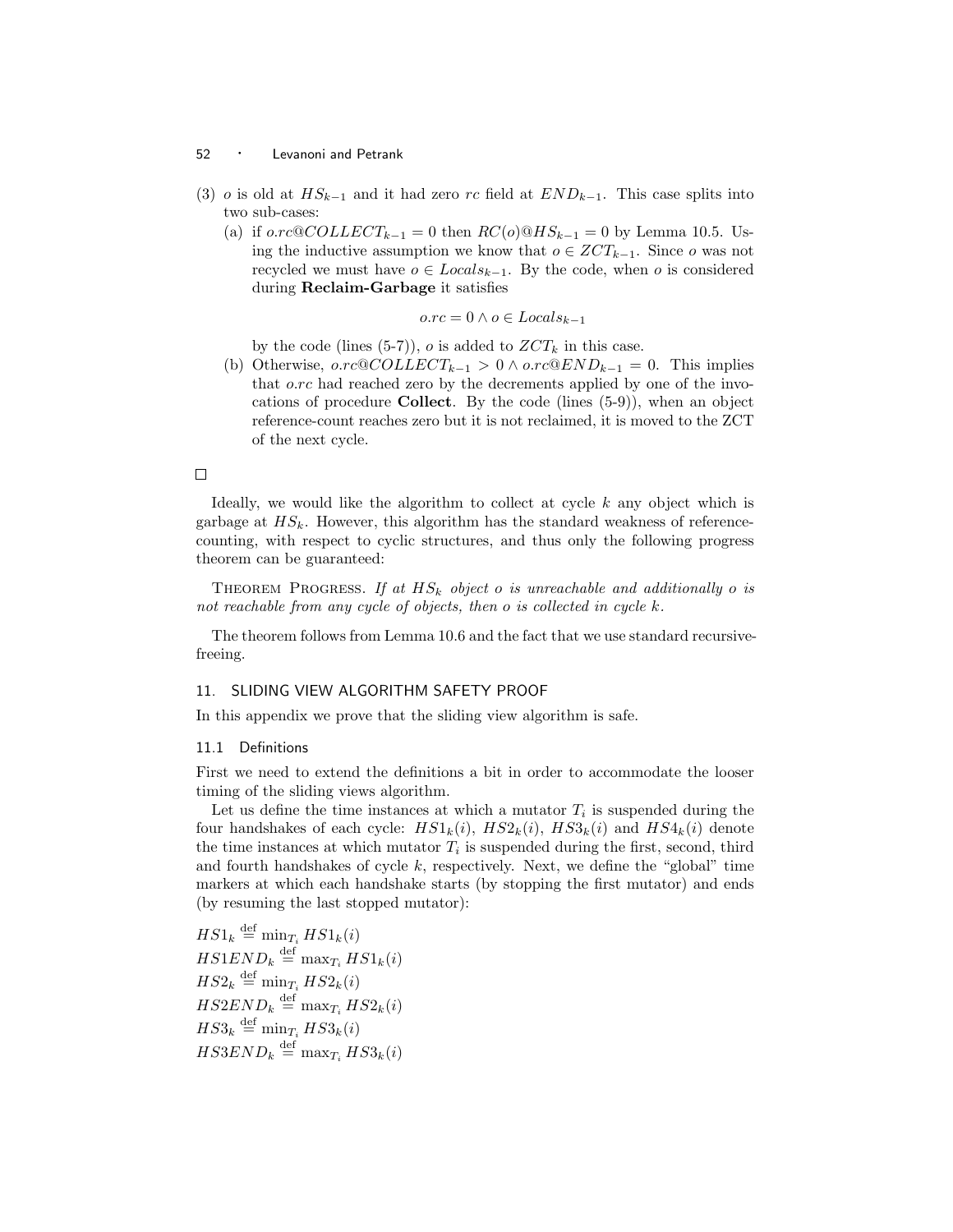$HS4_k \stackrel{\text{def}}{=} \min_{T_i} HS4_k(i)$  $HS4END_k \stackrel{\text{def}}{=} \max_{T_i} HS4_k(i)$ 

Additionally we define  $COLLECT_k$  to be the time at which procedure **Reclaim-**Garbage starts its operation. The notions of "being allocated" of the snapshot algorithm's proof must also be modified due to the lack of the hard handshake. This is done in the following definitions:

- —We say that an object o is allocated for cycle k if some mutator  $T_i$  allocated o after  $HS1_m(i)$  but before  $HS1_{m+1}(i)$ , where  $m < k$ , and there had not been a cycle l, where  $m \leq l < k$ , such that o was reclaimed on cycle l.
- —o is allocated new for cycle k if  $m = k 1$  in the above definition.
- —If  $m < k 1$ , o is allocated old for cycle k.
- —We abbreviate and say that o is new (old) to cycle k if it is allocated new (old) for cycle k.
- —Any of the above definitions applies to slots by letting the definition hold for the object containing the slot.

## 11.2 The sliding view associated with a cycle

In this section we define a per-cycle sliding view . Please refer to Section 5.1 for the definition of scans and views. In short,  $\sigma(s)$  is the time at which the slot s is scanned, and  $V_{\sigma}(s)$  is the value probed during the scan. The per-cycle sliding view is later shown to be computed implicitly by the collector and mutators (bearing similarity to the conceptual snapshot taken at  $HS_k$  by the snapshot algorithm which is never explicitly computed.)

Let us define the scan  $\sigma_k$  that we associate with cycle k. We abbreviate  $V_{\sigma_k}$  to  $V_k$ . Consider any memory word s. If s does not appear in the buffers that are read during the first handshake of collection  $k$ , then s does not cause any RC updates, and we may choose to think of it as being read by the sliding view scan at  $HS1_k$ . If s does appear in  $Hist_k$ , we split the discussion into two cases. If s is logged by some mutator *i* between  $HS_1(i)$  and  $HS_3(i)$  by some mutator  $T_i$ , then its value for  $Hist_{k+1}$  will be set by the procedure **Get-Local-States**. In this case, the scan time is defined according to the consolidated value for s. Otherwise, s is not logged by any mutator between the first and third handshakes and then we choose the scan time to be  $HS2END_k$ . Formally, the scan is determined by the following set of rules.

—Rule 1: if  $s \notin Hist_k$  then we set  $\sigma_k(s) = HS1_k$ .

```
—if s \in Hist_k then:
```
—Rule 2: if s is logged by some  $T_i$  between  $HS1_k(i)$  and  $HS3_k(i)$  then let v be the consolidated value chosen for s. Let  $\tau$  be the time a particular mutator  $T_i$ loaded v before logging the pair  $\langle s, v \rangle$ . Set  $\sigma_k(s) \stackrel{\text{def}}{=} \tau$ .

—Rule 3: otherwise, no mutator  $T_i$  logs s between  $HSL_k(i)$  and  $HS3_k(i)$ , but s is logged by some mutator  $T_j$  prior to  $HS1_k(j)$ . On such an event set  $\sigma_k(s) \stackrel{\text{def}}{=} HS2END_k.$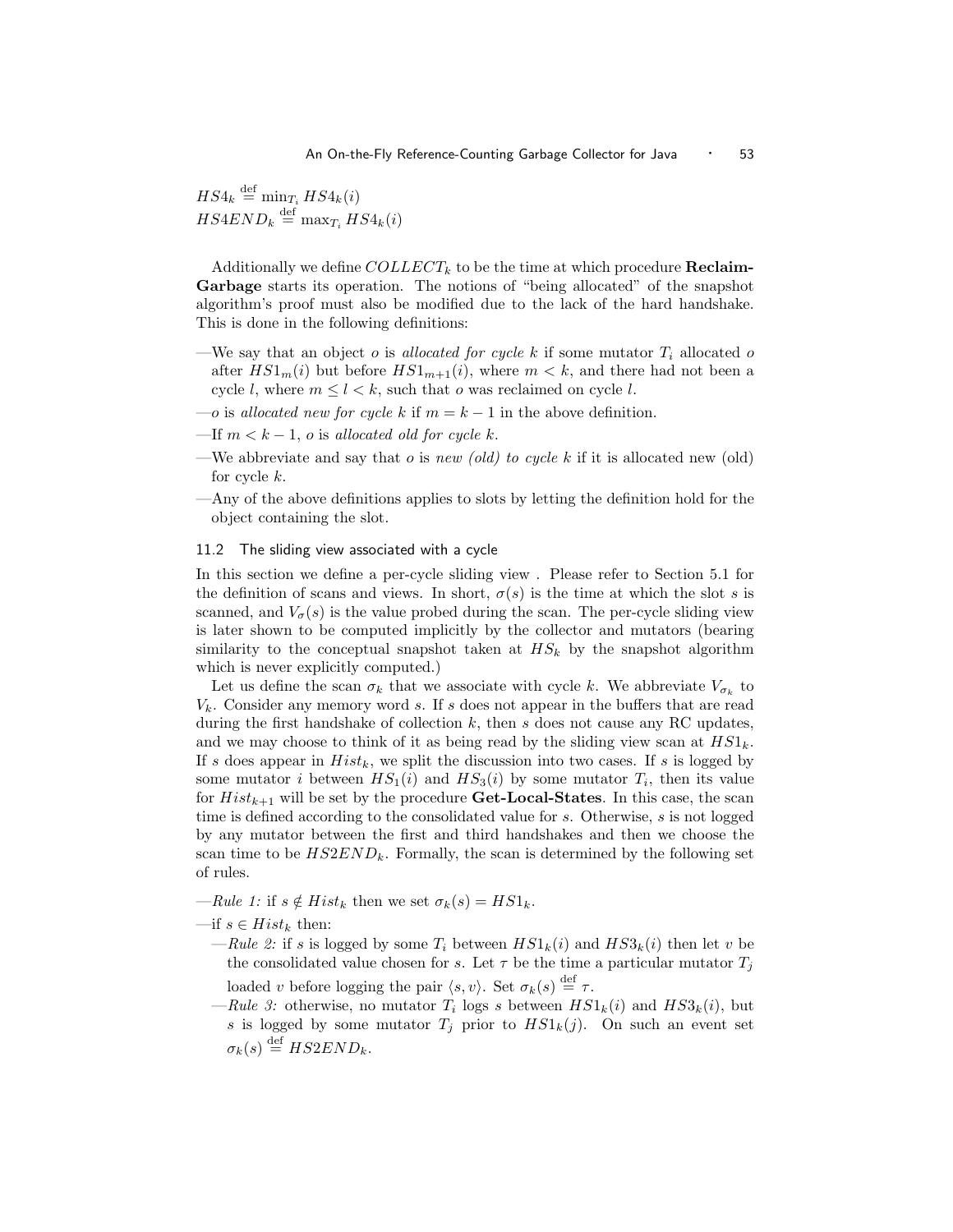We denote by  $R1_k$  the set of all slots whose definition of  $\sigma_k$  is derived by rule (1). Similarly we define the sets  $R2_k$  and  $R3_k$ .

The next lemma characterizes the span of  $\sigma_k$ .

LEMMA 11.1.  $Start(\sigma_k) \geq HS1_k \wedge End(\sigma_k) \leq HSSEND_k$ 

PROOF. Let s be a memory word. Certainly if  $s \in R1_k \cup R3_k$  then  $\sigma_k(s)$  lies within the specified time limits. Otherwise,  $s$  is defined according to rule  $(2)$ . Since  $s \in Hist_k$  it may be read and logged again only after its dirty bit is cleared, i.e., after  $HS_1$ . Thus, its value is read and logged by the mutator  $T_j$  of Rule 2 after the first handshake ends. By definition of Rule 2, s has been logged prior to the third handshake. Although the consolidation process occur only after the fourth handshake, we claim that  $\tau$  must be earlier than  $HS3END_k$ . By the definition of Rule 2, some mutator must log s prior to responding to the third handshake. If this logging is done during clearing (i.e., between the first and second handshake) then the flag will be reinforced before the third handshake. Otherwise, the flag must remain on until the clearing of the next cycle. So at any rate, the flag is on at  $HSSEND_k$ . Thus no mutator could load a value from s after  $HSSEND_k$  and then log it since it is bound to sense that the dirty flag of s is on.  $\square$ 

The following lemma links the asynchronous reference-count associated with the cycle's scan with the instantaneous reference-count at  $HS1_k$ .

LEMMA 11.2. Let  $V_{\sigma}$  be a sliding view and let o be an object. If for any slot s, no reference to o is stored into s at, or after,  $\sigma(s)$  and before  $End(\sigma)$  then  $RC(o) \& End(\sigma) \leq ARC(V_{\sigma}; o)$ . Furthermore, the set of slots that refer to o at  $End(\sigma)$  is a subset of those that refer to it in  $V_{\sigma}$ 

The proof is a simple extension of the proof of Proposition 5.4 and is omitted.

LEMMA 11.3. Any object o which is not marked local (i.e.,  $o \notin Locals_k$ ) at  $COLLECT_k$  satisfies

$$
RC(o)@HS4_k \leq ARC(V_{\sigma_k}; o)
$$

Moreover, the set of references that refer to o at  $HSA_k$  is a subset of those that refer to it in  $V_{\sigma_k}$ .

PROOF. According to Lemma 11.2 it suffices to show that if a reference to  $o$  is stored to a slot s at, or after  $\sigma_k(s)$  and before  $End(\sigma_k)$ , then o is marked local. By Lemma 11.1 we know that  $End(\sigma_k) < HSSEND_k < HSA_k$ , hence it is enough to require that if a reference to o is stored to a slot s during the interval  $[\sigma_k(s), HS4_k]$ then o is marked local.

Since the  $Snoop_i$  flag is reset only after  $HS4_k(i)$ , it suffices to show that the test of  $S_{\text{noop}_i}$  in the Update procedure returns true in the case that the store proper into s is executed after  $\sigma_k(s)$  and before  $HS4_k(i)$ . Consider a store of o into s which is scheduled at, or after  $\sigma_k(s)$  and before  $HS4_k(i)$ . Due to Lemma 11.1, the store is scheduled at or after  $HS1_k$ . At that time, for any mutator  $T_i$ , the *Snoop<sub>i</sub>* flag is set. Since the test of  $Snoop_i$ , in line (7) of procedure Update, is executed after the store proper, of line  $(6)$ , it would return **true** and the object will be marked accordingly local. The fact that handshakes do not stop mutators in the middle of the write-barrier, guarantees that any store that starts before  $HS4_k$  will finish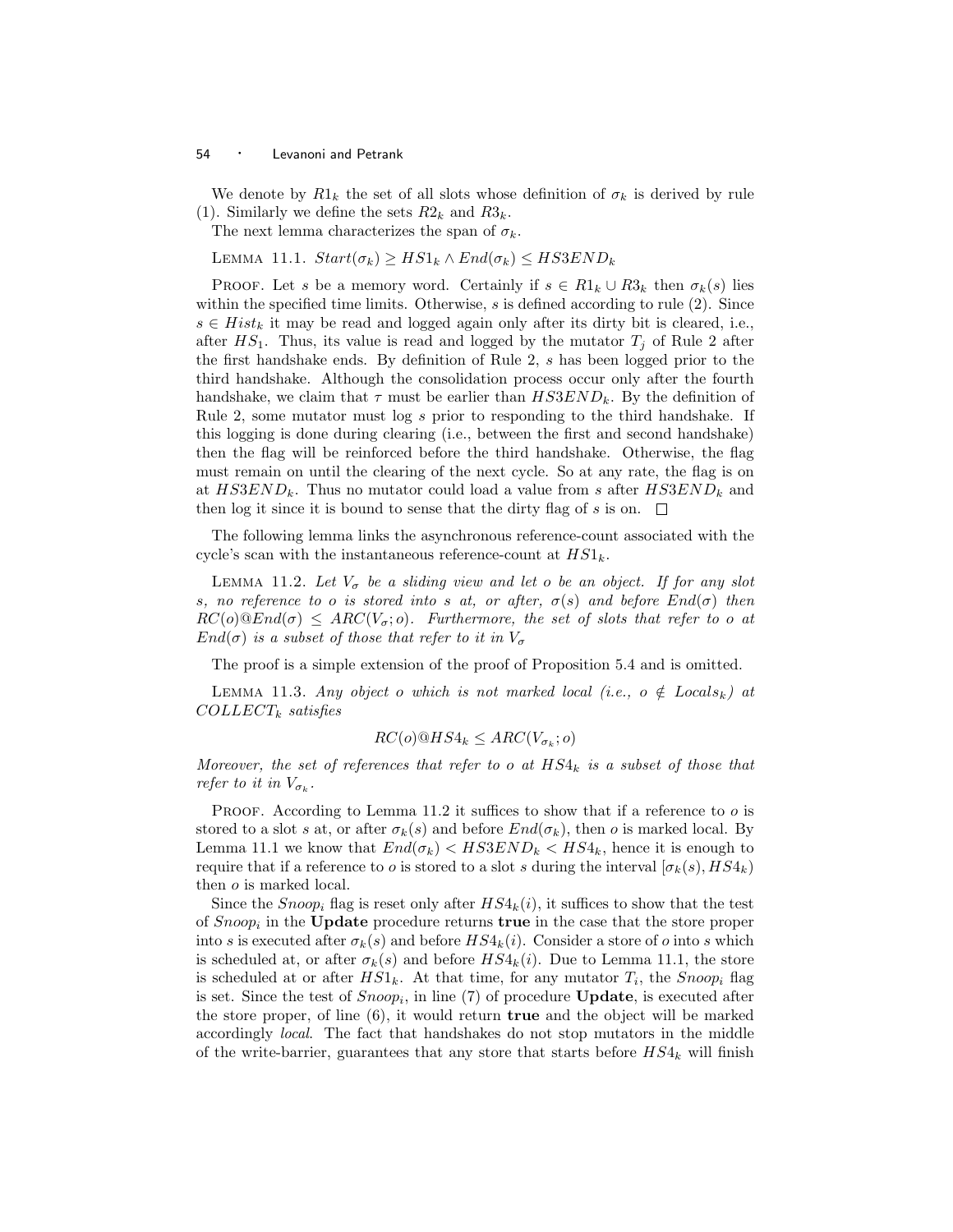the write-barrier including proper snooping, before clearing the snoop flag during handshake 4.  $\square$ 

We now turn into validating the dirty bit behavior.

LEMMA 11.4. For any mutator  $T_i$  and any collection k the following holds.

- $(1)$  if mutator  $T_i$  logs s between responding to the first and third handshakes then  $Dirty(s) \mathcal{Q}HS3_k(i) =$ true.
- $(2)$  if mutator  $T_i$  logs s between responding to the first and fourth handshakes then  $Dirty(s) \mathcal{Q}HS4_k(i) =$ true.

PROOF. Part (1): A dirty flag may be cleared after  $T_i$  has raised it only if the collector has reset the dirty flag in procedure Clear-Dirty-Marks. If that is the case, then the collector has reset the flag after the mutator  $T_i$  has completed logging the slot. Hence, in procedure **Reinforce-Dirty-Mark**, the collector will see the slot in  $T_i$ 's buffer and would reinforce it. This happens before  $HS2_k$ . Part (2) follows in the same manner noting that the dirty flag is only cleared between handshakes 1 and 2.  $\square$ 

#### 11.3 Inductive safety arguments

Now that a sliding view with each cycle has been defined and some properties about it have been proven, we turn to proving the safety theorem. The proof of the safety theorem is by induction on the collection cycle number.

Compensating for the lack of the hard handshake of the snapshot algorithm, during which all dirty marks were turned off we have procedure Clear-Dirty-Marks in the sliding view algorithm. The following lemma asserts that indeed each slot experiences a point in time, after the start of a cycle, at which the dirty flag is off. This is essential for the logging mechanism to operate correctly since it instructs mutators to start logging modifications from fresh, relating to the new cycle.

LEMMA 11.5. Let s be a heap slot. There exists a time point, denoted  $t_k(s)$  at which the dirty flag for s is off. Specifically:

- $-if s \in R1_k$  than  $t_k(s) \stackrel{\text{def}}{=} \sigma_k(s) \stackrel{\text{def}}{=} HS1_k$ .
- $-if s \in R2_k$  then  $t_k(s)$  exists and it satisfies  $HSLEND_k < t_k(s) < HS2_k$ .
- $-if s \in R3_k$  then  $t_k(s) \stackrel{\text{def}}{=} HS2END_k$ . There are no ongoing updates of s at  $t_k(s)$ .

PROOF. The proof is by induction on the cycle number, k. For  $k = 0$  the claim holds since all slots are cleared at  $HS1<sub>0</sub>$  and all slots are members of  $R1<sub>0</sub>$ . For  $k > 0$ we prove the claim correct provided it holds for the previous cycle and Theorem 11.1 holds for all previous cycles. We divide to cases:

- —if  $s \in R1_k$  then either  $s \in R1_{k-1}$  or  $s \in R3_{k-1}$ .  $s \in R2_{k-1}$  is impossible because it implies that  $s \in Hist_k$ .
	- If  $s \in R1_{k-1}$  then by the inductive hypothesis  $Dirty(s) \mathcal{Q}HS1_{k-1} = \textbf{false}$ . Had some mutator  $T_i$  turned on the flag on after  $HST_{k-1}$  and before  $HST_k(i)$  then s would have been recorded in either  $Hist_{k-1}$  or  $Hist_k$ , neither of which is the case, so the dirty flag must be continuously off from  $HS1_{k-1}$  to  $HS1_k$ .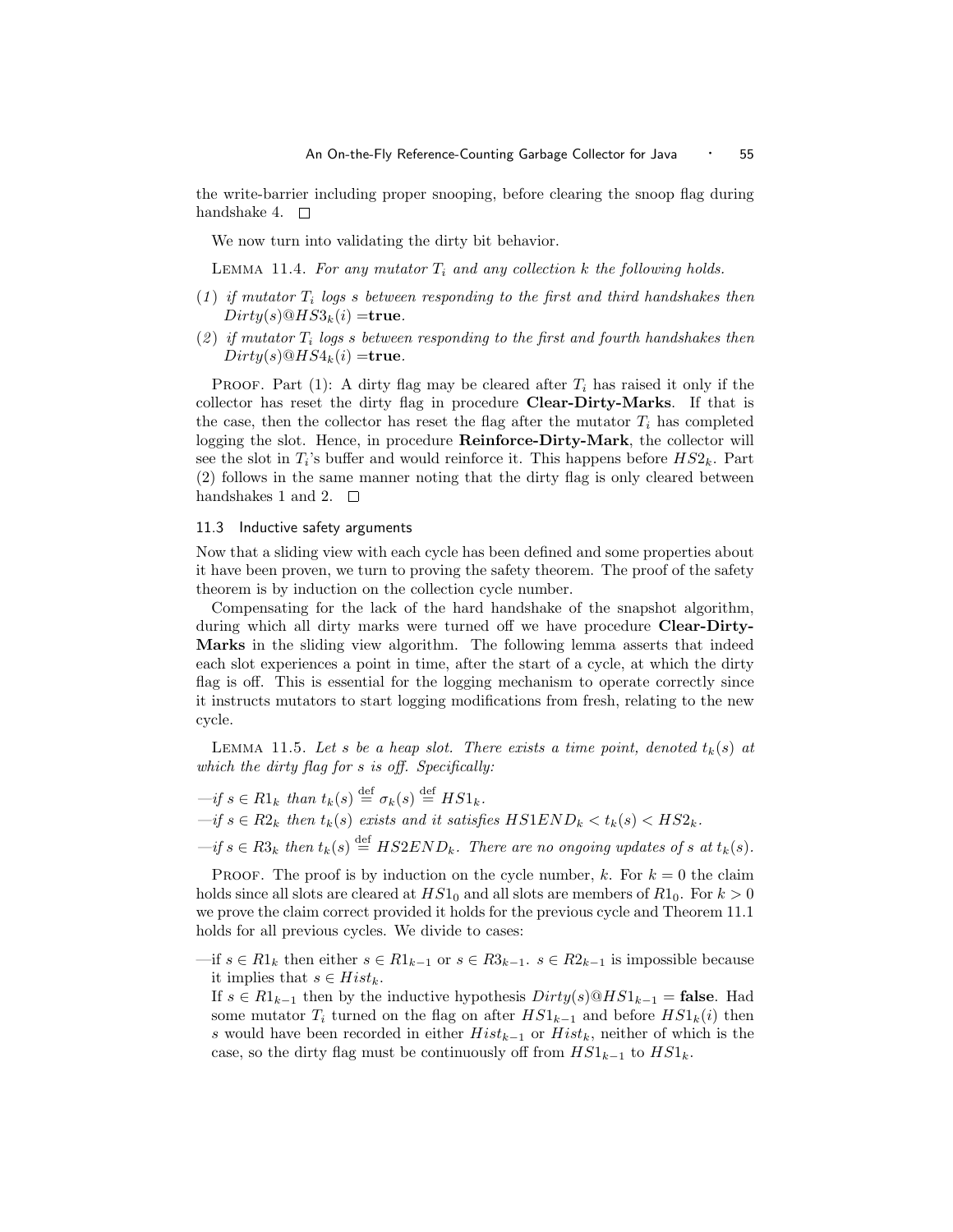Otherwise,  $s \in R3_{k-1}$ . Thus, according to the inductive hypothesis  $Dirty(s)$  is turned off at  $HS2END$ . By definition of  $R3_{k-1}$ , no mutator logged s before responding to the third handshake of cycle  $k - 1$ . Thus no mutator had turned the flag on prior to responding to that handshake. Had some mutator logged s after the third handshake of cycle  $k - 1$  but before the first handshake of cycle k then we would have  $s \in Hist_k$ , which is not the case. Again we have  $Dirty(s) \mathcal{Q}HS1_k = \textbf{false}.$ 

- -if  $s \in R2_k$  then the collector has turned off  $Dirty(s)$  during the clearing stage. We define  $t_k(s)$  to be the time instance just after the clearing of  $Dirty(s)$  was scheduled.
- —if  $s \in R3_k$  then the collector has turned off  $Dirty(s)$  during the clearing stage and no mutator has turned it on prior to responding to the third handshake. We conclude that the flag must have been off at the time the second handshake ended. At  $HS2END_k$  only updates of mutators that have already responded to the second handshake may be ongoing. But had such an update occurred, it must have sensed that the flag is off and it would consequently log s, contradicting the definition of  $R3_k$ . We conclude that there are no ongoing updates at  $HS2END_k$ .

## $\Box$

The properties of the write-barrier are now considered. The next lemma, which is the equivalent of Lemma 10.2 of the snapshot algorithm, states that any slot which is modified between scans is recorded along with its value in the previous sliding view and that no other value is associated with the slot.

Lemma 11.6. Let s be a slot. The following claims hold:

- (1) if s is old for cycle k and modified during cycle k 1 then  $VAL(Hist_k; s)$  =  ${V_{k-1}(s)}$ .
- (2) if s is new for cycle k and modified during cycle k 1 then  $VAL(Hist_k; s)$  =  $\{null\}.$
- (3) if s is old for cycle k and is not modified during cycle k–1 then  $VAL(Hist_k; s) \subseteq$  $\{V_{k-1}(s)\}.$
- (4) if s is new for cycle k and is not modified during cycle k-1 then  $VAL(Hist_k; s) \subseteq$  $\{null\}.$

PROOF. For garbage collection number zero the claims trivially hold since  $Hist_0 =$  $\oslash$  and indeed no slot is modified prior to the cycle. We prove that the claim holds for cycle  $k > 0$  provided it itself hold for cycle  $k - 1$  and that Theorem 11.1 and Lemma 11.5 hold for earlier cycles.

The following cases are possible according to the state of s. Old s's may be in  $R1_{k_1}$ , in  $R2_{k_1}$ , or in  $R3_{k-1}$  and are treated accordingly. New slots s are partitioned according to whether they have been allocated before or this is their first allocation. We start with old  $s$ 's.

Case 1: s is old for cycle k and  $s \in R1_{k-1}$ . Case 1 is further divided. Suppose that  $s \notin Hist_k$ . In that case we have  $\sigma_k(s) \stackrel{\text{def}}{=} HS1_k$  and we have to show that s is not changed between  $HS1_{k-1}$  and  $HS1_k$ . i.e., we have to show that claim (3) is not violated in this case, because all other claims do not apply. Since  $s \notin Hist_{k-1}$  we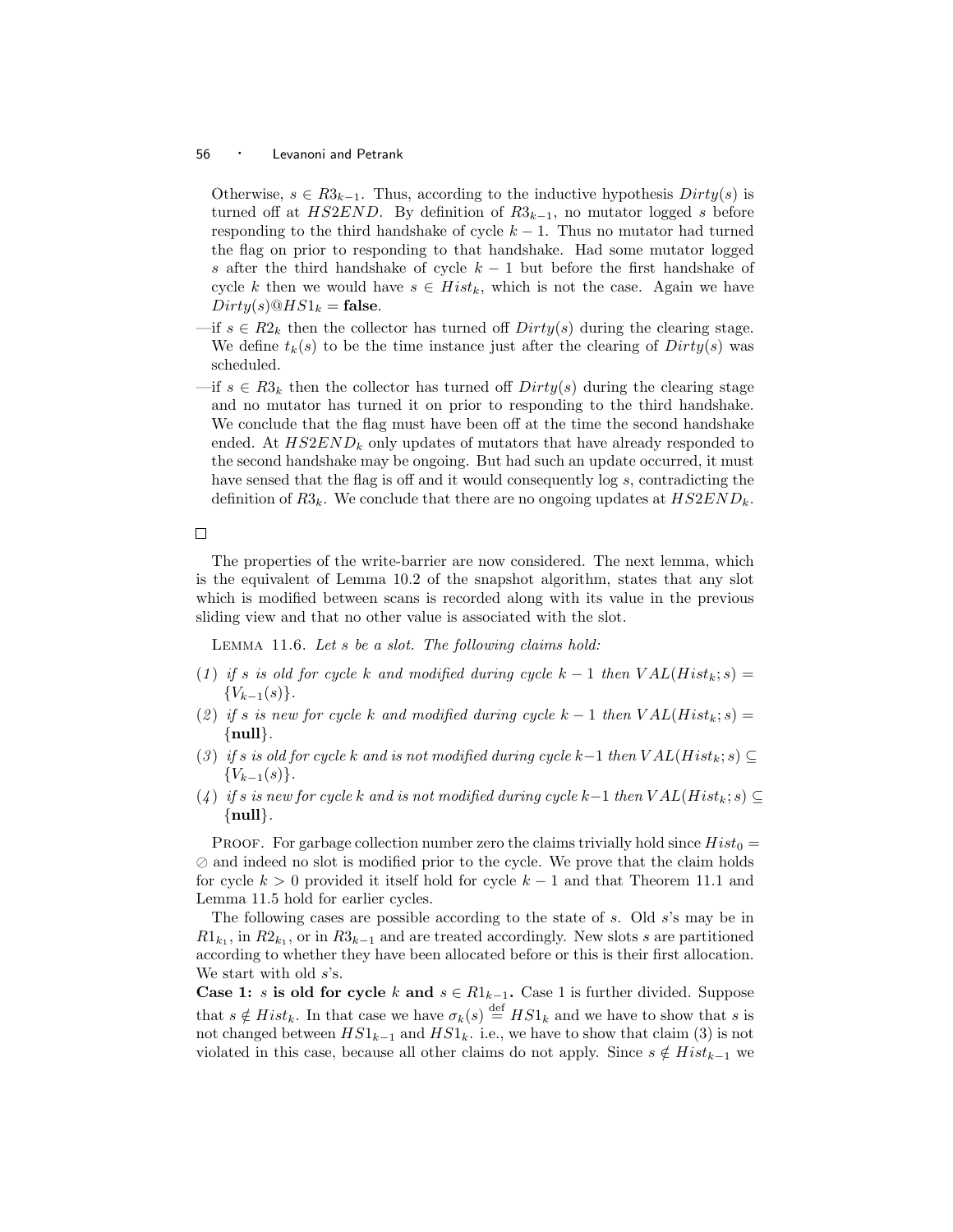conclude, by the inductive hypothesis, that no mutator modified s between  $\sigma_{k-2}(s)$ and  $HS1_{k-1}$ . Additionally we know that at  $HS1_{k-1}$  the dirty mark of s is off. The dirty mark must be off at  $HS4END_{k-2}$  as well and no update is ongoing at the moment as that update would have rendered s part of  $Hist_{k-1}$ . Using the same arguments of Lemma 10.1 applied for s and  $HS4END_{k-2}$  and since s is not cleared before  $HS1END_k$  any update whose store proper operation is scheduled between  $HSAEND_{k-2}$  and  $HSI_k$  would result in the association of s@HS4END<sub>k-2</sub> with s in either  $Hist_{k-1}$ , or  $Hist_k$ , neither of which is the case. We conclude that s is indeed not modified during cycle  $k - 1$ .

Now suppose  $s \in Hist_k$ . In that case we want to show that  $VAL(Hist_k; s)$  $s@HS1_{k-1}$ . Again, we've concluded that any mutator  $T_i$  that would log s prior to  $HS1_k(i)$  would associate it with  $s@HS4END_{k-2}$ . Since a store to s could not have been scheduled between  $s@HS4END_{k-2}$  and  $HS1_{k-1}$  without logging the slot we conclude that  $s@HS1_{k-1} = s@HS4END_{k-2}$ , which is the desired result.

**Case 2:** s is old for cycle k and  $s \in R2_{k-1}$ . Since some mutator modified and logged s between the first and third handshakes of cycle  $k - 1$  We have to show that claim  $(1)$  holds for s. Due to the reinforcement step, the dirty flag of s must be on at  $HS4_{k-1}$ , thus, there is no possibility that a mutator would log s after responding to the fourth handshake. As for the records kept regarding s between the first and fourth handshakes, the collector chooses a single pair, say  $\langle s, v \rangle$  and moves it to Hist<sub>k</sub>. By definition of  $\sigma_k$  we have  $V_{k-1}(s) = v$ .

**Case 3:** s is old for cycle s and  $s \in R3_{k-1}$ . We have noted in Lemma 11.5 that  $t_{k-1}(s) = \sigma_{k-1}(s) = HS2END_{k-1}$  and no update is occurring at that moment. Suppose  $s \notin Hist_k$ . In that case  $\sigma_k(s) = HS1_k$  and we have to show that no store is scheduled between  $HS2END_{k-1}$  and  $HS1_k$ . But this is trivial since the probing of the dirty mark associated with such a store must start after  $HS2END_{k-1}$ , as no updates occur at that moment. Thus, had such an update been scheduled, it must have sensed that the flag is off and s would have become a member of  $Hist_k$ a contradiction.

Suppose now that  $s \in Hist_k$ . We have to show that  $VAL(Hist_k; s)$  equals  $s@HS2END_{k-1}$ . Again, since at  $HS2END_{k-1}$  the dirty bit is off and no update of it is occurring. And since the dirty mark is reset only after all mutators have responded to the first handshake of cycle  $k$ , by Lemma 10.1 they are bound to associate  $s@HS2END_{k-1}$  with s.

Case 4: new slots allocated for the first time. If  $s$  is allocated for the first time, then  $\sigma_{k-1} \stackrel{\text{def}}{=} HS_{k-1}$  and at that time s contained **null** and its dirty flag was initialized to false. These values remain in effect until s is allocated. Additionally, no update of s occurs at the moment it is allocated. Again, the claim follows using the arguments of the previous cases.

Case 5: new slots which are reallocated. We first show that  $Hist_k$  cannot contain "leftovers": i.e., logging that refer to the "previous life" of s, before it was reallocated. Suppose that s was last reclaimed during cycle m,  $m < k$ . If  $m < k-1$ , then there will be no record of the "previous life" of s in  $Hist_k$  due to the safety theorem applied to cycle  $m$  that assures us that  $s$  was unreachable from its reclamation point up to the time it was re-allocated, during cycle  $k - 1$ . If, on the other hand, s was reclaimed during cycle  $k-1$ , then as the safety theorem tells us, no mutator  $T_i$  had access to s after  $HS4_{k-1}(i)$ . s could have not occurred in the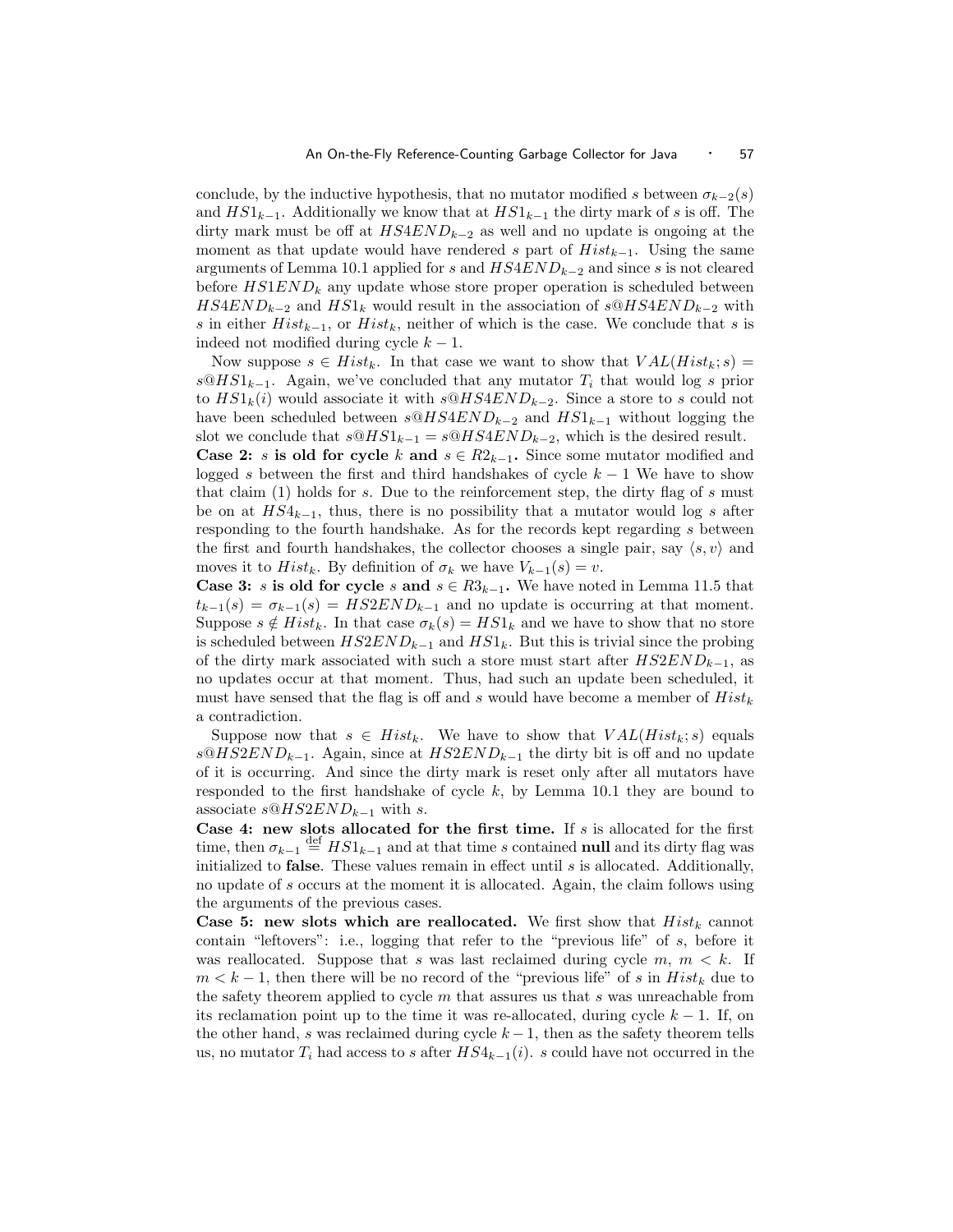digested part of  $Hist_k$  as that would have caused the deferral of the reclamation of its containing object to cycle k. So there are no leftovers in this case as well.

Applying the safety theorem to cycle  $m$ , we know that the object that contained s was garbage when it was reclaimed. Its dirty marks, the one of s included, were off. When the collector freed the object it stored null into s. Since the object was unreachable, s remained inaccessible up to the time it was re-allocated. Just when s was re-allocated, there was no update of it ongoing, it contained **null**, and the dirty flag for it was false. We conclude that the lemma holds due to the same arguments employed for the previous cases.

We have considered all possible cases for old and new allocated slots and have shown that they always satisfy the claims.  $\square$ 

It has just been demonstrated that the collector has full knowledge on which slots have changed since the most recent scan and what were their contents. We now show that the collector can find out what these slots values are in a current cycle as well. These two abilities combined amount to the collector's ability to calculate the asynchronous reference-count of each object, relative to the sliding view of the current cycle.

LEMMA 11.7. For any object o which is allocated at time  $COLLECT_k$  it holds that  $o.rc@COLLECT_k = ARC(V_k, o)$ .

PROOF. The claim trivially holds for collection cycle zero, since there are no allocated objects at  $COLLECT_0$ . To prove that the claim holds for cycle  $k > 0$ we assume that it holds for cycle  $k-1$  and that Lemmas 11.8 hold for cycle  $k-1$ and 11.6 hold for cycle  $k$ .

It suffices to show that:

- (1) for any slot s due to which rc fields are adjusted by the algorithm the rc field of  $V_{k-1}(s)$  is decremented exactly once, during the interval  $[COLLECT_{k-1}, COLLECT_k)$ , while the rc field of  $V_k(s)$  is incremented exactly once during the same interval.
- (2) if  $V_{k-1}(s) \neq V_k(s)$  then the algorithm adjusts rc fields due to s.

Consider a memory word s, it is in exactly one of three states, with respect to cycle k: allocated new, allocated, not allocated.

Adjusting  $rc$  fields due to allocated new slots. If s has been collected during cycle  $k-1$  then according to Lemma 11.8, the collector decremented the rc field of  $V_{k-1}(s)$  when the object containing s was reclaimed. At that point, s assumed the value of null, which remained in effect at least until s was reallocated, assuming that Theorem 11.1 holds for cycle  $k-1$ .

Another possibility is that the object containing s was reclaimed during cycle  $m$ , where  $m < k - 1$ . Since s is new to cycle k, it was not allocated for cycle  $k - 1$ and we have  $\sigma_{k-1}(s) \stackrel{\text{def}}{=} HS1_{k-1}$  and by the definition of sliding views we have  $V_{k-1}(s) =$ **null**. Thus, we would expect that no rc field will be decremented due to s. Indeed, since the object containing s was not reclaimed during cycle  $k - 1$ , no decrement was applied due to s as the result of recursive deletion of cycle  $k - 1$ . Again, due to Theorem 11.1, we know that when s was reallocated it assumed the value of null.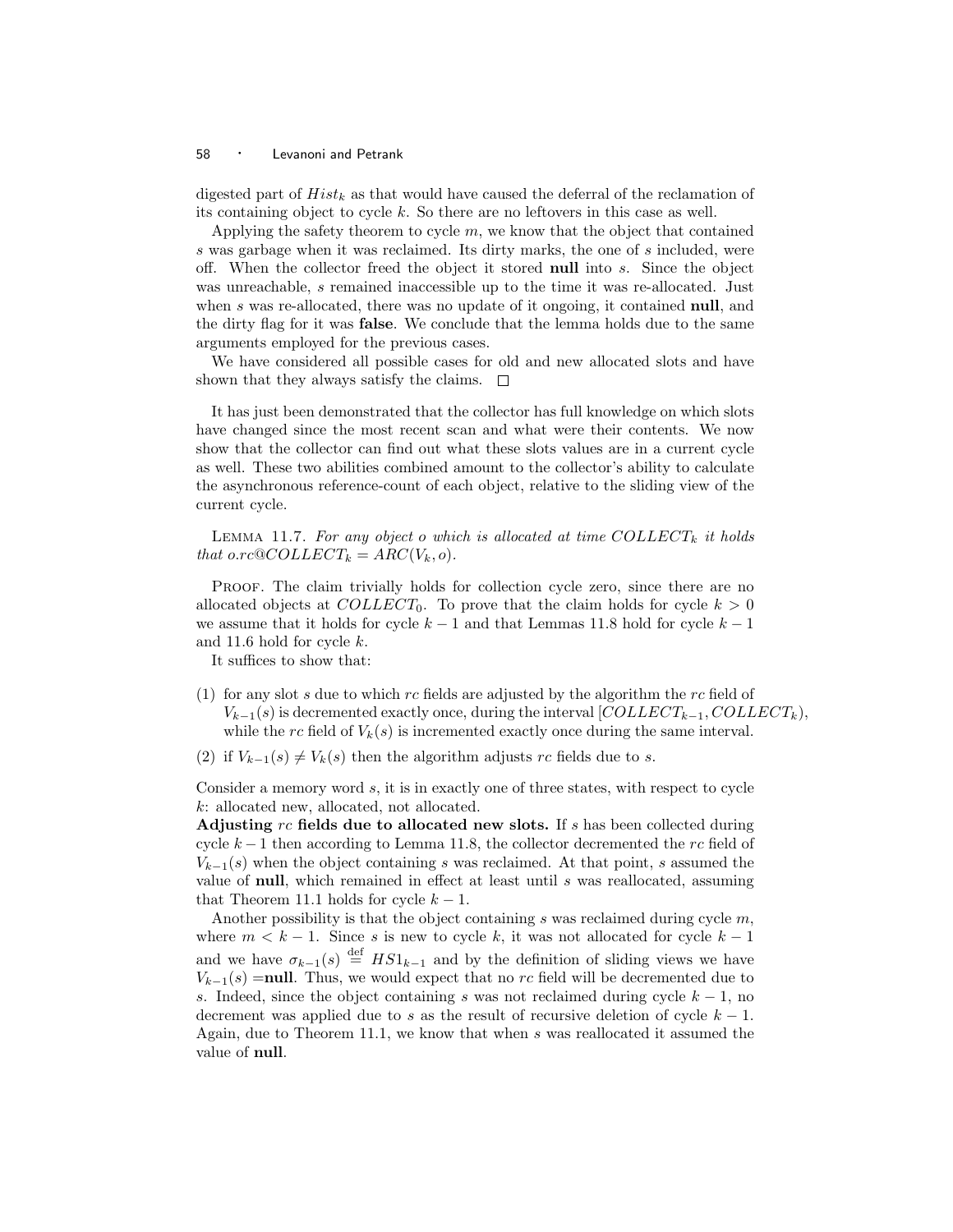Finally, if s has not been ever allocated before then surely it was not subject to recursive deletion during cycle  $k - 1$  and it contained **null** at the time it was allocated.

We conclude that at any rate, by the time  $s$  is allocated, it contains null and all necessary adjustments have been made to the rc field of  $V_{k-1}(s)$  in order to reflect that.

Now we have to show that if  $V_k(s) \neq \textbf{null}$  then the rc field of  $V_k(s)$  is incremented and otherwise no rc field is incremented, and, that no rc field is decremented due to  $s$  in updating of cycle  $k$ .

If no mutator modifies s between its allocation point and before  $HS1<sub>k</sub>(i)$ , then, according to Lemma 11.6,  $s \notin Hist_k$  and  $\sigma_k(s) \stackrel{\text{def}}{=} HS1_k$ . At  $\sigma_k(s)$  s still assumes the value of null and thus  $V_k(s) =$ null. Therefore, we would expect that no rc field will be incremented due to s in cycle k. Since  $Hist_k$  does not contain any reference of s, this is actually the case. For the same reason no  $rc$  field will be decremented as well.

If, on the other hand, some mutator  $T_i$  modifies s between its allocation point and before  $HS1<sub>k</sub>(i)$  then according to Lemma 11.6, applied for cycle k,  $VAL(Hist<sub>k</sub>; o)$  = {null}. Thus, the collector would adjust rc field due to s during the execution of **Update-Reference-Counters.** No  $rc$  field will be decremented due to  $s$  as null is associated with the slot in  $Hist_k$ . The collector will then either determine s, or declare it undetermined. If s is determined, it will increment the rc value of the determined value, which we have shown to be equal to  $V(s)$ . Otherwise, when s is undetermined, the collector adds it to the set  $Underming  $d_k$ . It will subsequently$ consolidate s during the operation of  $Fix$ -Undetermined-Slots. The rc field of the resolved value, which also equals  $V(s)$ , will be incremented exactly once, due to the Handled set. No matter whether s is determined or not, we've shown that the rc field of  $V_k(s)$  is incremented exactly once.

Adjusting  $rc$  fields due to allocated old slots. Since  $s$  is not reclaimed during cycle  $k-1$  there is no rc adjustments due to it during the recursive deletion of cycle  $k-1$ . It is left to consider the effects due to s in the course of updating during cycle k.

If s is an allocated old slot for cycle  $k$  then it may be either modified or nonmodified during cycle k.

If s is modified, then (due to Lemma 11.6)  $VAL(Hist_k; s) = \{V_{k-1}(s)\}\.$  Consequently,  $V_{k-1}(s)$ .rc will be decremented during Update-Reference-Counters. Then, s will be either determined or consolidated and the rc value of  $V_k(s)$  will be incremented accordingly as shown in the previous paragraphs for new slots.

Otherwise, s is not modified. Then we have  $VAL(Hist_k; s) = \emptyset$  and no rc updating due to it occur during cycle k, which is the desired result since  $V_{k-1}(s)$  =  $V_k(s)$ .

Adjusting  $rc$  fields due to non-allocated slots. If s has not ever been allocated then the claim trivially holds.

If s has been reclaimed during cycle  $k-1$  then we have shown, while dealing with new slots, that at the time s is reclaimed null is assigned to it and the respective *rc* value of  $V_{k-1}(s)$  is decremented accordingly.

Consider a slot  $s$  which is not allocated for cycle  $k$  that has been most recently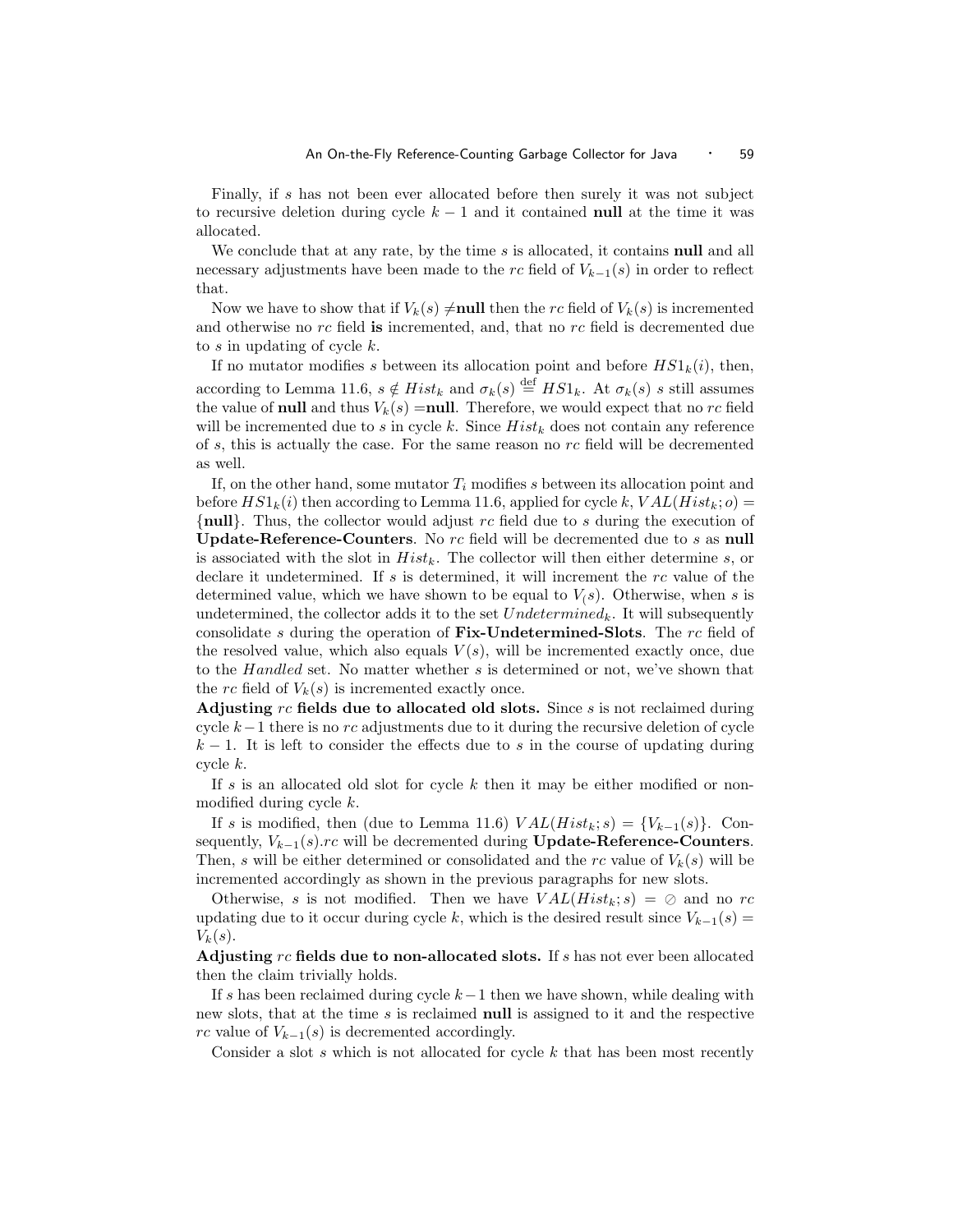been reclaimed during cycle  $m < k - 1$ . According to the safety theorem, applied for cycle m, no mutator  $T_i$  had access to s after  $HS4END_m$ . Thus, at  $HS1_{k-1}$ no mutator had access to s which leads to  $s \notin Hist_k$ . Additionally, s could not be the subject of recursive deletion during cycle  $k-1$ , because that would have meant that the object containing s was deleted twice in a row, which is contradictory to the safety theorem. We conclude that  $s$  is neither the subject of recursive deletion during cycle  $k - 1$ , nor of rc field updating during cycle k, as desired.

Since we have covered all possible options for the state of s, the claim holds.  $\Box$ 

Building on the foundations provided by the link between the conceptual asynchronous reference-count and the concrete rc field and by the correct implementation of the snooping requirement, proved by Lemma 11.3, we are now ready to prove our main claim.

Theorem 11.1. An object o is garbage when it is reclaimed. More specifically, o is not reachable from any mutator  $T_i$  after  $HSA_k(i)$  and hence o is garbage at  $HS4END_k.$ 

PROOF. We prove the claim by induction on the cycle number, k. For  $k = 0$ we have an empty  $ZCT_0$  therefore no object is reclaimed during this cycle and the claim vacuously holds. For  $k > 0$  We prove that the claim is correct provided Lemma 11.7 holds for cycle  $k$ .

Let  $\{T_1, T_2, \ldots, T_n\}$  be the set of all mutators, ordered by the time they respond to the fourth handshake. i.e.,  $HS4_k(1) < HS4_k(2) < \ldots < HS4_k(n)$ . Let  $\{o_1, \ldots, o_m\}$  be the set of objects which **Collect** is invoked for during cycle k, ordered chronologically by the time of the invocation (i.e.,  $o_1$  was processed first and  $o_m$ —last.)

Consider any object  $o_j$  that was processed by **Collect**. We prove that the following invariant holds for  $o_i$ :

INVARIANT I1. For each mutator  $T_i$ ,  $o_j$  was continuously unreachable from  $T_i$  in the time interval  $[HS4_k(i), HS4_k(n)]$ . i.e., was not reachable through any of  $T_i$ 's local references and through any global root at any time point in the interval.

The proof is by double induction: the outer induction variable is  $j$ , subscripting the objects that were processed. The inner induction variable is  $i$ , denoting the index of mutators in the order they responded to the fourth handshake.

For the basis, we consider  $o_1$ . In order to prove that **I1** holds for  $o_1$  we prove that an additional assertion holds:

INVARIANT I2.  $RC(o_1) = 0$  continuously in the time interval  $[HS4_k(1), HS4_k(n)]$ .

Define I3 as the logical conjunction of I1 and I2. First we show that I3 holds for  $o_1$  in the (single-pointed) interval  $[HS4_k(1), HS4_k(1)]$ . Then we show that given that I3 holds in the interval  $[HS4_k(1), HS4_k(i-1)]$ , then it holds in the interval  $[HS4_k(i-1), HS4_k(i)]$  as well and hence in the entire interval  $[HS4_k(1), HS4_k(i)]$ .

Invariant **I3**, restricted to the interval  $[HS4_k(1), HS4_k(1)]$  simply asserts that  $o_1$  was not directly reachable from any of  $T_1$ 's local references and from any global root at  $HS4_k(1)$  and that  $RC(o_1) \mathcal{Q} HS4_k(1) = 0$ . We prove that this is indeed the case.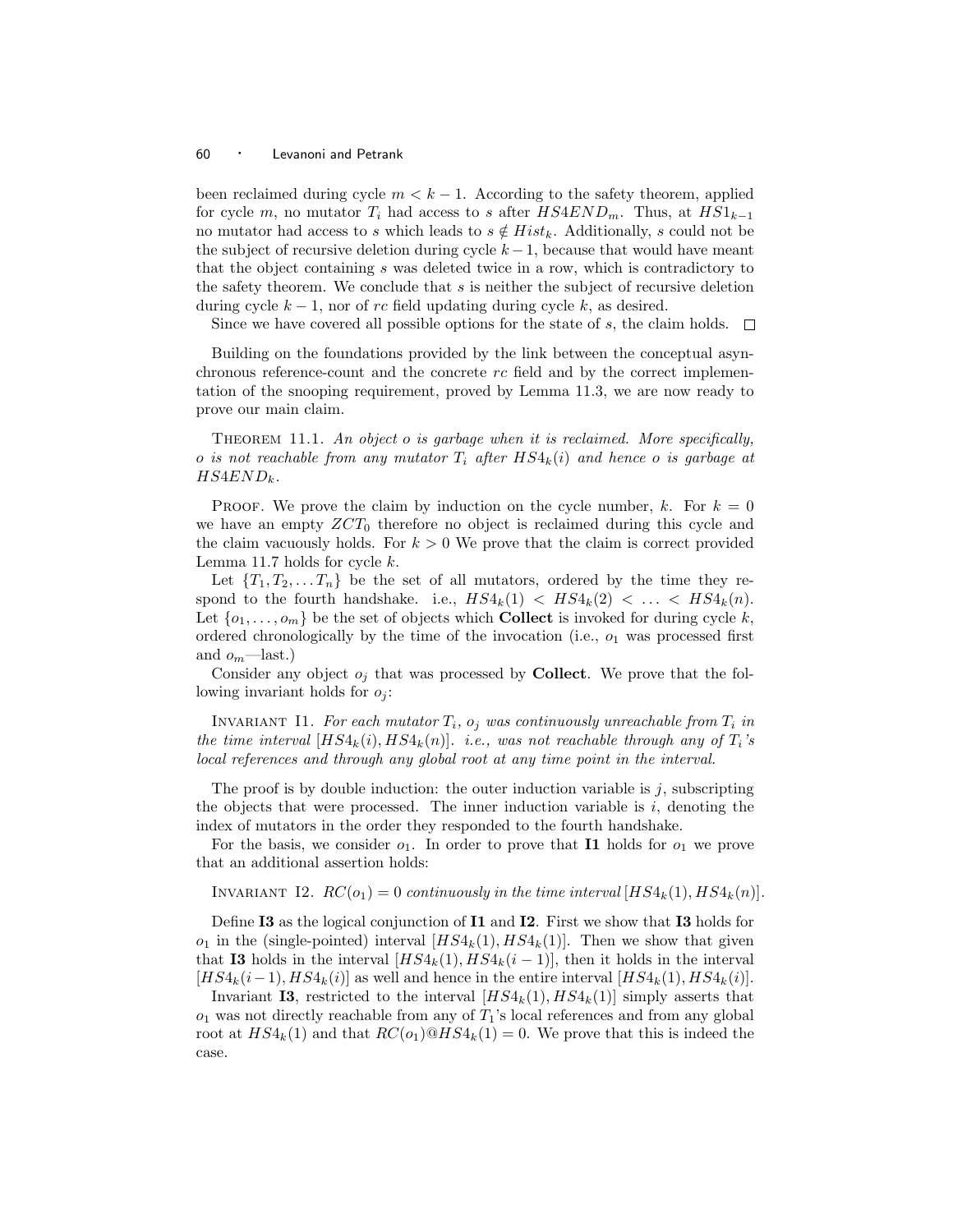Since  $o_1$  was processed the first, **Collect** must have been invoked directly from **Reclaim-Garbage** for it. Thus,  $0 = o_1$ .rc@COLLECT<sub>k</sub>. This implies

$$
0 = ARC(V_k, o) \ge RC(o) \textcircled{a} HS4_k \Longrightarrow RC(o) \textcircled{a} HS4_k = 0
$$

by Lemmas 11.7 and 11.3 and the fact that a reference-count is non-negative. Additionally,  $o_1$  was not directly reachable from  $T_1$  at  $HS4_k(1)$ , or it would have been marked *local* when  $T_1$ 's state was scanned when it responded to the fourth handshake. Finally,  $o_1$  was not directly reachable from any global root at  $HS4_k(1)$ . To see that this is indeed the case consider any global root  $r$ . The collector read  $r$  prior to starting the fourth handshake and marked the referenced object local. Since the time the collector read r and up to  $HS4<sub>k</sub>(1)$  all mutators would have marked an object *local* had they stored a reference to the object into  $r$ . Thus, at any rate, the object which is referenced by r at  $HS1_k$  is marked and thus it cannot be  $o_1$ .

If  $n = 1$  then we are done. Otherwise, we prove that **I3** holds for the interval  $[HS4_k(i-1), HS4_k(i)]$ , where  $1 \leq i \leq n$ , provided it holds during the interval  $[HS4_k(1), HS4_k(i-1)].$  **I3**, restricted to the interval in question, requires that:

- (1)  $RC(o_1) = 0$  continuously during the interval, and
- (2)  $o_1$  was not directly reachable from any of the mutators in the set  $P \stackrel{\text{def}}{=} \{T_1, \ldots, T_{i-1}\}$ continuously during the interval, and
- (3)  $o_1$  was not directly reachable from any global root continuously during the interval,and
- (4)  $o_1$  was inaccessible from  $T_i$  at  $HS4_k(i)$ .

The inductive hypothesis (on i) assures us that  $o_1$  was not directly reachable from all the mutators in P and from any global root at  $HS4_k(i-1)$  and that  $RC(o_1) \mathcal{Q} HS4_k(i-1) = 0$ . Examining any possible operation which is scheduled during the interval  $[HS4_k(i-1), HS4_k(i)]$  we learn that **I3** remained continuously in effect. We show that any instruction of time  $t \in [HS4_k(i-1), HS4_k(i)]$  cannot violate (1),(2) or (3) provided (1),(2) and (3) hold up to time  $t-1$  then we show that (4) holds.

- —a load cannot violate requirements (1) or (3) simply because it is a load, and not a store. It cannot violate requirement (2) since no object or global root is referring to  $o_1$ , due to the validity of (1) and (3) in previous steps.
- —a store operation cannot violate (2) since only a load can.
- -a store by a mutator  $T_l \in P$  cannot violate (1) or (3) since the operand of the store cannot be  $o_1$ , due to the validity of  $(2)$  in previous steps.
- —a store by a mutator  $T_l \notin P$  cannot violate (1) or (3) because the operand of the store cannot be  $o_1$  since the *Snoop*<sub>l</sub> flag is set during the interval and such a step would have marked  $o_1$  *local*.
- to prove that (4) is satisfied: at time  $HS4_k(i)$  o<sub>1</sub> is not indirectly reachable, from any mutator or global root, since (1) holds at  $HS4<sub>k</sub>(i)$ . It is not directly reachable from  $T_i$ , because that would have caused it being marked *local*. It is not directly reachable from a global root at  $HS4<sub>k</sub>(i)$  since (3) holds at that moment.

That completes the proof that **I3**, and therefore **I1** in particular, hold for  $o_1$ .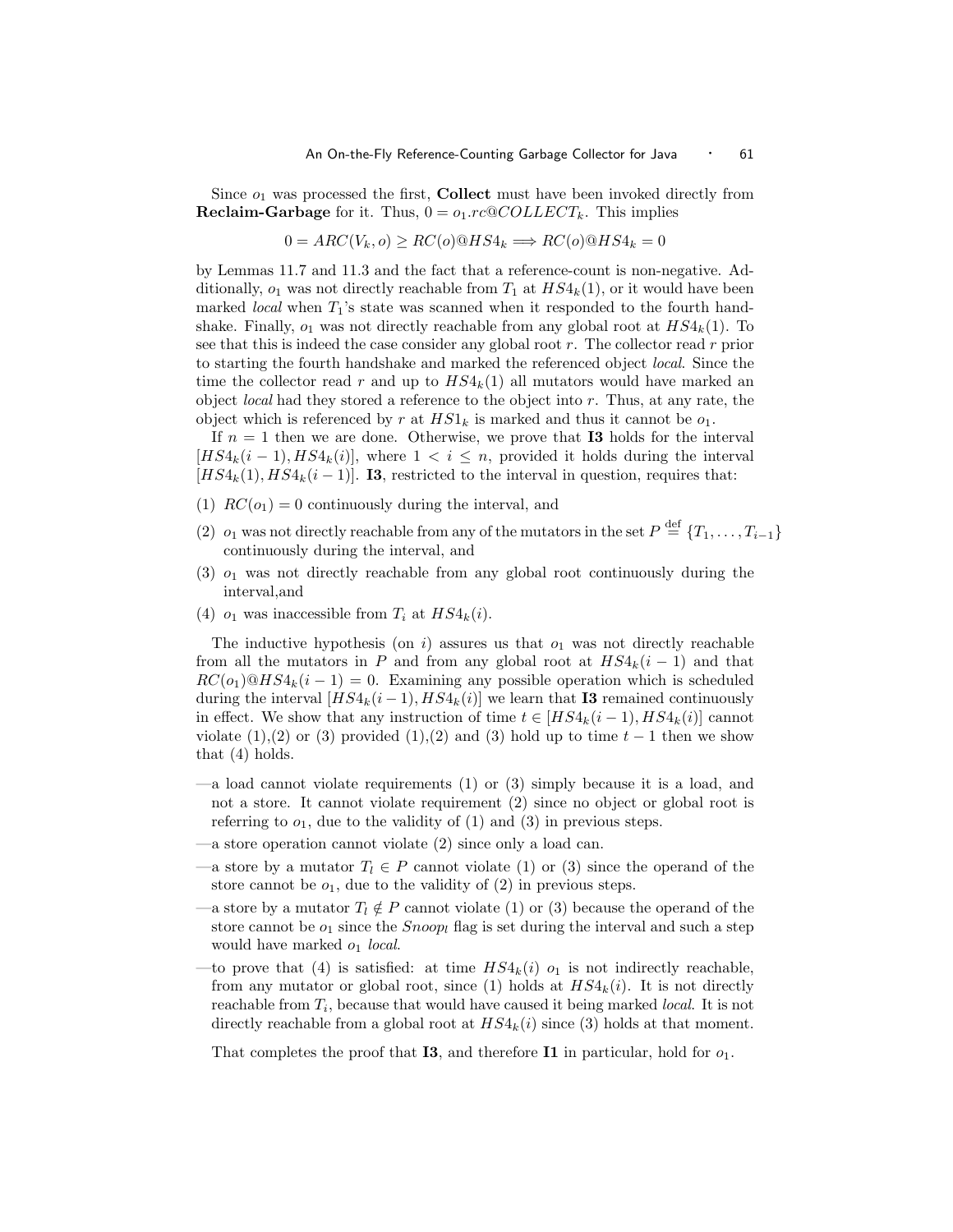Consider now the object  $o_i$ ,  $1 < j \leq m$ . If  $o_j$  rc QCOLLECT<sub>k</sub> = 0 then the same arguments that were employed for  $o_1$  are repeated. Otherwise, we have

 $c \stackrel{\text{def}}{=} o_j.rc@COLLECT_k > 0$ 

Since  $o_i$  is eventually processed by **Collect** there must have been c slots referencing  $o_i$  that were cleared and  $o_i$  *rc* decremented accordingly, in lines (7-8) of Collect. The collector has tested the dirty flags of these slots and found that they were off prior to their processing. Since the dirty flag is off for these slots after  $HS4END_k$ , no mutator could have changed them after, or at  $HS1_k$  and before responding to the fourth handshake (due to Lemma 11.4).

Moreover, since these c slots were contained in objects that were processed prior to  $o_i$  the inductive lemma (on objects) apply and we know that no mutator had access to any of the c slots after responding to the fourth handshake. We conclude that these c slots have not been changed after  $HS4_k$  and before the collector processed them.

In order to prove I1 we prove an additional invariant:

INVARIANT I4. No reference to  $o_j$  has been stored during the interval  $[HS4_k(1), HS4_k(n)]$ to either a heap slot or a global reference.

Define I5 as the logical conjunction of I1 and I4. We prove that I5 holds for  $o_i$ .

We have already said that at  $HS4_k(1)$  there existed exactly c references to  $o_i$ . All these references were contained in objects that, according to the inductive hypothesis on objects, were unreachable from  $T_1$  at  $HS4_k(1)$ . Additionally,  $o_j$  was not directly reachable from  $T_1$  at  $HSA_k(1)$ , or it would have been marked local.  $o_i$  has not been directly reachable from a global reference at  $HS4_k(1)$  since that would have caused it being marked *local*, for the same arguments that were applied for  $o_1$ . Finally, had  $o_i$  been indirectly reachable from a global reference r at  $HS4<sub>k</sub>(1)$  then the chain of references must have passed through some of the c slots which are contained in objects which are assumed to be inaccessible from  $T_1$  at  $HS4<sub>k</sub>(1)$ , contradicting the inductive hypothesis on objects. Thus, **I1**, restricted to the interval  $[HS4_k(1), HS4_k(1)]$  holds for  $o_j$ .

14, restricted to the interval  $[HS4_k(1), HS4_k(1)]$ , holds as well since  $HS4_k(1)$  is the time at which  $T_1$  responded to the handshake and naturally it did not execute a store at the same time.

We now show by similar arguments to those applied for  $o_1$  that **I5** restricted to the interval  $[HS4_k(i-1), HS4_k(i)]$ , where  $1 \leq i \leq n$ , holds provided it holds during the interval  $[HS4_k(1), HS4_k(i-1)]$ . We also use the inductive hypothesis on j that asserts that for any object  $o_a$ ,  $a < j$ , I1 holds for the entire interval  $[HS4_k(1), HS4_k(n)].$ 

Invariant I5 applied to  $o_j$  and restricted to the interval  $[HS4_k(i-1), HS4_k(i)]$ requires that:

- (1)  $o_j$  is not reachable continuously during the interval from any local reference of a mutator in P.
- (2) a reference to  $o_i$  is not stored during the interval.
- (3)  $o_j$  is not reachable continuously during the interval from any global reference.
- (4)  $o_i$  is not reachable from  $T_i$  at  $HS4_k(i)$ .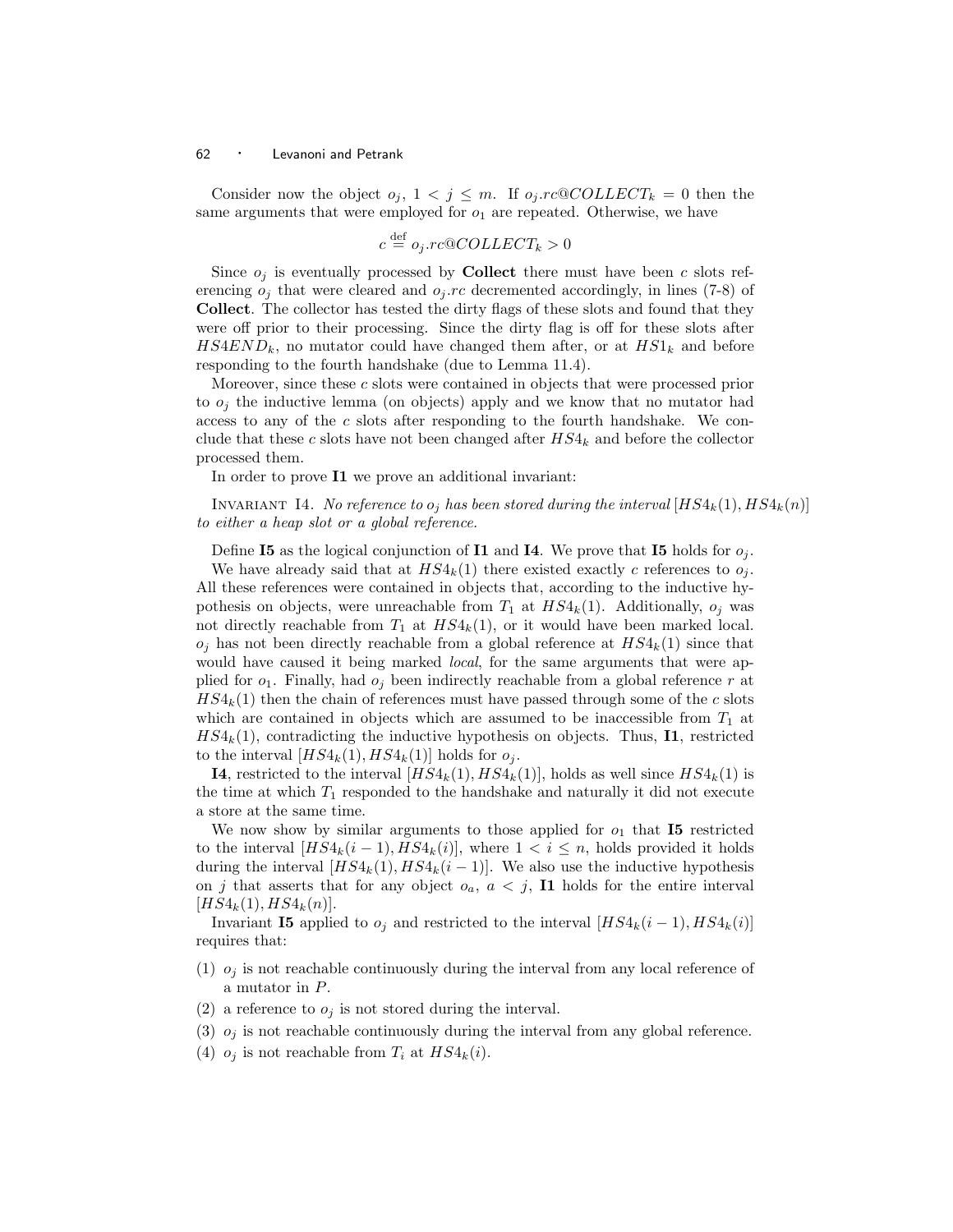We show that any instruction of time  $t \in [HS4_k(i-1), HS4_k(i)]$  cannot violate (1), (2) or (3) provided (1), (2) and (3) hold up to time  $t-1$  then we show that (4) holds.

- —a load by a mutator  $T_l$  could not have maid  $o_j$  reachable from  $T_l$  unless it was reachable from it prior to the load. It also has no effect on the reachability of  $o_j$  from other mutators. Therefore such an action cannot violate neither (1) nor (3), assuming (1) and (3) hold for previous steps. Naturally it cannot violate (2).
- —a store by a mutator  $T_l \in P$  cannot make  $o_j$  reachable for any mutator in P unless  $o_j$  has been already reachable from  $T_l$  just before the action took place, which is not the case. So a store by  $T_l$  preserves (1), (2) and (3) provided (1) and (3) hold for previous steps.
- -a store by a mutator  $T_l \notin P$  cannot make  $o_i$  reachable from any mutator in P for the following reasons:
	- $-T_l$  could not have stored a reference to  $o_i$  itself since the *Snoop*<sub>l</sub> flag is set during the interval and such a step would have marked  $o_i$  local, preventing its processing by Collect.
	- $-T_l$  could not have stored a reference to x from which  $o_i$  is reachable since all references to  $o_j$  at the time of the store, by the validity of (2) for previous steps, are a subset of the the set of c references that referred to  $o_j$  at  $HS4_k$ . Thus, the chain of references from x to  $o_j$  must pass through an object  $o_a$ , with  $a < j$ . The store would have rendered  $o_a$  reachable from some mutator in P, which is contradictory to the inductive assumption on  $o_a$ .
	- So (1), (2) and (3) are not violated by a store by  $T_l \notin P$ .
- —it remains to show that (4) is not violated. Suppose that at  $HS4_k(i)$  o<sub>j</sub> is reachable from  $T_i$ .  $o_j$  could not have been directly reachable at the time, or it would have been marked *local*. By the validity of  $(2)$  for  $HS4_k(i)$  we know that if  $o_i$  is reachable from  $T_i$  then it is reachable through some object  $o_a$ , with  $a < j$ . This implies that  $o_a$  is reachable from  $T_i$  at  $HS4_k(i)$ . Again, a contradiction to the inductive assumption on  $o_a$ .

That completes the proof that **I5** and therefore **I1** hold for  $o_i$ .

Applying I1 for any object which is processed we learn that any such object is garbage at  $HS4END_k$  (which equals, by definition,  $HS4_k(n)$ .) Since the objects which are eventually reclaimed are a subset of those processed (the rest have their reclamation deferred to the next cycle) the algorithm is indeed safe.  $\Box$ 

Last but not least we have to prove Lemma 11.8, whose correctness was assumed by Lemma 11.7. The lemma asserts that the collector sensibly de-allocates objects. That is, that it decrements the rc field of slots in a manner which is not discordant with their linkage to the sliding view.

Lemma 11.8. Let o be an object which is reclaimed during cycle k and let s be a slot of the object. Then the collector decrements  $V_k(s)$  exactly once due to recursive deletion in cycle k.

PROOF. The claim vacuously holds for cycle  $k = 0$ . We prove that it holds for cycle  $k > 0$  provided Theorem 11.1 and Lemma 11.6 hold for cycle k.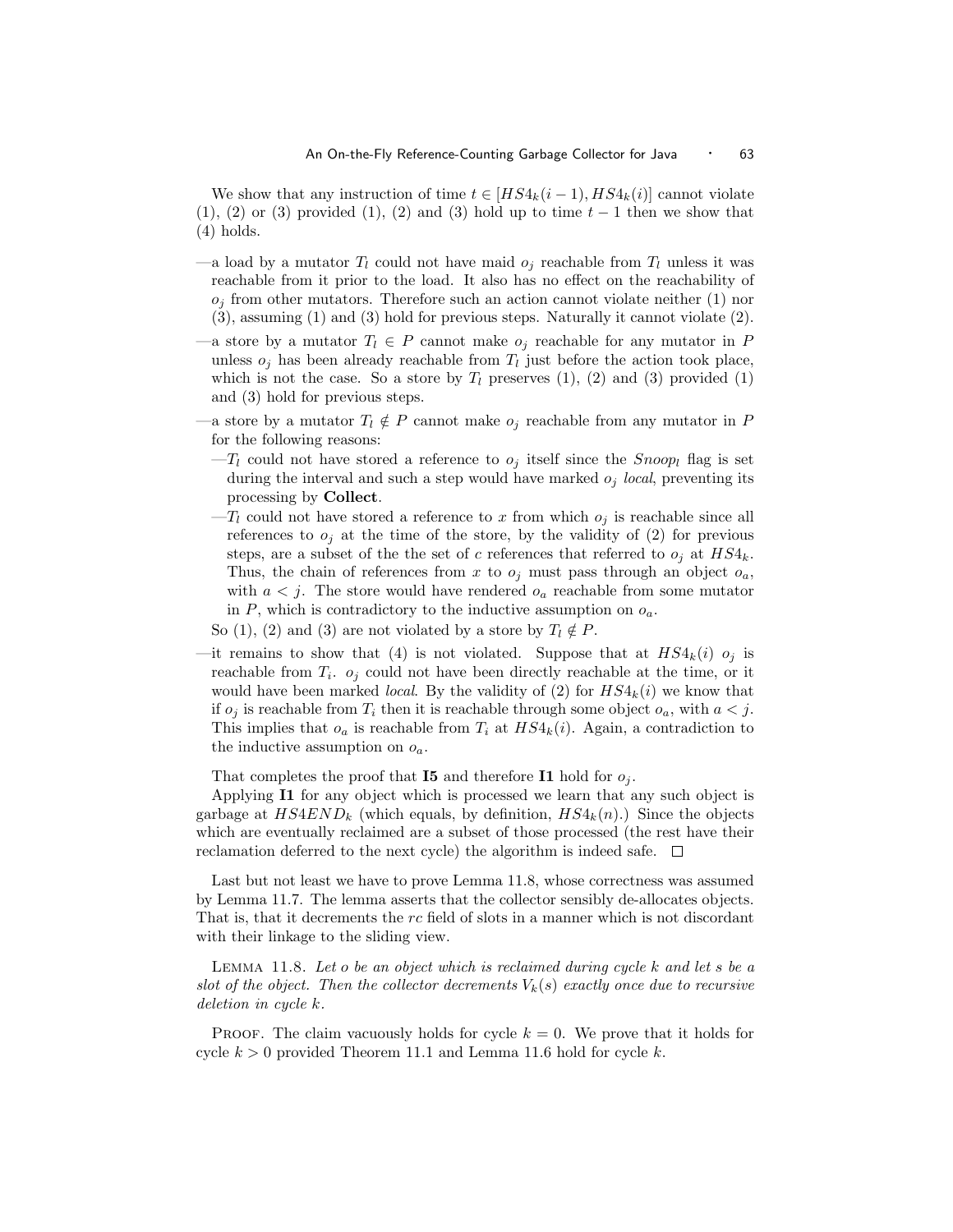As the reference-count of an object is monotonically non-increasing due to recursive deletion and since an object is processed by **Collect** only when its  $rc$  field reaches zero, o is processed exactly once before being reclaimed.

Since  $o$  is reclaimed, the collector resets all its slots, including s. When the collector considers s it probes the value of  $Dirty(s)$  and finds it off. As noted in Lemma 11.6, s could not have been modified by any mutator between responding to the first handshake and fourth handshake. So  $s$  is not in the digested history for the next cycle.

If  $s \notin Hist_k$  then  $\sigma_k(s) = HS1_k$ . By Lemma 11.5  $Dirty(s)@\sigma_k(s) =$  false thus no mutator  $T_i$  could have changed s between  $\sigma_k(s)$  and  $HS1_k(i)$ . If  $s \in Hist_k$  then it must be that  $s \in R3_k$ . So in that case  $\sigma_k(s) = HS2END_k$ . At any rate, no mutator  $T_i$  changed s between  $\sigma_k(s)$  and  $HS4_k(i)$ .

Theorem 11.1 asserts that s was inaccessible for any mutator after responding to the fourth handshake.

Assembling these facts we get that any rate s was not modified between  $\sigma_k(s)$ and the time the collector read its value, prior to resetting it in procedure Collect. So the collector indeed decremented the rc value of  $V_k(s)$ .  $\Box$ 

This completes the safety proof of the algorithm.

# 12. CONCLUSIONS

We have presented a novel on-the-fly reference-counting garbage collector. The new collector is adequate for run on a multiprocessor, in contrast to prior belief that reference-count updates require a large synchronization overhead. The first novelty is in the elimination of a large fraction of the reference-count updates. This elimination results in a drastic reduction in the overhead on reference-count updates, improving the overall throughput of the reference-counting garbage collection. The second novelty is a carefully designed write-barrier that allows concurrent run of the collector with several mutators without requiring synchronized operations in the write barrier. Finally, the proposed collector is on-the-fly, i.e., there is no particular point in which all mutators must be suspended simultaneously. Instead, each mutator cooperates with the collector by being shortly suspended four times during each collection cycle.

We provided a full proof of the collector showing that it is live (eventually reclaims all unreachable objects) and safe (does not reclaim live objects). We have also implemented our collector on Sun's Reference Release 1.2.2 of the Java Virtual Machine and presented measurements demonstrating excellent latency and execution times that are comparable to the original mark-sweep-compact collector. While the pauses were drastically reduced (by two orders of magnitude) the throughput was reduced by at most 8% compared thr original collector.

# 13. ACKNOWLEDGMENT

We thank Hillel Kolodner for helpful discussions. We thank the anonymous referees and David Wise for their thorough inspection of this paper and for their helpful comments.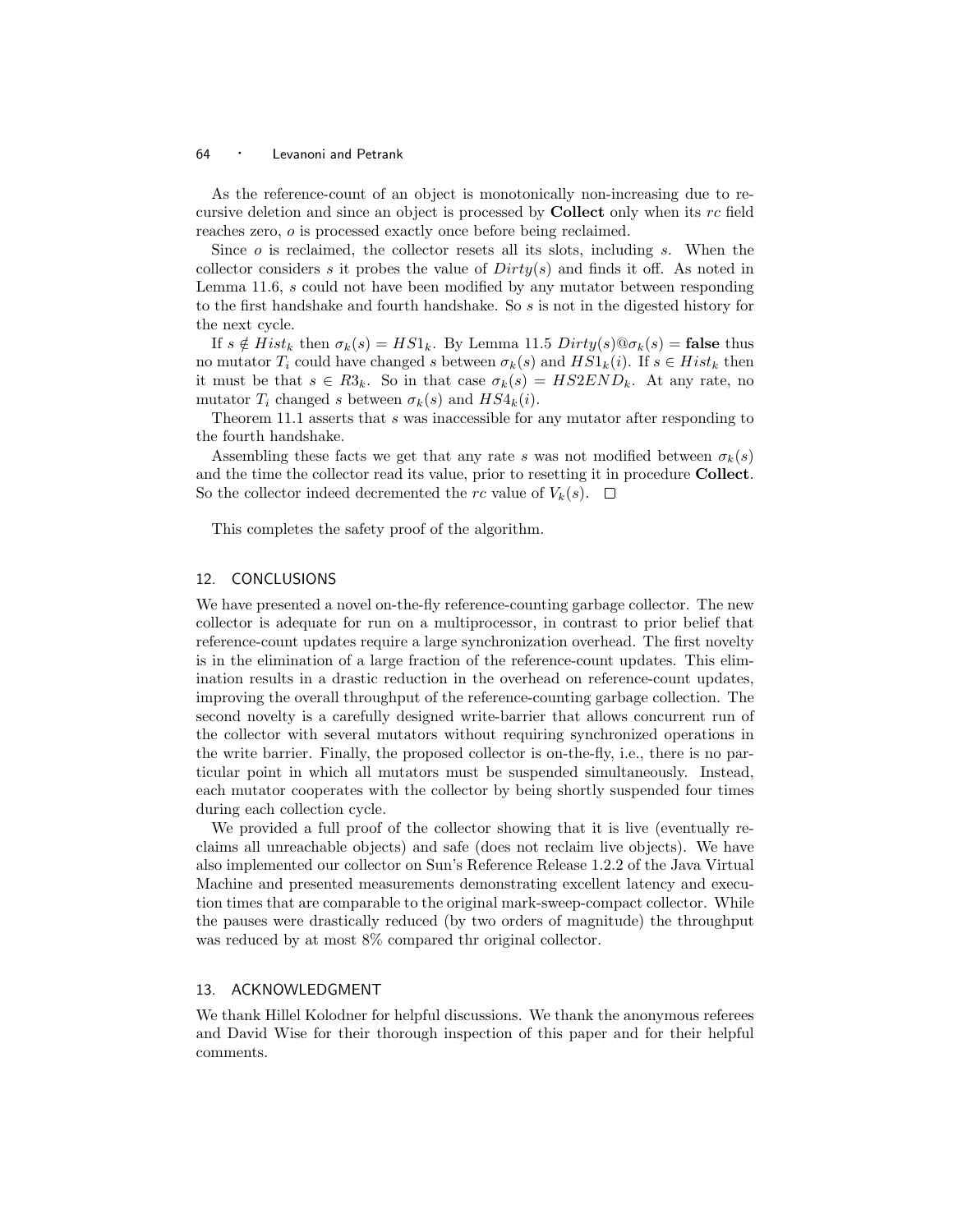#### **REFERENCES**

- Aho, A. V., Kernighan, B. W., and Weinberger, P. J. 1988. The AWK Programming Language. Addison-Wesley, Reading, MA.
- Appel, A. W., Ellis, J. R., and Li, K. 1988. Real-time concurrent collection on stock multiprocessors. ACM SIGPLAN Not. 23, 7, 11–20.
- AZATCHI, H., LEVANONI, Y., PAZ, H., AND PETRANK, E. 2003. An on-the-fly mark and sweep garbage collector based on sliding views. See OOPSLA [2003], 269–281.
- Azatchi, H. and Petrank, E. 2003. Integrating generations with advanced reference counting garbage collectors. In International Conference on Compiler Construction (CC'2003). Lecture Notes in Computer Science, vol. 2622. Springer, Berlin, 185–199.
- Bacon, D., Attanasio, D., Lee, H., and Smith, S. 2001. Java without the coffee breaks: A nonintrusive multiprocessor garbage collector. In Proceedings of SIGPLAN 2001 Conference on Programming Languages Design and Implementation. ACM SIGPLAN Not. ACM Press, New York, 92–103.
- Bacon, D. and Rajan, V. 2001. Concurrent cycle collection in reference counted systems. In Proceedings of 15th European Conference on Object-Oriented Programming, ECOOP 2001. Budapest.
- BAKER, H. G. 1978. List processing in real-time on a serial computer. Commun. ACM 21, 4, 280–94.
- Baker, H. G. 1994. Minimising reference count updating with deferred and anchored pointers for functional data structures. ACM SIGPLAN Not. 29, 9.
- BARTH, J. M. 1977. Shifting garbage collection overhead to compile time. Commun. ACM 20, 7 (July), 513–518.
- BLACKBURN, S. AND MCKINLEY, K. 2003. Ulterior reference counting: Fast garbage collection without a long wait. See OOPSLA [2003], 344–358.
- BOEHM, H.-J., DEMERS, A. J., AND SHENKER, S. 1991. Mostly parallel garbage collection. ACM SIGPLAN Not. 26, 6, 157–164.
- Chikayama, T. and Kimura, Y. 1987. Multiple reference management in Flat GHC. In 4th International Conference on Logic Programming. MIT Press, 276–293.
- Collins, G. E. 1960. A method for overlapping and erasure of lists. Commun. ACM 3, 12 (Dec.), 655–657.
- CRAMMOND, J. 1988. A garbage collection algorithm for shared memory parallel processors. International Journal Of Parallel Programming 17, 6, 497–522.
- DeTreville, J. 1990. Experience with concurrent garbage collectors for Modula-2+. Tech. Rep. 64, DEC Systems Research Center, Palo Alto, CA. Aug.
- Deutsch, L. P. and Bobrow, D. G. 1976. An efficient incremental automatic garbage collector. Commun. ACM 19, 9 (Sept.), 522–526.
- Dijkstra, E. W., Lamport, L., Martin, A. J., Scholten, C. S., and Steffens, E. F. M. 1978. On-the-fly garbage collection: An exercise in cooperation. Commun. ACM 21, 11 (Nov.), 965–975.
- Doligez, D. and Gonthier, G. 1994. Portable, unobtrusive garbage collection for multiprocessor systems. In Conference Record of the Twenty-first Annual ACM Symposium on Principles of Programming Languages. ACM SIGPLAN Not. ACM Press, New York, 70–83.
- Doligez, D. and Leroy, X. 1993. A concurrent generational garbage collector for a multi-threaded implementation of ML. In Conference Record of the Twentieth Annual ACM Symposium on Principles of Programming Languages. ACM SIGPLAN Not. ACM Press, New York, 113–123.
- Domani, T., Kolodner, E. K., Lewis, E., Salant, E. E., Barabash, K., Lahan, I., Petrank, E., Yanover, I., and Levanoni, Y. 2000. Implementing an on-the-fly garbage collector for Java. See Hosking [2000], 155 – 166.
- Endo, T., Taura, K., and Yonezawa, A. 1997. A scalable mark-sweep garbage collector on large-scale shared-memory machines. In Proceedings of the Conference on High Performance Networking and Computing (SC'97). ACM Press, New York, 1 – 14.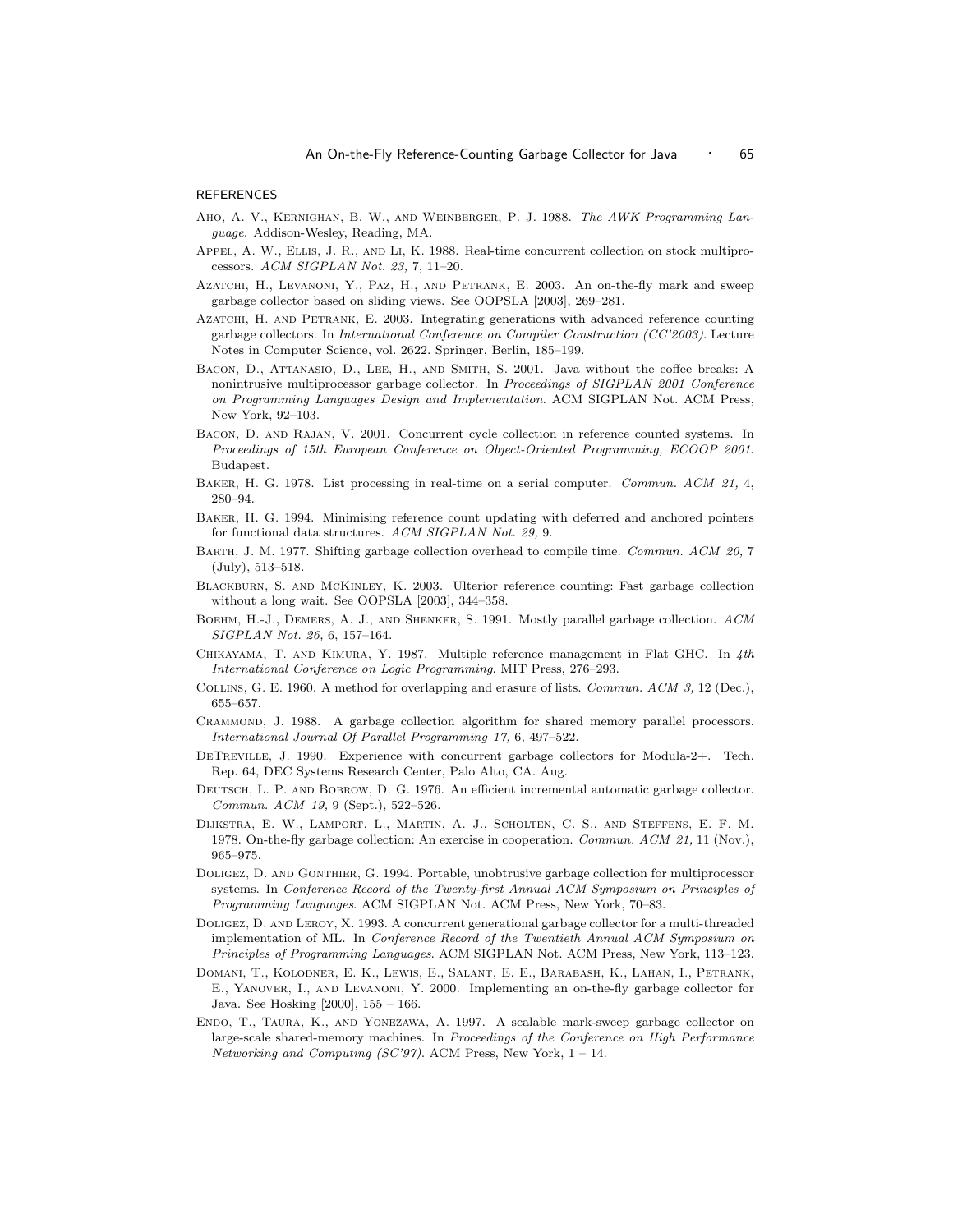- Flood, C., Detlefs, D., Shavit, N., and Zhang, C. 2001. Parallel garbage collection for shared memory multiprocessors. In Usenix Java Virtual Machine Research and Technology Symposium  $(JVM'01)$ . Monterey, CA.
- Furusou, S., Matsuoka, S., and Yonezawa, A. 1991. Parallel conservative garbage collection with fast allocation. In *OOPSLA/ECOOP* '91 Workshop on Garbage Collection in Object-Oriented Systems, Addendum to OOPSLA'91 Proceedings, P. R. Wilson and B. Hayes, Eds.
- GOLDBERG, A. AND ROBSON, D. 1983. Smalltalk-80: The Language and its Implementation. Addison-Wesley, Reading, MA.
- Halstead, R. H. 1985. Multilisp: A language for concurrent symbolic computation. ACM Trans. Program. Lang. Syst. 7, 4 (Oct.), 501–538.
- Herlihy, M. and Moss, J. E. B. 1990. Non-blocking garbage collection for multiprocessors. Tech. Rep. CRL 90/9, DEC Cambridge Research Laboratory, Cambridge, MA.
- HOSKING, A. L., MOSS, J. E. B., AND STEFANOVIĆ, D. 1992. A comparative performance evaluation of write barrier implementations. In OOPSLA'92 ACM Conference on Object-Oriented Systems, Languages and Applications, A. Paepcke, Ed. ACM SIGPLAN Not., vol. 27(10). ACM Press, New York, 92–109.
- Hosking, T., Ed. 2000. ISMM 2000 Proceedings of the Second International Symposium on Memory Management. ACM SIGPLAN Not., vol. 36(1). ACM Press, New York.
- Hudson, R. L. and Moss, J. E. B. 2003. Copying garbage collection without stopping the world. Concurrency and Computation: Practice and Experience 15, 3-5, 223–261.
- Jones, R. E. and Lins, R. 1996. Garbage Collection: Algorithms for Automatic Dynamic Memory Management. Wiley.
- Kolodner, E. K. and Petrank, E. 2004. Parallel copying garbage collection using delayed allocation. Parallel Processing Letters 14, 2. To appear.
- Levanoni, Y. and Petrank, E. 2001. n on-the-fly reference counting garbage collector for Java. In OOPSLA'01 ACM Conference on Object-Oriented Systems, Languages and Applications. ACM SIGPLAN Not., vol. 36(10). ACM Press, New York.
- Lins, R. D. and Vasques, M. A. 1991. A comparative study of algorithms for cyclic reference counting. Tech. Rep. 92, Computing Laboratory, The University of Kent at Canterbury. Aug.
- MCBETH, J. H. 1963. On the reference counter method. Commun. ACM 6, 9, 575.
- MILLER, J. S. AND EPSTEIN, B. 1990. Garbage collection in MultiScheme. In US/Japan Workshop on Parallel Lisp, LNCS 441. Springer, Berlin, 138–160.
- OOPSLA 2003. OOPSLA'03 ACM Conference on Object-Oriented Systems, Languages and Applications. ACM Press, New York.
- Ossia, Y., Ben-Yitzhak, O., Goft, I., Kolodner, E. K., Leikehman, V., and Owshanko, A. 2002. A parallel, incremental and concurrent GC for servers. In Proceedings of SIGPLAN 2002 Conference on Programming Languages Design and Implementation. ACM Press, New York, 129–140.
- O'Toole, J. W. and Nettles, S. M. 1994. Concurrent replicating garbage collection. In Proceedings of the 1994 ACM conference on LISP and functional programming. ACM Press, New York, 34 – 42.
- PARK, Y. G. AND GOLDBERG, B. 1995. Static analysis for optimising reference counting. Inf. Process. Lett. 55, 4 (Aug.), 229–234.
- PLAKAL, M. AND FISCHER, C. N. 2000. Concurrent garbage collection using program slices on multithreaded processors. See Hosking [2000].
- PRINTEZIS, T. AND DETLEFS, D. 2000. A generational mostly-concurrent garbage collector. See Hosking [2000], 143 – 154.
- Riany, Y., Shavit, N., and Touitou, D. 1995. Towards a practical snapshot algorithm. In Proceedings of the 3rd Israeli Symposium on the Theory of Computing and Systems. IEEE Press, 58–173.
- ROTH, D. J. AND WISE, D. S. 1998. One-bit counts between unique and sticky. In ISMM'98 Proceedings of the First International Symposium on Memory Management, R. Jones, Ed. ACM SIGPLAN Not., vol. 34(3). ACM Press, New York, 49–56.